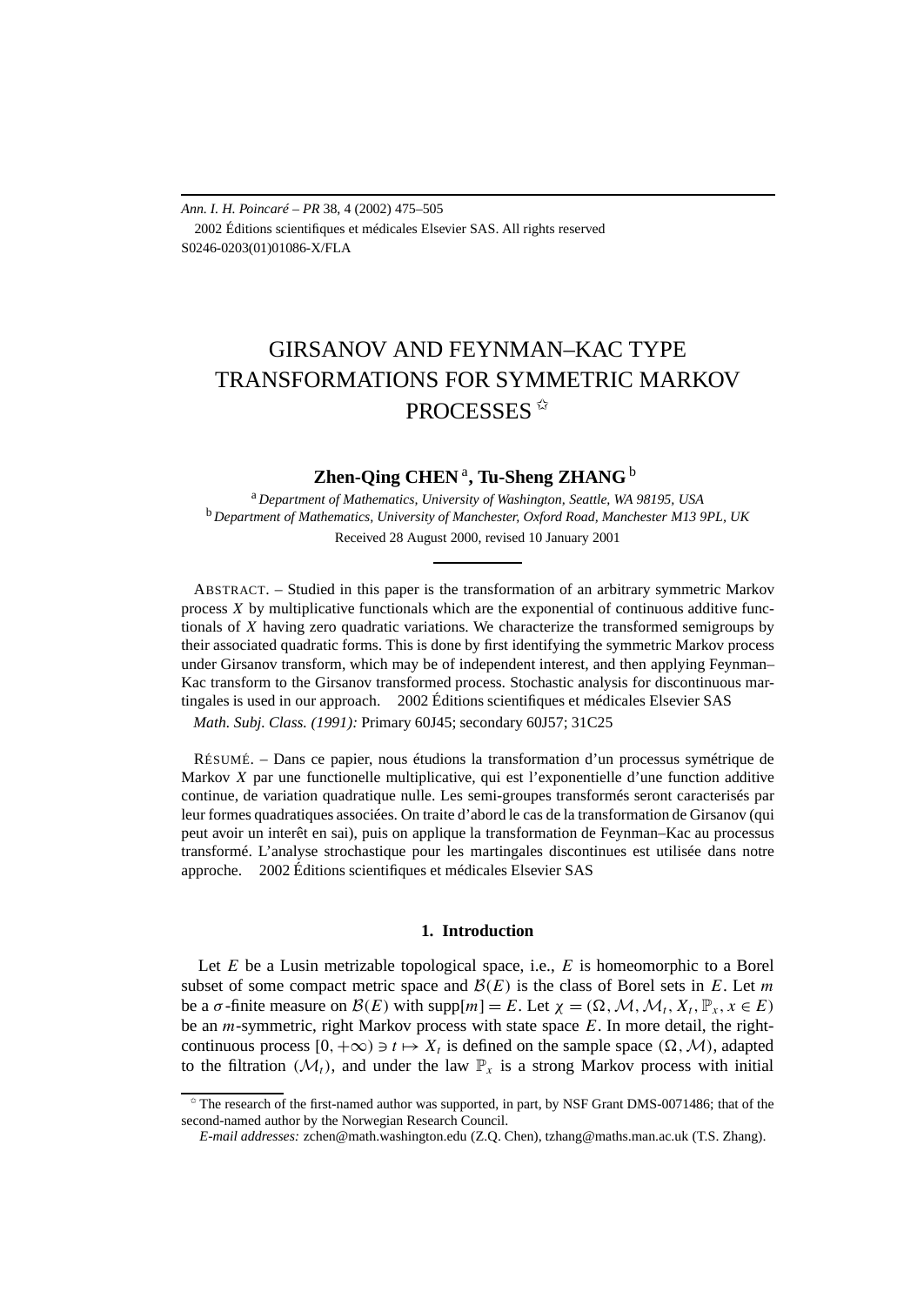condition  $X_0 = x$ . The shift operators  $\theta_t$ ,  $t \ge 0$ , satisfy  $X_s \circ \theta_t = X_{s+t}$  identically for *s,t*  $\geq$  0. Adjoined to the state space *E* is an isolated point  $\partial \notin E$ ; the process *X* retires to  $\partial$  at its "lifetime"  $\zeta := \inf\{t: X_t = \partial\}$ . Denote  $E \cup \{\partial\}$  by  $E_{\partial}$ .

The transition operators  $P_t$ ,  $t \geq 0$ , are defined by

$$
P_t f(x) := \mathbb{E}_x[f(X_t)] = \mathbb{E}_x[f(X_t); t < \zeta].
$$

(Here and in the sequel, unless mentioned otherwise, we use the convention that a function defined on *E* takes the value 0 at the cemetery point  $\partial$ .) The  $P_t$  may be viewed as operators on  $L^2(E, m)$ ; as such they form a strongly continuous semigroup of selfadjoint contractions. The associated infinitesimal generator  $\mathcal L$  is defined by

$$
\mathcal{L}f := \lim_{t \downarrow 0} t^{-1} (P_t f - f) \tag{1.1}
$$

on the domain consisting of those  $f \in L^2(E, m)$  for which the limit in (1.1) exists in the strong sense. The (typically unbounded) operator  $-\mathcal{L}$  is self-adjoint and non-negative, so it admits a (self-adjoint, positive) square root  $\sqrt{-\mathcal{L}}$ . Let F be the domain of  $\sqrt{-\mathcal{L}}$ , and define the bilinear form  $\mathcal E$  on  $\mathcal F$  by

$$
\mathcal{E}(u,v) = \left(\sqrt{-\mathcal{L}}u, \sqrt{-\mathcal{L}}v\right)_{L^2(E,m)}, \quad u, v \in \mathcal{F}.
$$

Then  $(\mathcal{E}, \mathcal{F})$  is the *symmetric Dirichlet form* on  $L^2(E, m)$  associated with the process *X*. It is known (cf. [17]) that  $(\mathcal{E}, \mathcal{F})$  is quasi-regular. In fact, there is a one-toone correspondence between symmetric right Markov processes and symmetric quasiregular Dirichlet forms. It is proved in [4] that a Dirichlet form is quasi-regular if and only if it is quasi-homeomorphic to a regular Dirichlet form on a locally compact separable metric space. Thus without loss of generality, we assume throughout this paper that *E* is a locally compact separable metric space and that  $(\mathcal{E}, \mathcal{F})$  is a regular Dirichlet form. Let  $\mathcal{F}_b = \mathcal{F} \cap L^{\infty}(E, m)$  and denote by  $\mathcal{F}_e$  the family of  $\mathcal{B}(E)$ -measurable functions *u* on *E* that is finite *m*-a.e. and there is an *E*-Cauchy sequence  $\{u_n\} \subset \mathcal{F}$ such that  $\lim_{n\to\infty} u_n = u$  *m*-a.e. on *E*. (*E*,  $\mathcal{F}_e$ ) is called the extended Dirichlet space of  $(\mathcal{E}, \mathcal{F})$ . Details on symmetric Markov process and Dirichlet form can be found in [12] and  $[17]$ , including definitions on smooth measures, capacity,  $\mathcal{E}$ -nest, quasi-continuity, etc.

It is well known (cf. [12]) that for  $u \in \mathcal{F}_e$ , *u* has a quasi-continuous version  $\tilde{u}$  and  $\tilde{u}(X_t)$  has the following Fukushima's decomposition:

$$
\widetilde{u}(X_t) = \widetilde{u}(X_0) + M_t^u + N_t^u, \quad t \ge 0.
$$
\n(1.2)

Here  $M^u$  is a martingale additive functional of X and  $N^u$  is a continuous additive functional of *X* having zero quadratic variation. Note that in general  $N^u$  is not a process of finite variations so  $\tilde{u}(X_t)$  is not a semimartingale, even when X is a Brownian motion. The above decomposition (1.2) can be regarded as an extension of Doob–Meyer decomposition for semimartingales.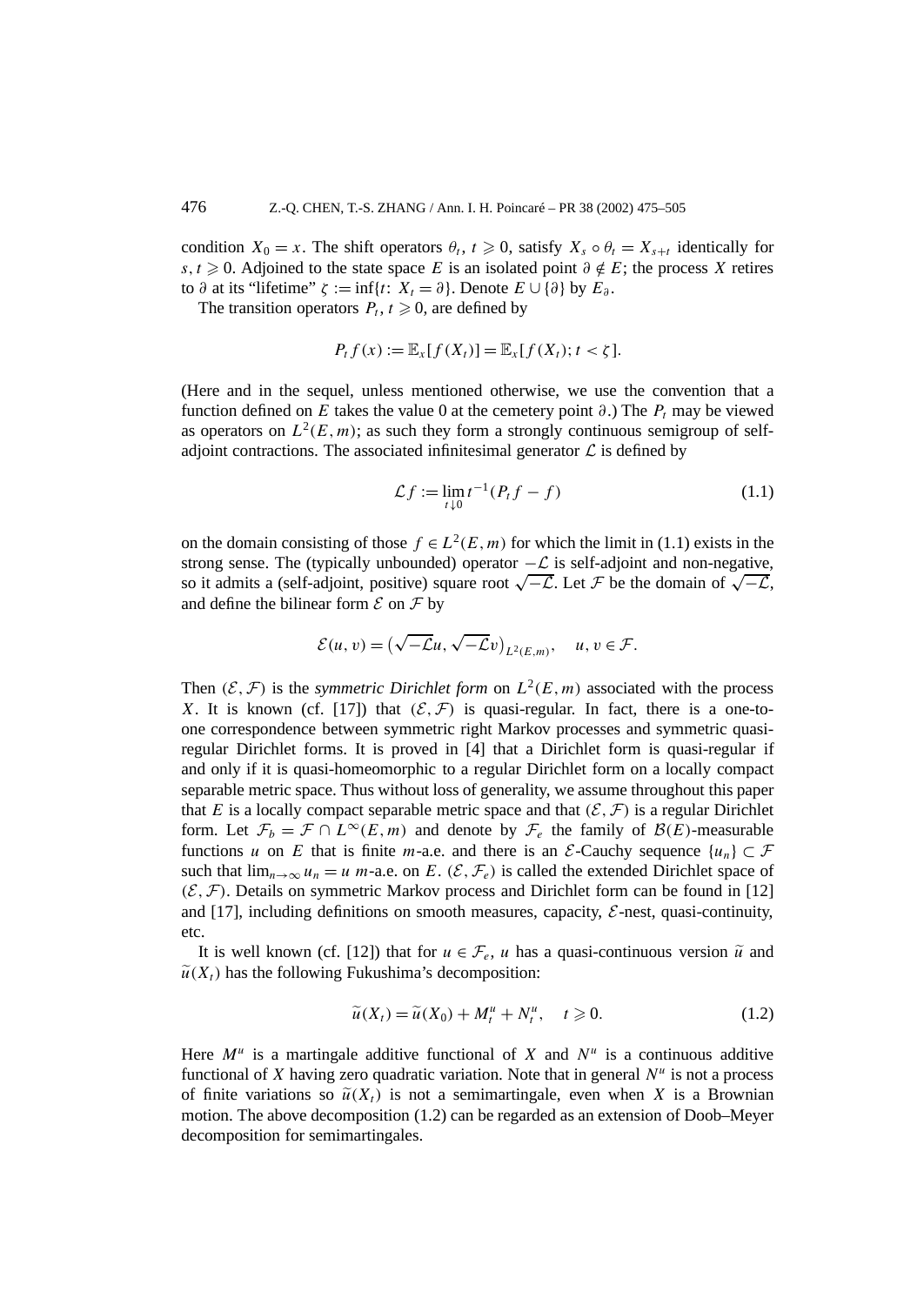This paper is concerned with the following Feynman–Kac type transformation of *X* by multiplicative functional  $e^{N_t^u}$ :

$$
\widehat{P}_t f = \mathbb{E}_x \big[ f(X_t) e^{N_t^u} \big] \quad \text{ for } f \geqslant 0,
$$
\n(1.3)

and its characterization.

When  $N_t^u$  is a process of finite variation, (1.3) is a Feynman–Kac transform. Feynman–Kac transforms and Schrödinger operators have been studied extensively by many authors. See for example [5,22] and the references therein. But here  $N_t^u$  is an additive functional of zero energy which does not necessarily have finite variations so the classical results for Feynman–Kac transform do not apply. Here are some interesting examples.

*Examples*. – Let *X* be a Brownian motion in R.

(1) (*Hilbert transform of Brownian local times*) Let  $u(x) = x \log |x| - x$ , which is locally in the Sobolev space  $W^{1,2}(\mathbb{R})$ . It is illustrated in Example 5.5.2 of [12] that  $t \rightarrow N_t^u$  is not of finite variation. Furthermore  $N_t^u$  is the value at 0 of the Hilbert transform of Brownian local times, that is,

$$
N_t^u = \lim_{\varepsilon \downarrow 0} \int_0^t X_s^{-1} 1_{\{|X_s| \geq \varepsilon\}} ds = \lim_{\varepsilon \downarrow 0} \int_{\mathbb{R}} \frac{L(x,t)}{x} 1_{\{|x| \geq \varepsilon\}} dx.
$$

Here  $L(x, t)$  is the local time of *X* at *x*. If we define for  $a \in \mathbb{R}$ ,  $u_a(x) = u(x - a)$ , then

$$
N_t^{u_a} = \lim_{\varepsilon \downarrow 0} \int_0^t (X_s - a)^{-1} 1_{\{|X_s - a| \ge \varepsilon\}} ds = \lim_{\varepsilon \downarrow 0} \int_{\mathbb{R}} \frac{L(x, t)}{x - a} 1_{\{|x - a| \ge \varepsilon\}} dx.
$$

(2) (*Fractional derivative of Brownian local times*) For  $u = \frac{|x|^{1-\alpha}}{\alpha(\alpha+1)}$  $\frac{|x|^{1-\alpha}}{\alpha(\alpha+1)}$ sgn(x) with  $\alpha \in$  $(0, 1/2)$ ,  $t \rightarrow N_t^u$  is not of finite variations and

$$
N_t^u = \lim_{\varepsilon \downarrow 0} \int_0^t X_s |X_s|^{-\alpha - 2} 1_{\{|X_s| \geq \varepsilon\}} ds = \int_0^\infty \frac{L(x,t) - L(-x,t)}{x^{1+\alpha}} dx,
$$

which is the value at 0 of the *symmetric* fractional derivative of order *α* for the Brownian local time (see [26] and [27]).

One can similarly make examples for one-dimensional symmetric stable processes as well (cf. [10]).

The above examples demonstrates the additive functional  $N^u$  of zero energy in (1.2) contains many important as well as interesting continuous additive functionals and therefore it is worthwhile to investigate the Feynman–Kac type transform (1.3) by  $e^{N_t^u}$ . To state the main result of this paper, we need the following definition.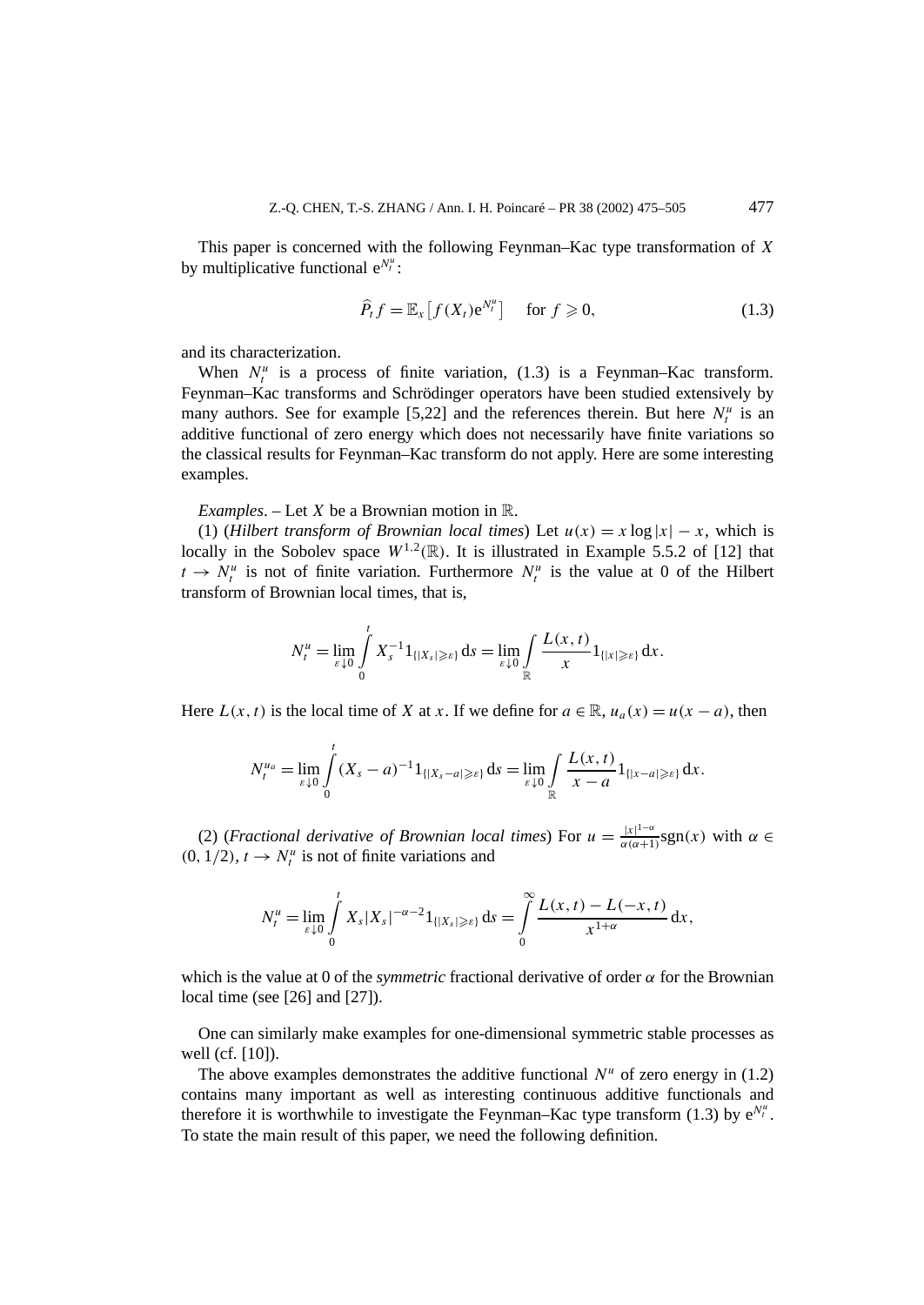DEFINITION  $1.1 - A$  *smooth measure*  $\mu$  *is said to be in Kato class of process X if its associated PCAF At satisfies condition*

$$
\lim_{t \downarrow 0} \underset{x \in E}{\operatorname{esssup}} \mathbb{E}_x[A_t] = 0. \tag{1.4}
$$

*Here* esssup *is the abbreviation for x*∈*E*

$$
\inf_{\substack{N\subset E\\ \text{Cap}_1(N)=0}} \sup_{x\in E\setminus N},
$$

*where* Cap<sub>1</sub> *denotes the* 1*-capacity of X. Similarly, we define* essinf *to be*  $\int_{x \in E}$ 

$$
\inf_{\substack{N\subset E\\ \text{Cap}_1(N)=0}} \inf_{x\in E\setminus N}.
$$

Let  $\langle M^{\mu} \rangle$  be the predictable dual projection of the square bracket  $[M^{\mu}]$  of  $M^{\mu}$  in (1.2), which is a positive continuous additive functional (PCAF in abbreviation) of *X*. We denote by  $\mu_{\langle u \rangle}$  the Revuz measure of  $\langle M^u \rangle$ . Measure  $\mu_{\langle u \rangle}$  is called the energy measure of *u*.

THEOREM 1.2. – Assume that function *u* is in  $\mathcal{F}_e$  such that  $\mu_{\langle u \rangle}$  is in Kato class of X. *Then*  $\hat{P}_t$  *is a strongly continuous symmetric semigroup on*  $L^2(E, m)$ *. Let*  $(Q, \mathcal{D}(Q))$  *be the quadratic form associated with*  $\hat{P}_t$  *on*  $L^2(E, m)$ *. Then*  $\mathcal{D}(Q) = \mathcal{F}$  *and for*  $f, g \in \mathcal{F}_b$ *,* 

$$
Q(f, g) = \mathcal{E}(f, g) + \mathcal{E}(u, fg).
$$

Energy measure  $\mu_{\langle u \rangle}$  can be calculated through formulas (2.1)–(2.2) in next section. Sufficient conditions for being in the Kato class of Brownian motion, symmetric stable processes, a large family of Lévy processes, and processes with relativistic Hamiltonian generators can be found in [5] and [28]. Here we just mention one example. Let *X* be a symmetric diffusion in  $\mathbb{R}^n$  with infinitesimal generator  $\mathcal{L} = \frac{1}{2} \sum_{i,j=1}^n \frac{\partial}{\partial x^j}$ *∂xi (aij (x) <sup>∂</sup> ∂xj )*, where matrix  $(a_{ij}(x))_{1 \le i,j \le n}$  is uniformly elliptic and bounded, that is, there is  $\lambda > 1$ such that for *m*-a.e.  $x \in \mathbb{R}^n$  and  $\xi = (\xi_1, \ldots, \xi_n) \in \mathbb{R}^n$ ,

$$
\lambda^{-1} \|\xi\|^2 \leq \sum_{i,j=1}^n a_{ij}(x)\xi_i \xi_j \leq \lambda \|\xi\|^2.
$$

The Dirichlet form  $(\mathcal{E}, \mathcal{F})$  in  $L^2(\mathbb{R}^n, dx)$  for *X* is:  $\mathcal{F} = W^{1,2}(\mathbb{R}^n) = \{f \in L^2(\mathbb{R}^n, dx):$  $\nabla f \in L^2(\mathbb{R}^n, dx)$ } and

$$
\mathcal{E}(f,g) = \frac{1}{2} \int_{\mathbb{R}^n} \sum_{i,j=1}^n a_{ij}(x) \frac{\partial f}{\partial x_i} \frac{\partial g}{\partial x_j} dx, \quad f, g \in W^{1,2}(\mathbb{R}^n).
$$

The extended Dirichlet space  $\mathcal{F}_e = \{f \in L^2_{loc}(\mathbb{R}^n, dx): \nabla f \in L^2(\mathbb{R}^n, dx)\}\$  (cf. Example 1.5.2 of [12]). Note that for  $u \in \mathcal{F}_e$ , its energy measure is  $\mu_{\langle u \rangle}(dx) =$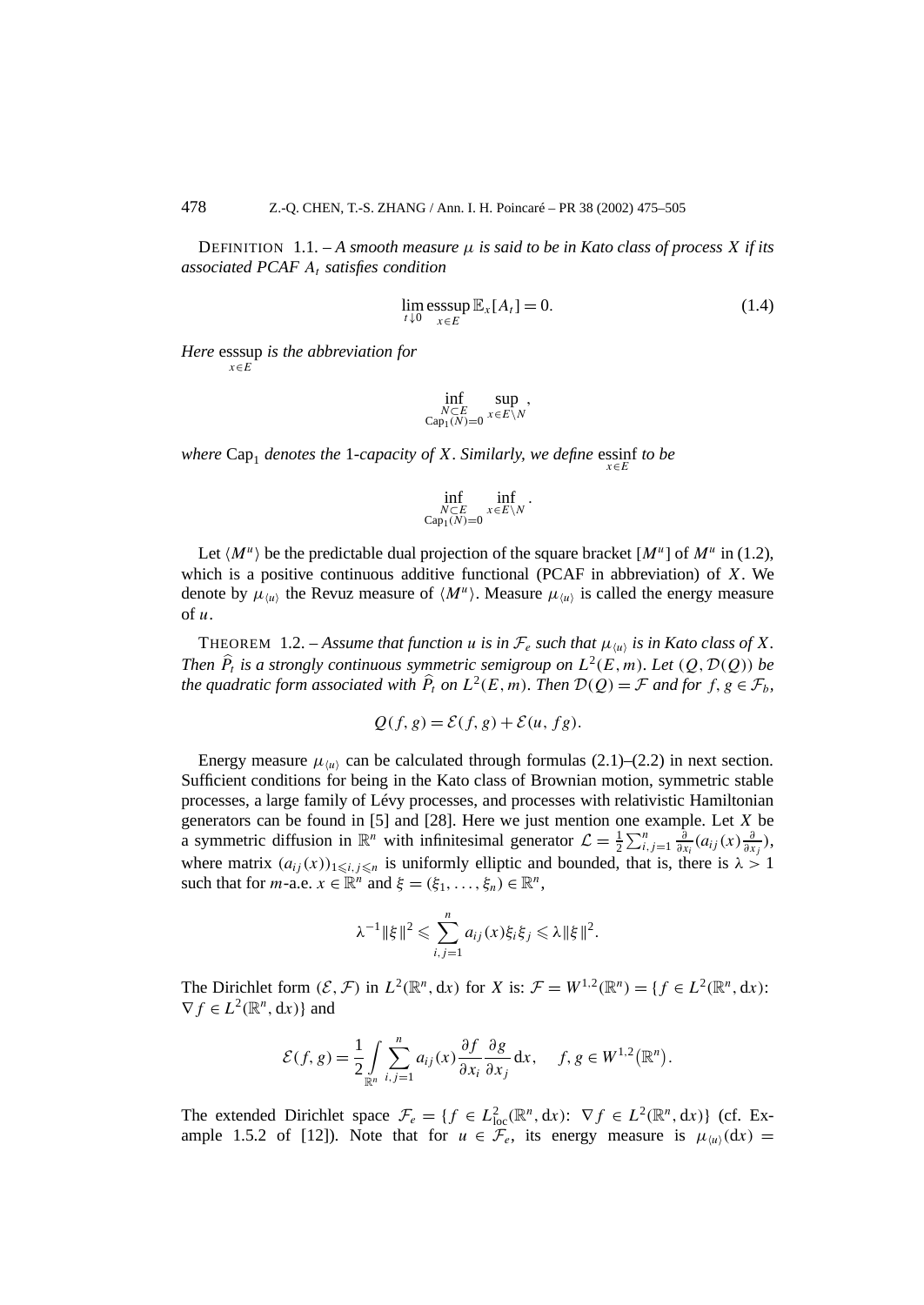$\sum_{i,j=1}^{n} a_{ij}(x) \frac{\partial u}{\partial x_i}$ *∂u*  $\frac{\partial u}{\partial x_j}$ **d***x*. Thus a locally *L*<sup>2</sup>-integrable function *u* with  $\nabla u \in L^2(\mathbb{R}^n, dx)$  ∩  $L^p(\mathbb{R}^n, dx)$  for some  $p > n$  is a function in  $\mathcal{F}_e$  with  $\mu_{\{u\}}$  in the Kato class of *X* and therefore Theorem 1.2 applies.

When *X* is Brownian motion on  $\mathbb{R}^n$ , Theorem 1.2 was established by Glover et all in [14] under an additional assumption that *u* is a bounded function in  $\mathcal{F} = W^{1,2}(\mathbb{R}^n)$ using an approximation method that employed some special properties of Brownian motion. Zhang [25] studied the problem for symmetric Lévy processes and bounded *u*, also by an approximation method, where the property of stationary independent increments for Lévy processes is used in an essential way.

The approach in this paper is more direct and our results are applicable to arbitrary symmetric right Markov processes. Let us explain our idea behind our method. We first establish our result for bounded function  $u \in \mathcal{F}_e$  whose energy measure  $\mu_{\langle u \rangle}$  is in Kato class of *X*. In view of (1.2), we have

$$
\widehat{P}_t f(x) = \mathbb{E}_x \big[ f(X_t) e^{\widetilde{u}(X_t) - \widetilde{u}(X_0) - M_t^u} \big] = e^{-\widetilde{u}(x)} \mathbb{E}_x \big[ (f e^{\widetilde{u}})(X_t) e^{-M_t^u} \big].
$$

When *X* has continuous sample paths,

$$
L_t = \exp\left(-M_t^u - \frac{1}{2} \langle M^u \rangle_t\right) \tag{1.5}
$$

is an exponential martingale. Since

$$
\widehat{P}_t f(x) = e^{-\widetilde{u}(x)} \mathbb{E}_x \left[ L_t \exp \left( \frac{1}{2} \langle M^u \rangle_t \right) (f e^{\widetilde{u}}) (X_t) \right],
$$

the transform (1.3) is the result of a Girsanov transform by exponential martingale  $L_t$ followed by a Feynman–Kac transform  $exp(\frac{1}{2} \langle M^u \rangle_t)$ . In the general case, *X* may have jumps and killings so things become much more involved but the same idea still works. Our key observation is that when *X* is a general symmetric Markov process,

$$
\exp(-M_t^u) = L_t \exp(A_t),
$$

where  $L_t$  is an exponential martingale defined by

$$
L_t = 1 + \int_0^t L_{s-} e^{\widetilde{u}(X_{s-})} dM_s^{e^{-u}}
$$
 (1.6)

with  $M_s^{e^{-u}} := M_s^{e^{-u}-1}$ , and  $A_t$  is a continuous additive functional of *X* having finite variations. So the key to study the transformation (1.3) is to study Girsanov transform by exponential martingale  $L<sub>t</sub>$  and identify the transformed process. Once this is done, it can be shown that under the condition of Theorem 1.2, the Revuz measure  $\mu$  of  $A_t$  has property that  $\mu^+$  is in Kato class of the Girsanov transformed process and hence results from [1] can be applied.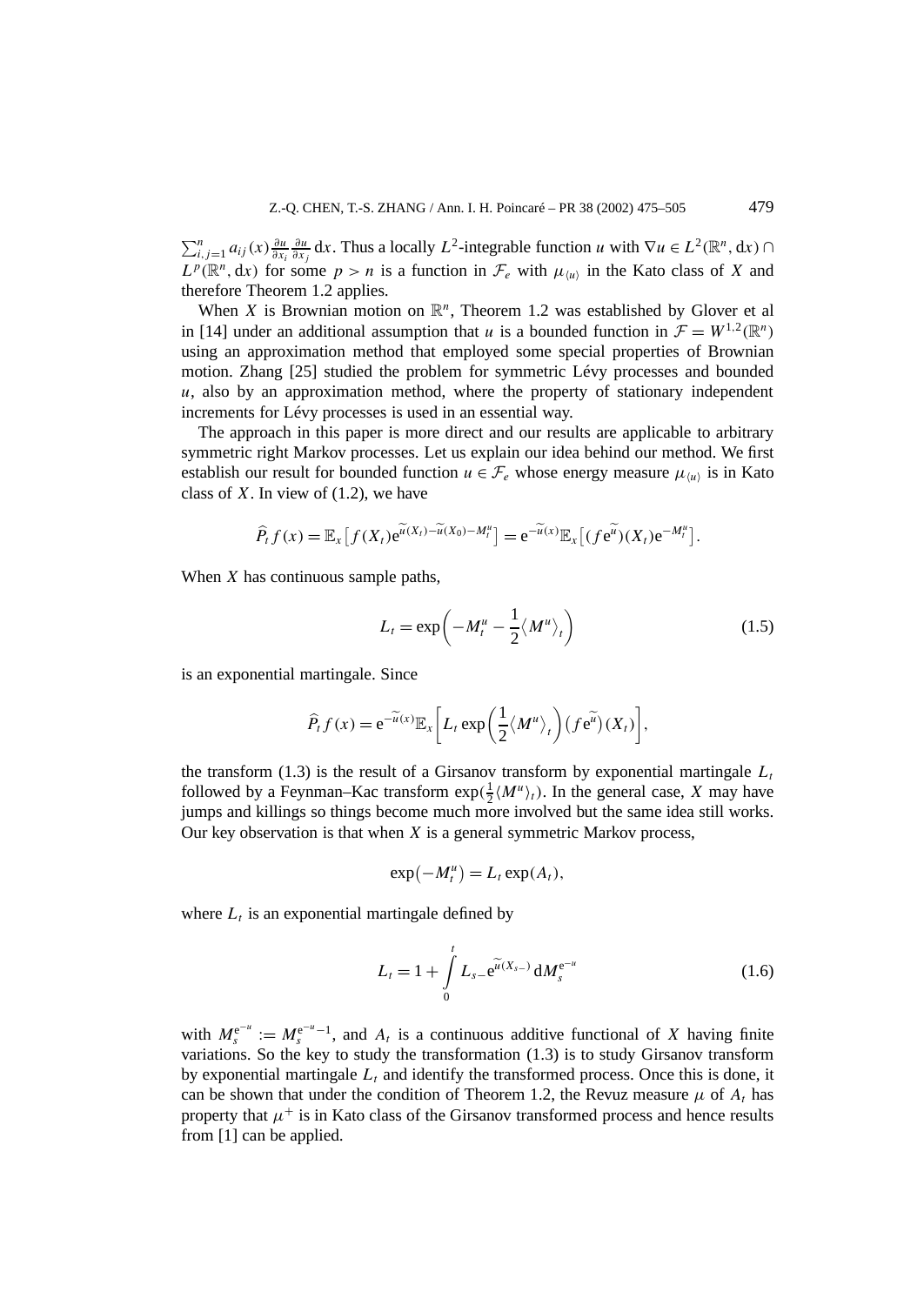We show that under the condition that *u* is a bounded function in  $\mathcal{F}_e$ , exponential local martingale  $L_t$  defines a family of probability measures  $\{P_x, x \in E\}$  through

$$
\mathrm{d}P_x = L_t \,\mathrm{d}P_x \quad \text{on } \mathcal{M}_t, \ x \in E.
$$

We will characterize the transformed process  $\widetilde{X}_t$  under  $\widetilde{\mathbb{P}}_x$ ,  $x \in E$ , by identifying its associated Dirichlet form. Our method of identifying the Dirichlet form is influenced by Fitzsimmons [9]. However, difficulties and delicacy arise due to the possible jumps and the killings of the process *X*. Once Theorem 1.2 is established for bounded  $u \in \mathcal{F}_e$ , we extend it to general  $u \in \mathcal{F}_e$  by approximating it with  $u_n = ((-n) \vee u) \wedge n$ . Here for two real numbers *a* and *b*,  $a \lor b := \max\{a, b\}$  and  $a \land b := \min\{a, b\}.$ 

Girsanov transform of Brownian motion and other Markov processes by supermartingale multiplicative functionals has been studied by physicists as well as mathematicians, including names of Cameron and Martin, Maruyama, Girsanov, Kac, Darling and Siegert, Hunt, Dynkin, *...,* for many years. See the Notes and Comments of Blumenthal and Getoor [3] for a brief history and the references therein. The one that is closest to our Girsanov transform result in this paper is the work of Fukushima and Takeda [13] and Fitzsimmons [9]. In [13], transformation by (1.6) of a symmetric Markov process is considered, but with  $e^{-u}$  being replaced by a positive function  $\rho$  in the domain of generator  $\mathcal{L}$ . In [9], transformation of symmetric diffusions  $X$  without killings by exponential local martingale (1.5) for positive *u* such that  $e^{-u} \in \mathcal{F}_{loc}$  is considered and the Dirichlet form for the transformed process is identified. For other related work on transformation by supermartingale multiplicative functional in the context of symmetric diffusions and local Dirichlet forms, see the references in [9], [12] and [23].

The Girsanov transform studied in this paper is for an arbitrary symmetric Markov process *X* transformed by a supermartingale related to function e<sup>−</sup>*<sup>u</sup>* that is not in the domain of the generator  $\mathcal L$  of X. A new feature of our result under transformation (1.6) is that the killings of the original process *X* do not disappear after the transformation as oppose to the case in [13]. In fact the new transformed process has killing measure  $e^{-u(x)} \kappa(dx)$  (rather than  $e^{-2u(x)} \kappa(dx)$  as one might think), where  $\kappa(dx)$  is the killing measure of *X*. Another interesting feature is that the time-reversal technique and Lyons– Zheng's forward-backward martingale decomposition technique work equally effective for symmetric Markov processes with possible jumps and killings. Our method can be modified to recover and extend the Girsanov transform result in Fukushima and Takeda [13]. Details on this will appear in a separate paper.

A closely related but somewhat inverse question is, given an *m*-symmetric Markov process *X*, can one characterize all *ν*-symmetric Markov process *Y* whose law is absolutely continuous to that of *X*. The research on the latter problem was initiated by Orey [18] in 1974, where *X* is one-dimensional Brownian motion. Fukushima [11] studied the case for multidimensional Brownian motion, and Oshima [19] for a special class of diffusions. Fitzsimmons [9] treated general symmetric diffusions without killings. We plan to study the absolutely continuity problem for general symmetric right Markov processes in a separate paper.

The rest of the paper is organized as follows. After Section 2 on preliminaries, the aforementioned results for Girsanov transform by  $L<sub>t</sub>$  in (1.6) were established in Section 3. Theorem 1.2 is proved in Section 4.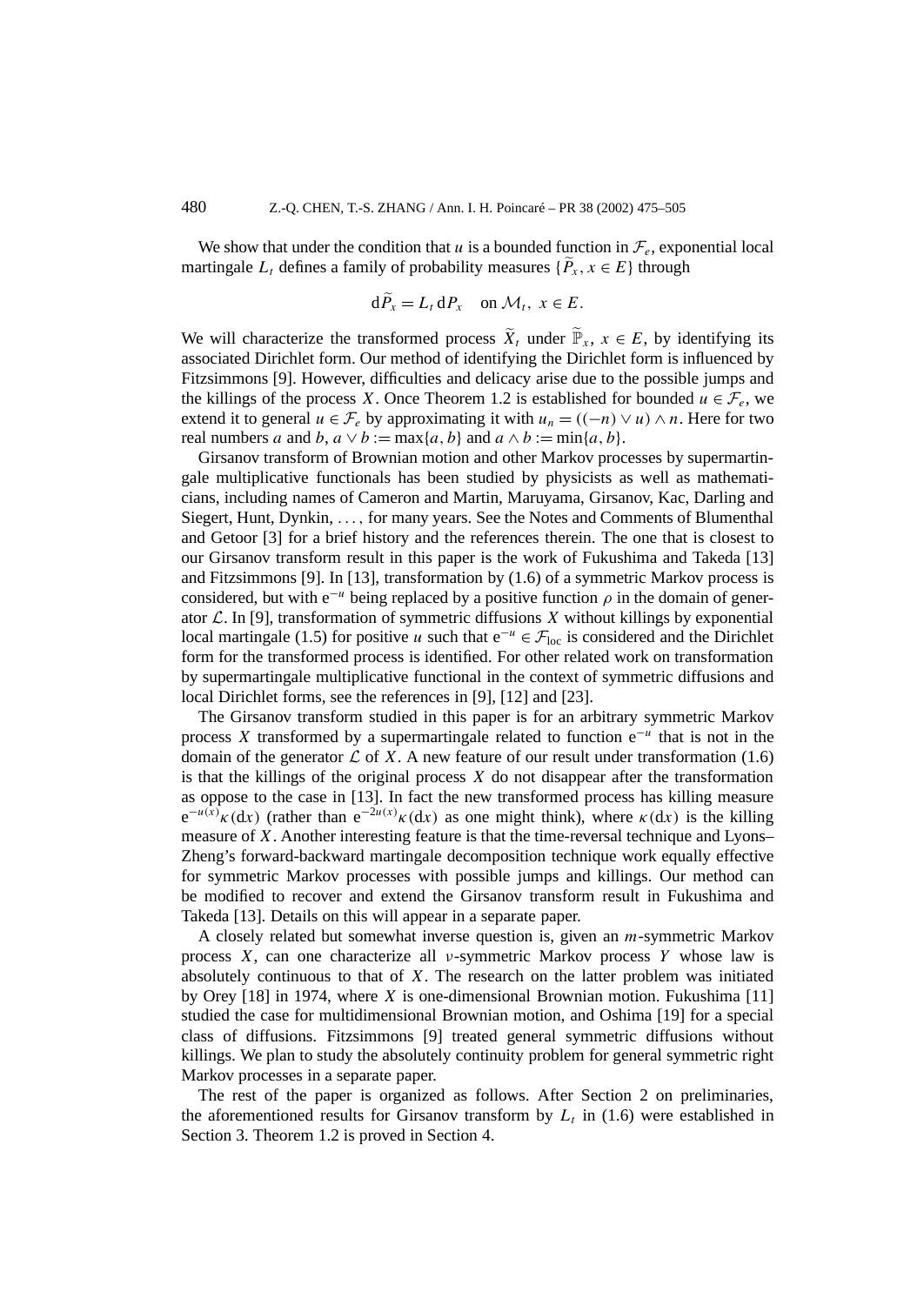#### **2. Preliminaries**

Recall that we assumed that *E* is a locally compact separable metric space and the Dirichlet form  $(\mathcal{E}, \mathcal{F})$  in  $L^2(E, m)$  is regular, i.e.,  $\mathcal{F} \cap C_c(E)$  is dense both in  $\mathcal{F}$  with respect to the  $\mathcal{E}_1(\cdot, \cdot) = \mathcal{E}(\cdot, \cdot) + (\cdot, \cdot)$  norm and in  $C_c(E)$ , the space of continuous functions with compact supports, with respect to the uniform norm. Therefore  $\chi$  =  $(\Omega, \mathcal{M}, \mathcal{M}_t, X_t, \mathbb{P}_x, x \in E)$  can be taken as a Hunt process on *E*. For  $\alpha > 0$ , let  $G_{\alpha} = \int_0^{\infty} e^{-\alpha t} P_t dt$  be the *α*-resolvent of *X*. When  $\mu$  is a smooth measure, we use  $U_1 \mu$ to denote the 1-potential of  $\mu$ . If  $\mu(dx) = f(x)m(dx)$ , then  $U_1\mu = G_1f$ .

Let  $(N(x, dy), H_s)$  be the Lévy system for X. If we use *ν* to denote the Revuz measure of the PCAF *H*, then (cf. [12]) the jumping measure *J* and the killing measure  $\kappa$  of *X* are given by

$$
J(dx, dy) = \frac{1}{2}N(x, dy)\nu(dx) \text{ and } \kappa(dx) = N(x, \partial)\nu(dx).
$$

Furthermore the following Beurling–Deny decomposition holds for  $f, g \in \mathcal{F}_e$ ,

$$
\mathcal{E}(f,g) = \mathcal{E}^{(c)}(f,g) + \int_{E \times E \backslash d} (\tilde{f}(x) - \tilde{f}(y))(\tilde{g}(x) - \tilde{g}(y)) J(dx, dy)
$$

$$
+ \int_{E} \tilde{f}(x)\tilde{g}(x)\kappa(dx),
$$

where bilinear form  $\mathcal{E}^c$  is the strongly local part of  $\mathcal{E}$ .

The martingale part  $M_t^u$  in (1.2) can be decomposed as

$$
M_t^u = M_t^{u,c} + M_t^{u,j} + M_t^{u,k},
$$

where

$$
M_t^{u,j} = \lim_{n \to \infty} \left\{ \sum_{0 < s \leq t} \left( \widetilde{u}(X_s) - \widetilde{u}(X_{s-}) \right) 1_{\{\vert \widetilde{u}(X_s) - \widetilde{u}(X_{s-}) \vert > 1/n\}} 1_{\{t < \xi\}} \right. \\ \left. - \int\limits_0^t \left( \int\limits_{\{y \in E: \ \vert \widetilde{u}(y) - \widetilde{u}(X_s) \vert > 1/n\}} \left( \widetilde{u}(y) - \widetilde{u}(X_s) \right) N(X_s, \, dy) \right) \mathrm{d}H_s \right\},
$$
\n
$$
M_t^{u,k} = \int\limits_0^t \widetilde{u}(X_s) N(X_s, \, \partial) \, \mathrm{d}H_s - \widetilde{u}(X_{\zeta-}) 1_{\{t \geq \xi\}},
$$

and  $M_t^{u,c}$  are respectively the jumping, killing and the continuous part of martingale  $M^u$ . The limit in the expression for  $M^{u,k}$  is in the sense of in probability and in the norm of space of square integrable martingales (cf. [12]).

Let  $\mu_{\langle u \rangle}, \mu_{\langle u \rangle}^i$ ,  $\mu_{\langle u \rangle}^j$  and  $\mu_{\langle u \rangle}^k$  be the smooth Revuz measures associated with the sharp bracket PCAF  $\langle M^u \rangle$ ,  $\langle M^{u,c} \rangle$ ,  $\langle M^{u,j} \rangle$  and  $\langle M^{u,k} \rangle$ , respectively. Then,

$$
\mu_{\langle u \rangle}(\mathrm{d}x) = \mu_{\langle u \rangle}^c(\mathrm{d}x) + \mu_{\langle u \rangle}^j(\mathrm{d}x) + \mu_{\langle u \rangle}^k(\mathrm{d}x), \tag{2.1}
$$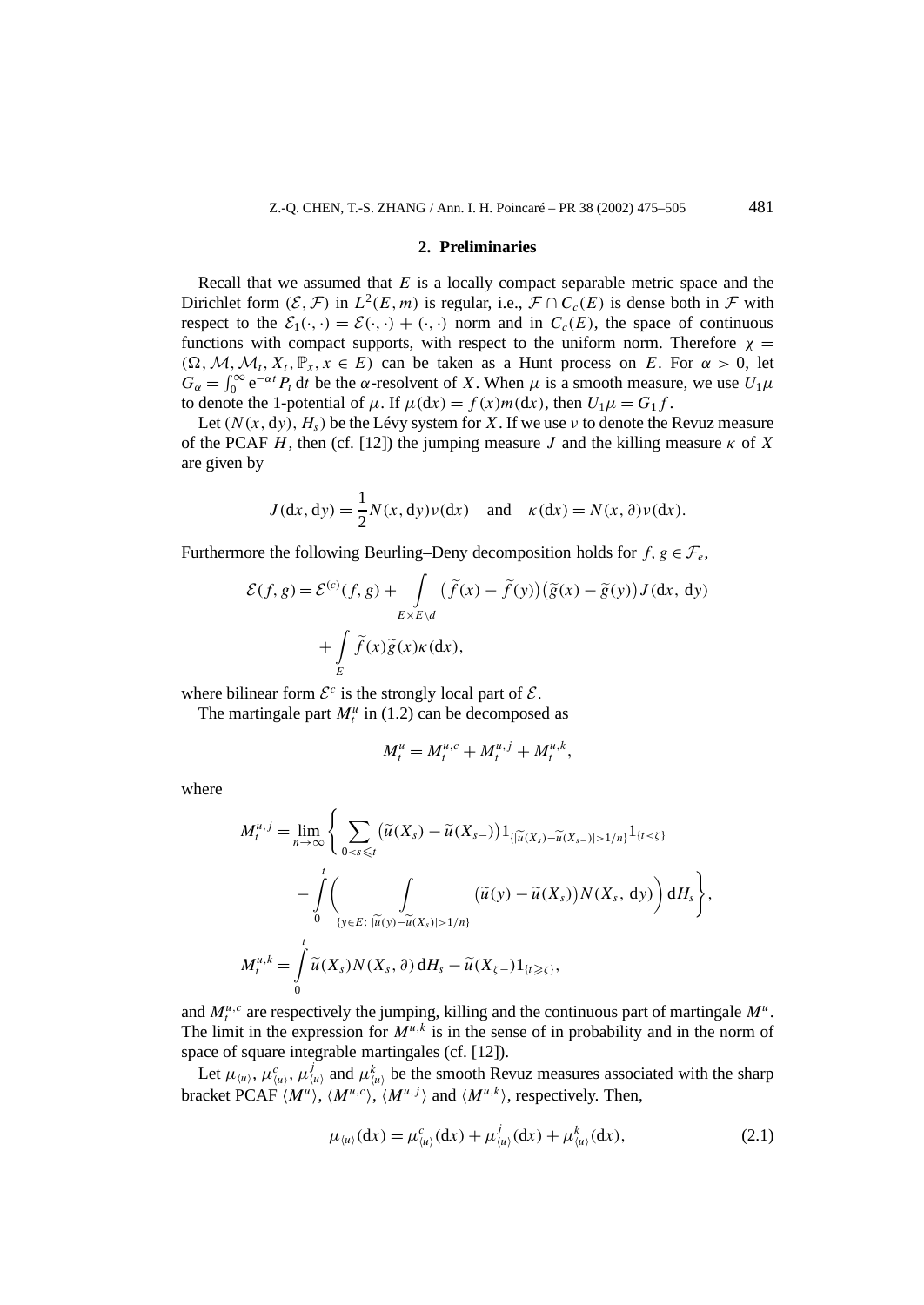where  $\mu_{\langle u \rangle}^c$  satisfies  $\mu_{\langle u \rangle}^c(E) = 2\mathcal{E}^c(u, u)$ ,

$$
\mu_{\langle u \rangle}^j(\mathrm{d}x) = 2 \int\limits_E \left( \widetilde{u}(x) - \widetilde{u}(y) \right)^2 J(\mathrm{d}x, \mathrm{d}y), \quad \text{and} \quad \mu_{\langle u \rangle}^k(\mathrm{d}x) = \widetilde{u}(x)^2 \kappa(\mathrm{d}x).
$$

Let *u<sub>n</sub>* =  $((-n) ∨ u) ∧ n$ . By Theorem 5.2.3 of [12],  $\mu_{\langle u_n \rangle}$  satisfies

$$
\int\limits_E \widetilde{f}(x)\mu_{\langle u_n\rangle}(dx) = 2\mathcal{E}(u_n f, u_n) - \mathcal{E}(u_n^2, f) \quad \text{for any bounded } f \in \mathcal{F}_e,
$$
 (2.2)

which can be used to find the expression of  $\mu_{\langle u_n \rangle}$  and therefore of  $\mu_{\langle u \rangle} = \lim_{n \to \infty} \mu_{\langle u_n \rangle}$ . Note that

$$
\sup_{t>0}\frac{1}{t}\mathbb{E}_m[(M_t^u)^2]=\lim_{t\downarrow0}\frac{1}{t}\mathbb{E}_m\langle M^u\rangle_t=\mu_{\langle u\rangle}(E)=\mathcal{E}(u,u)-\frac{1}{2}\int\limits_E\widetilde{u}(x)^2\kappa(\mathrm{d} x).
$$

In particular,

 $\mathbb{E}_{m}[(M_t^u)^2] \leq t\mathcal{E}(u, u)$  for all  $t > 0$  and  $u \in \mathcal{F}_e$ .

We now present some results which will be used in the sequel. First recall Proposition 3.1 of [1]:

LEMMA 2.1. – If  $\mu$  *is in the Kato class, then for any*  $\varepsilon > 0$ *, there is a constant*  $A_{\varepsilon} > 0$ *such that*

$$
\int\limits_E \widetilde{h}(x)^2 \mu(dx) \leqslant \varepsilon \mathcal{E}(h, h) + A_\varepsilon \int\limits_E h(x)^2 m(dx), \quad h \in \mathcal{F}.
$$

Define a bilinear form  $Q$  on  $\mathcal{F}_b$  by

$$
Q(f, g) = \mathcal{E}(f, g) + \mathcal{E}(u, fg), \quad f, g \in \mathcal{F}_b.
$$
 (2.3)

PROPOSITION 2.2. – *Assume that*  $u \in \mathcal{F}_e$  *whose energy measure*  $\mu_{\langle u \rangle}$  *is in Kato class of X.*

(i) The quadratic form  $(Q, \mathcal{F}_b)$  is well defined and lower bounded. More precisely, *there are constants*  $\alpha > 0$  *and*  $\lambda > 1$  *such that for every*  $f \in \mathcal{F}_b$ *,* 

$$
\lambda^{-1}\mathcal{E}_1(f,f) \leqslant \mathcal{Q}(f,f) + \alpha \int\limits_E f^2(x)m(\mathrm{d}x) \leqslant \lambda \mathcal{E}_1(f,f). \tag{2.4}
$$

(2.5)

(ii) Let  $(Q, \mathcal{D}(Q))$  be the smallest closed extension of  $(Q, \mathcal{F}_b)$ . Then  $\mathcal{D}(Q) = \mathcal{F}$  and *for*  $f, g \in \mathcal{F}$ ,

$$
Q(f,g) = \mathcal{E}(f,g) + \frac{1}{2} \int \widetilde{f}(x) \mu_{\langle u,g \rangle}^c(\mathrm{d}x) + \frac{1}{2} \int \widetilde{g}(x) \mu_{\langle u,f \rangle}^c(\mathrm{d}x) + \int \limits_{E \times E \backslash d} (\widetilde{f}(x) \widetilde{g}(x) - \widetilde{f}(y) \widetilde{g}(y)) (\widetilde{u}(x) - \widetilde{u}(y)) J(\mathrm{d}x, \mathrm{d}y) + \int \widetilde{u}(x) \widetilde{f}(x) \widetilde{g}(x) \kappa(\mathrm{d}x).
$$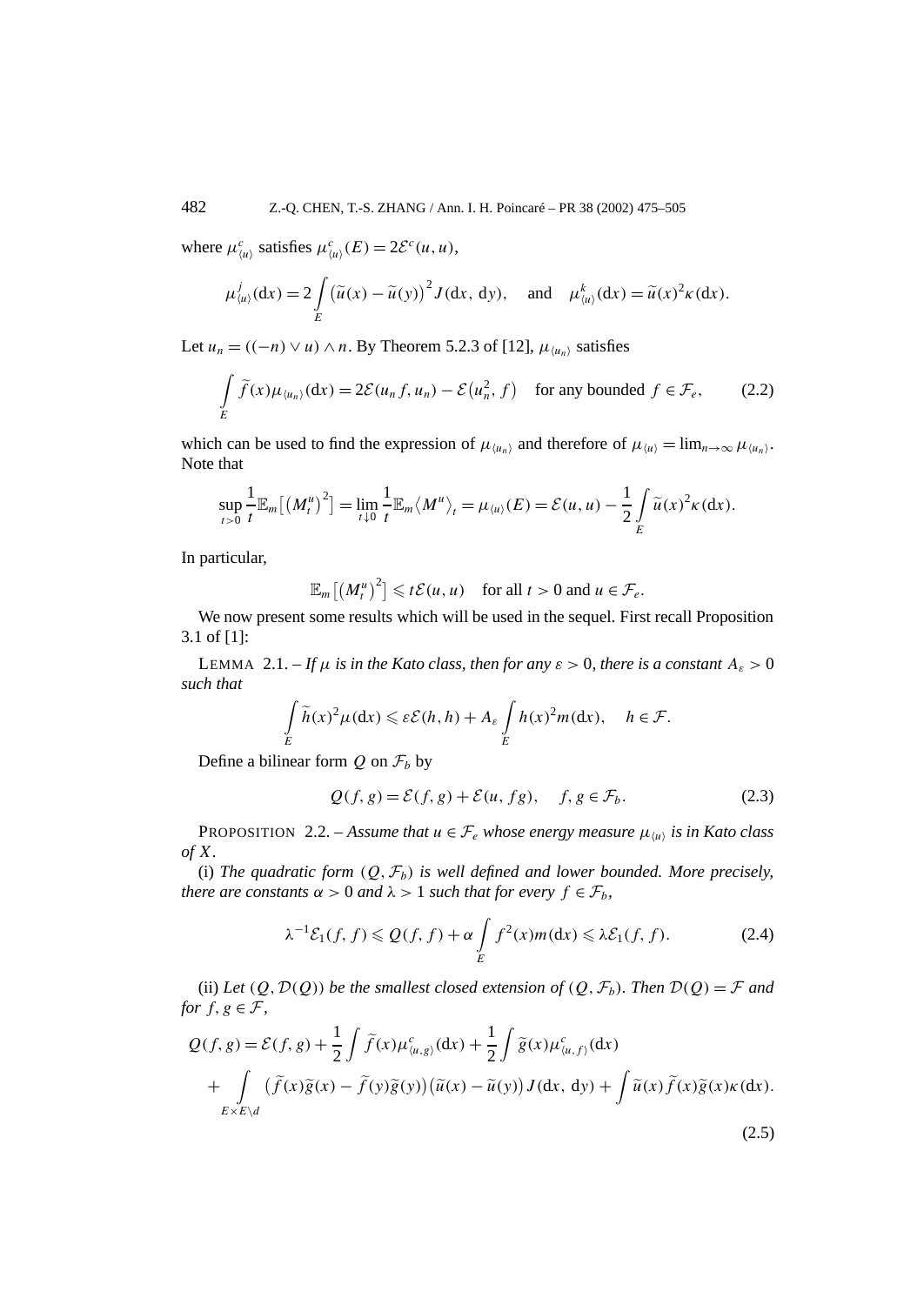*Proof.* – (i) Since  $\mu_{\langle u \rangle}$  is in Kato class, for any  $\varepsilon > 0$ , there is a constant  $A_{\varepsilon}$  such that

$$
\int_{E} \widetilde{h}(x)^{2} \mu_{\langle u \rangle}(\mathrm{d}x) \leqslant \varepsilon \mathcal{E}(h, h) + A_{\varepsilon} \int_{E} h(x)^{2} m(\mathrm{d}x), \quad h \in \mathcal{F}.
$$
 (2.6)

Note that for  $f, g \in \mathcal{F}$ ,

$$
\left| \int\limits_E \widetilde{f}(x) \mu_{\langle u,g \rangle}^c(\mathrm{d}x) \right| \leqslant \left( \int\limits_E \widetilde{f}(x)^2 \mu_{\langle u \rangle}^c(\mathrm{d}x) \right)^{1/2} \left( \int\limits_E \mu_{\langle g \rangle}^c(\mathrm{d}x) \right)^{1/2}
$$
  

$$
\leqslant \int\limits_E \widetilde{f}(x)^2 \mu_{\langle u \rangle}^c(\mathrm{d}x) + \frac{1}{4} \mathcal{E}^{(c)}(g,g). \tag{2.7}
$$

For the jumping part, by the symmetry of *J* we have

$$
\left| \int_{E \times E \backslash d} (\tilde{u}(x) - \tilde{u}(y)) (\tilde{f}(x) - \tilde{f}(y)) (\tilde{g}(x) + \tilde{g}(y)) J(dx, dy) \right|
$$
  
\n
$$
\leq \left( \int_{E \times E \backslash d} (\tilde{f}(x) - \tilde{f}(y))^2 J(dx, dy) \right)^{1/2}
$$
  
\n
$$
\times \left( \int_{E \times E \backslash d} (\tilde{u}(x) - \tilde{u}(y))^2 (\tilde{g}(x) + \tilde{g}(y))^2 J(dx, dy) \right)^{1/2}
$$
  
\n
$$
\leq 2 \left( \int_{E \times E \backslash d} (\tilde{f}(x) - \tilde{f}(y))^2 J(dx, dy) \right)^{1/2}
$$
  
\n
$$
\times \left( \int_{E \times E \backslash d} \tilde{g}(x)^2 (\tilde{u}(x) - \tilde{u}(y))^2 J(dx, dy) \right)^{1/2}
$$
  
\n
$$
\leq \frac{1}{2} \int_{E \times E \backslash d} (\tilde{f}(x) - \tilde{f}(y))^2 J(dx, dy) + 2 \int_{E} \tilde{g}(x)^2 \mu_{\langle u \rangle}^j (dx). \tag{2.8}
$$

Observe also that

$$
\left| \int_{E} \widetilde{u}(x) \widetilde{f}(x) \widetilde{g}(x) \kappa(dx) \right| \leqslant \left( \int_{E} \widetilde{f}(x)^{2} \widetilde{u}(x)^{2} \kappa(dx) \right)^{1/2} \left( \int_{E} \widetilde{g}(x)^{2} \kappa(dx) \right)^{1/2}
$$
  

$$
\leqslant \frac{1}{2} \int_{E} \widetilde{f}(x)^{2} \mu_{\langle u \rangle}^{k}(dx) + \frac{1}{2} \int_{E} \widetilde{g}(x)^{2} \kappa(dx). \tag{2.9}
$$

As  $\mu_{\langle u \rangle} = \mu_{\langle u \rangle}^c + \mu_{\langle u \rangle}^j + \mu_{\langle u \rangle}^k$ , applying (2.6) to (2.7)–(2.9) with  $f = g \in \mathcal{F}_b$ , we see that there exists a constant *A* such that

$$
|\mathcal{E}(u, f^2)| \leq \frac{2}{3}\mathcal{E}(f, f) + A \int\limits_{E} f(x)^2 m(\mathrm{d}x).
$$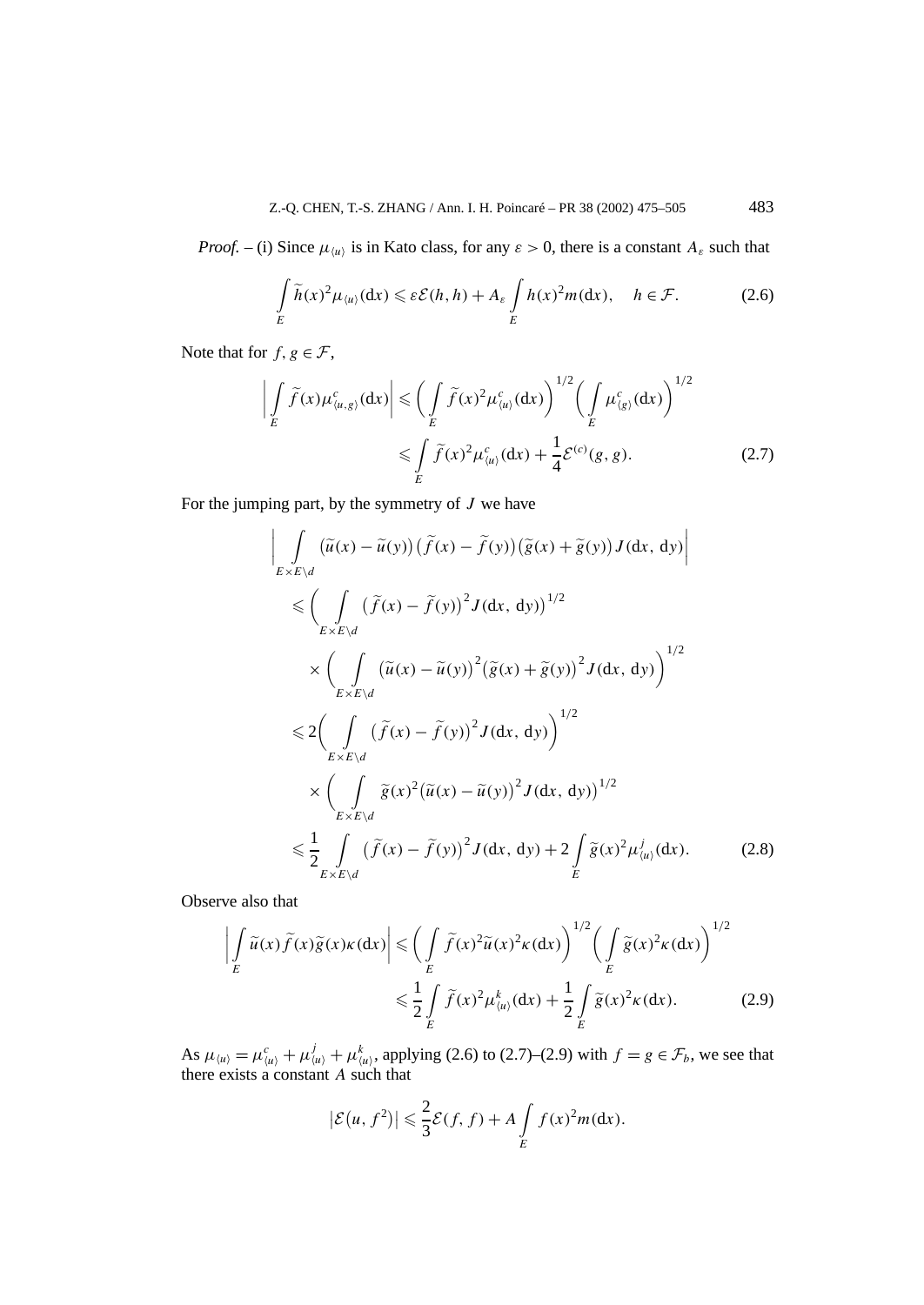This proves (2.4).

(ii) Clearly (2.5) holds for  $f, g \in \mathcal{F}_b$  and (2.4) implies that  $\mathcal{D}(Q) = \mathcal{F}$ . For general *f*, *g* ∈ *F*, let  $f_n$  =  $((-n) \vee f) \wedge n$  and  $g_n$  =  $((-n) \vee g) \wedge n$ . As  $f_n \rightarrow f$  and  $g_n \rightarrow g$ with respect to the  $\mathcal{E}_1$ -norm,  $Q(f, g) = \lim_{n \to \infty} Q(f_n, g_n)$  and (2.5) follows immediately from (2.6)–(2.9). from  $(2.6)$ – $(2.9)$ .

DEFINITION 2.3.  $-A$  (non-negative) *smooth measure*  $\mu$  *is said to be of finite*  $\mathcal{E}$ *energy integral if there is a constant c >* 0 *such that*

$$
\int\limits_E \widetilde{f}(x)\mu(\mathrm{d}x) \leqslant c\sqrt{\mathcal{E}_1(f,f)} \quad \text{for all } f \in \mathcal{F}.
$$

LEMMA 2.4. – Assume that  $\mu$  is of finite *E*-energy integral and  $A_t$  is its associated *PCAF. Then*  $h^t(x) := \mathbb{E}_x[A_t]$  *is quasi-continuous.* 

*Proof.* – For any  $\alpha > 0$ , define  $h_{\alpha}(x) = \mathbb{E}_x \left[ \int_0^t e^{-\alpha s} dA_s \right]$ . Then

$$
h_{\alpha}(x) = \mathbb{E}_{x} \left[ \int_{0}^{\infty} e^{-\alpha s} dA_{s} \right] - e^{-\alpha t} \mathbb{E}_{x} \left[ \mathbb{E}_{X_{t}} \left[ \int_{0}^{\infty} e^{-\alpha s} dA_{s} \right] \right]
$$

is quasi-continuous and  $\lim_{\alpha \to 0} h_{\alpha}(x) = h^t(x)$  for q.e.  $x \in E$ . By Theorem 2.1.4 in [12], it is sufficient to show that  $\sup_{\alpha \leq 1} E(h_{\alpha}, h_{\alpha}) < \infty$ . By the proof of Lemma 5.1.9 in [12], we see that  $h^t(x) \in \mathcal{F}$  and

$$
\mathcal{E}(h^t,h^t) \leq \langle \mu,h^t \rangle \leq e^t \langle \mu,U_1\mu \rangle \leq e^t \mathcal{E}_1(U_1\mu,U_1\mu), \quad t>0.
$$

By integration by parts,

$$
h_{\alpha}(x) = e^{-\alpha t} h^{t}(x) - \alpha \int_{0}^{t} h^{s}(x) e^{-\alpha s} ds.
$$

Thus for  $0 < \alpha \leq 1$ ,

$$
\mathcal{E}(h_{\alpha}, h_{\alpha}) \leq 2e^{-2\alpha t} \mathcal{E}(h^{t}, h^{t}) + 2\alpha^{2} \int_{0}^{t} e^{-2\alpha s} \mathcal{E}(h^{s}, h^{s}) ds
$$
  

$$
\leq \left(2e^{-2\alpha t}e^{t} + 2\alpha^{2} \int_{0}^{t} e^{2(1-\alpha)s} ds\right) \mathcal{E}_{1}(U_{1}\mu, U_{1}\mu)
$$
  

$$
\leq (2e^{t} + e^{2t}) \mathcal{E}_{1}(U_{1}\mu, U_{1}\mu),
$$

which implies that  $\sup_{\alpha \leq 1} \mathcal{E}(h_{\alpha}, h_{\alpha}) < \infty$ . This completes the proof.  $\square$ 

COROLLARY 2.5. – Assume that  $\mu$  is a smooth measure with  $\mu(E) < \infty$ . Then  $\mu$  is *in Kato class if and only if there is a properly exceptional set N such that*

$$
\lim_{t \to 0} \sup_{x \in E \backslash N} \mathbb{E}_x[A_t] = 0. \tag{2.10}
$$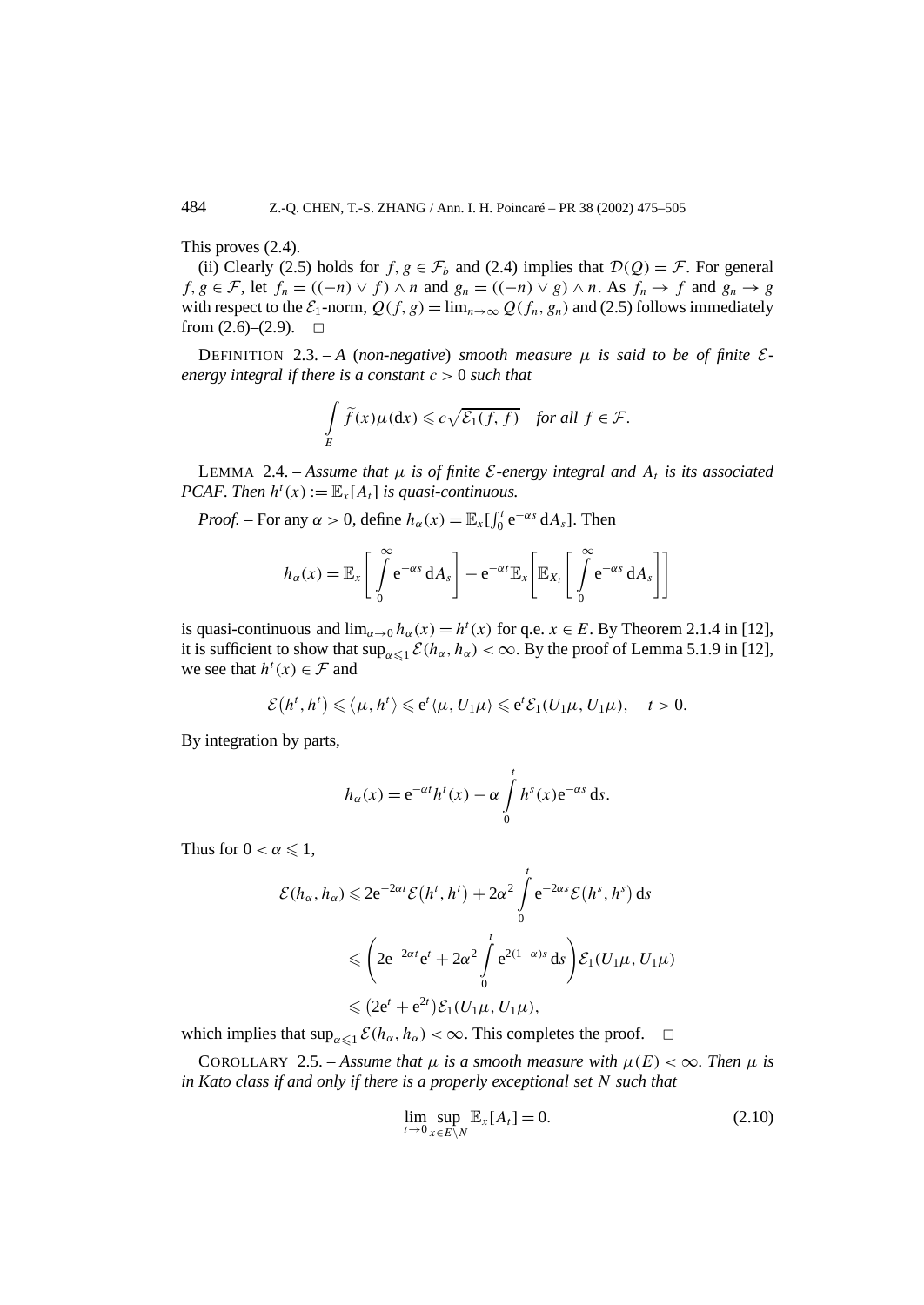*Proof.* – Clearly if (2.10) holds, then  $\mu$  is in Kato class. Now assume that  $\mu$  is in Kato class. Since  $\mu(E) < \infty$ , by Cauchy–Schwartz and Lemma 2.1, we see that  $\mu$  is of finite E-energy integral. Choose a sequence of real numbers  $t_n \downarrow 0$  as  $n \rightarrow \infty$  and let

$$
\varepsilon_n = \operatorname*{esssup}_{x \in E} \mathbb{E}_x[A_{t_n}].
$$

Then  $\varepsilon_n \downarrow 0$  and  $\mathbb{E}_x[A_{t_n}] \leq \varepsilon_n$ , *m*-a.e. Since, by Lemma 2.4,  $\mathbb{E}_x[A_{t_n}]$  is quasi-continuous,

$$
\mathbb{E}_x[A_{t_n}] \leq \varepsilon_n \quad \text{for q.e. } x \in E.
$$

Let  $N_n$  be the exceptional set in the last line. Choose a properly exceptional set  $N$ containing  $\bigcup_n N_n$ . Clearly

$$
\lim_{t \to 0} \sup_{x \in E \setminus N} \mathbb{E}_x[A_t] = 0,
$$

which proves the corollary.  $\square$ 

## **3. Girsanov transform**

In this section, we study the Girsanov transforms of symmetric Markov processes and identify the Dirichlet forms associated with the transformed processes.

Throughout this section, we assume that *u* is a *bounded* function in  $\mathcal{F}_e$ . Note that *no additional condition* is imposed on its energy measure  $\mu_{\langle u \rangle}$  in this section. Define  $\rho(x) = e^{u(x)}$ . In the sequel, we will use the convention for this function  $\rho$  that  $\tilde{\rho}(\partial) = 1$ . It is easy to see that  $\rho - 1 \in \mathcal{F}_e$ . Thus if we define  $M^{\rho} := M^{\rho-1}$  and  $N^{\rho} := N^{\rho-1}$ , then we have Fukushima's decomposition for  $\tilde{\rho}(X_t)$ :

$$
\widetilde{\rho}(X_t) - \widetilde{\rho}(X_0) = M_t^{\rho} + N_t^{\rho}, \quad \mathbb{P}_x\text{-a.s.}
$$

Moreover,

$$
M_t^{\rho} = M_t^{\rho,c} + M_t^{\rho,j} + M^{\rho,k},
$$

where  $M_t^{\rho,c} = \int_0^t \tilde{\rho}(X_{s-}) dM_s^{u,c}$  and

$$
M_t^{\rho,j} + M_t^{\rho,k} = \lim_{n \to \infty} \Biggl( \sum_{0 < s \leq t} \bigl( \widetilde{\rho}(X_s) - \widetilde{\rho}(X_{s-}) \bigr) 1_{\{|\widetilde{\rho}(X_s) - \widetilde{\rho}(X_{s-})| > 1/n\}} \Biggr) - \int\limits_0^t \Biggl( \int\limits_{\{y \in E_\vartheta: \ |\widetilde{\rho}(y) - \widetilde{\rho}(X_s)| > 1/n\}} \bigl( \widetilde{\rho}(y) - \widetilde{\rho}(X_s) \bigr) N(X_s, \, \mathrm{d}y) \Biggr) \, \mathrm{d}H_s \Biggr).
$$

Define a square integrable martingale *M* by

$$
M_t = \int\limits_0^t \frac{1}{\widetilde{\rho}(X_{s-})} \, \mathrm{d}M_s^{\rho}.\tag{3.1}
$$

Note that  $M_t^c = M_t^{u,c}$  and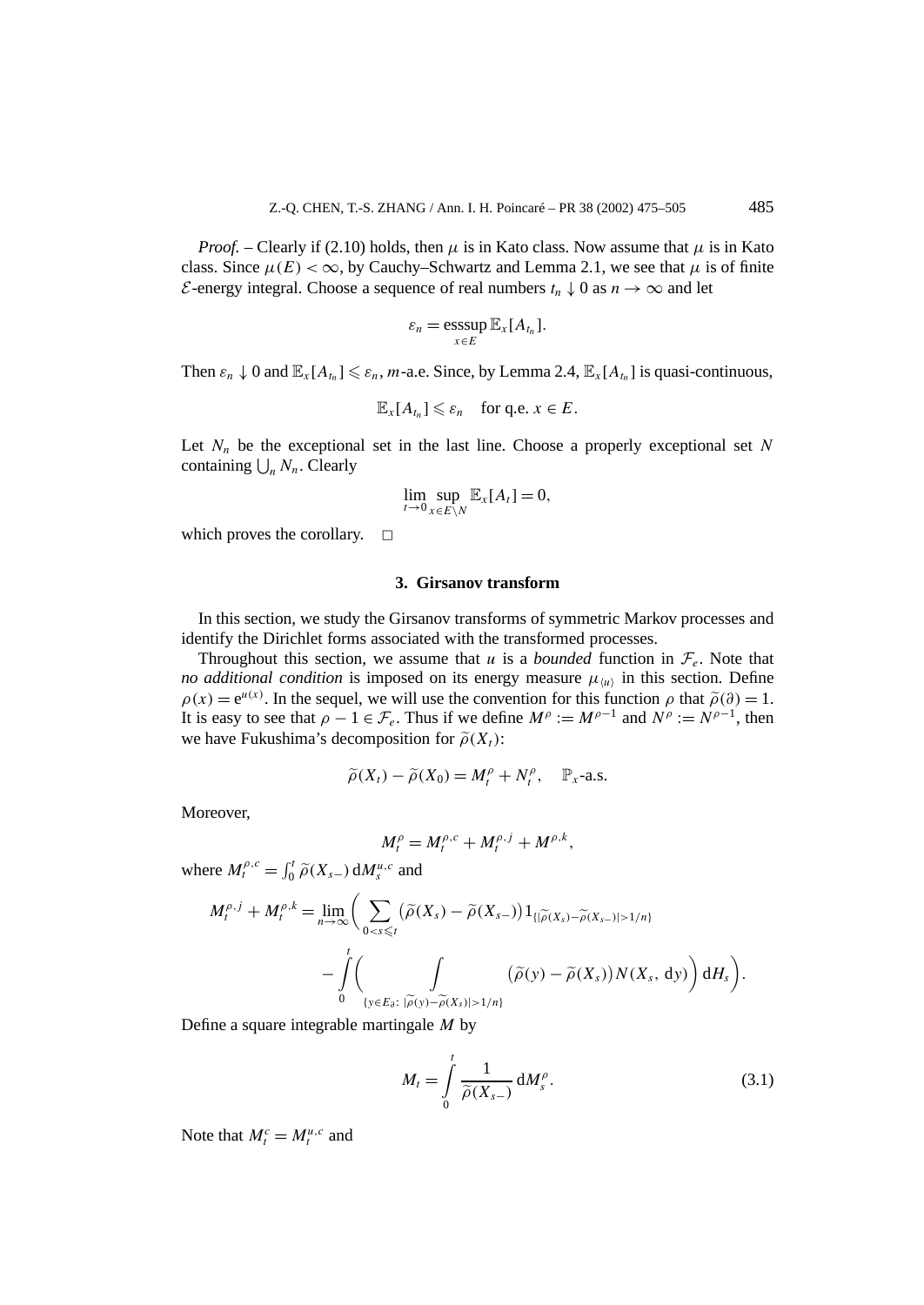486 Z.-Q. CHEN, T.-S. ZHANG / Ann. I. H. Poincaré – PR 38 (2002) 475–505

$$
M_t - M_{t-} = \frac{1}{\widetilde{\rho}(X_{t-})} (M_t^{\rho} - M_{t-}^{\rho})
$$
  
= 
$$
\frac{1}{\widetilde{\rho}(X_{t-})} (\widetilde{\rho}(X_t) - \widetilde{\rho}(X_{t-})) = \frac{\widetilde{\rho}(X_t)}{\widetilde{\rho}(X_{t-})} - 1.
$$

Let  $L_t^{\rho}$  be the solution to the following SDE:

$$
L_t^{\rho} = 1 + \int_0^t L_{s-}^{\rho} dM_s.
$$
 (3.2)

It follows from Doleans–Dade formula (cf. [15, Theorem 9.39]) that

$$
L_t^{\rho} = \exp\left(M_t - \frac{1}{2} \langle M^c \rangle_t \right) \prod_{0 < s \leq t} (1 + M_s - M_{s-}) e^{-(M_s - M_{s-})}
$$
\n
$$
= \exp\left(M_t - \frac{1}{2} \langle M^{u,c} \rangle_t \right) \prod_{0 < s \leq t} \frac{\tilde{\rho}(X_s)}{\tilde{\rho}(X_{s-})} \exp\left(1 - \frac{\tilde{\rho}(X_s)}{\tilde{\rho}(X_{s-})} \right). \tag{3.3}
$$

Note that  $L_t^{\rho}$  is a positive local martingale and therefore a supermartingale on [0,  $\infty$ ). Thus

$$
d\widetilde{\mathbb{P}}_x = L_t d\mathbb{P}_x \quad \text{on } \mathcal{M}_t \text{ for } x \in E,
$$

defines a family of probability measures on  $(\Omega, \mathcal{M}_{\infty})$ . It is known that under these new measures, *X* is a right Markov process on *E*. We will use  $(\widetilde{X}, \mathcal{M}, \mathcal{M}_t, \widetilde{\mathbb{P}}_x, x \in E)$  to denote the transformed process of *X*. Here  $\widetilde{X}_t(\omega) = X_t(\omega)$  but we use  $\widetilde{X}_t$  for emphasis when working with  $\widetilde{\mathbb{P}}_x$ .

Define

$$
\widetilde{P}_t f(x) = \mathbb{E}_x [L_t^{\rho} f(X_t)]. \tag{3.4}
$$

Before stating the next result, let us recall the the definition of time reversal operator *r<sub>t</sub>* on the path space. Given a path  $\omega \in \{t < \zeta\}$ , define a time-reversal operator  $r_t$  by

$$
r_t(\omega)(s) = \begin{cases} \omega(t-s) & \text{for } 0 \le s < t, \\ \omega(0) & \text{for } s \ge t. \end{cases}
$$

Here for  $r > 0$ ,  $\omega(r)$ <sub>−</sub> := lim<sub>s↑r</sub>  $\omega(s)$ . It is known (see Lemma 4.1.2 of Theorem 9.39 [12]) that operator  $r_t$  preserves the measure  $\mathbb{P}_m$  on  $\mathcal{M}_t \cap \{t < \zeta\}$ .

DEFINITION 3.1. – *A continuous additive functional*  $A_t$  *is called even if*  $A_t \circ r_t = A_t$ *for every*  $t < \zeta$ *.* 

LEMMA 3.2. –  $\widetilde{P}_t$  *is symmetric on*  $L^2(E, \rho^2 m)$ *.* 

*Proof.* – Let  $f, g \in \mathcal{B}_b^+(E)$ . By time reversal, we have

$$
(\widetilde{P}_t f, g)_{\rho^2 m} = (\mathbb{E} [L_t^{\rho} f(X_t)], g)_{\rho^2 m}
$$
  
= 
$$
\mathbb{E}_m [L_t^{\rho} f(X_t) g(X_0) \rho^2(X_0)]
$$
  
= 
$$
\mathbb{E}_m [L_t^{\rho} \circ r_t g(X_t) \rho^2(X_t) f(X_0)].
$$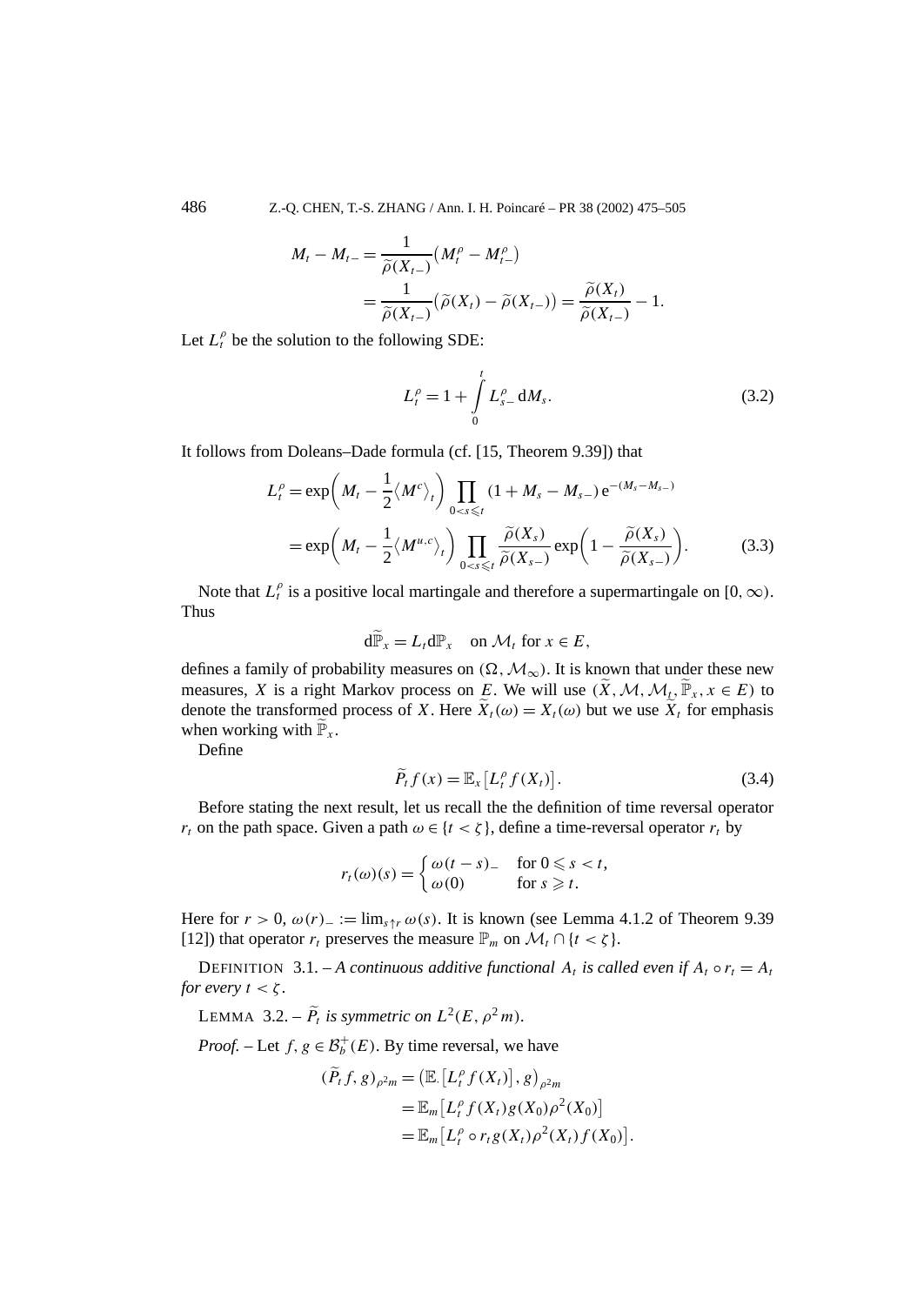To show

$$
(\widetilde{P}_t f, g)_{\rho^2 m} = (f, \widetilde{P}_t g)_{\rho^2 m} = \mathbb{E}_m [L_t^{\rho} g(X_t) \rho^2(X_0) f(X_0)],
$$

it suffices to prove the following identity

$$
L_t^{\rho} \circ r_t = L_t^{\rho} \frac{\rho^2(X_0)}{\rho^2(X_t)} \quad \mathbb{P}_{m} \text{-a.s. on } \{t < \zeta\}.
$$

To this end, note that on  $\{t < \zeta\}$  by (3.1),

$$
M_{t} = M_{t}^{u,c} + \lim_{n \to \infty} \Biggl\{ \sum_{0 < s \leq t} \Biggl( \frac{\widetilde{\rho}(X_{s})}{\widetilde{\rho}(X_{s-})} - 1 \Biggr) \mathbb{1}_{\{|\widetilde{\rho}(X_{s}) - \widetilde{\rho}(X_{s-})| > 1/n\}} - \int_{0}^{t} \Biggl( \int_{\{y \in E_{\vartheta}: \ |\widetilde{\rho}(y) - \widetilde{\rho}(X_{s})| > 1/n\}} \Biggl( \frac{\widetilde{\rho}(X_{s})}{\widetilde{\rho}(X_{s-})} - 1 \Biggr) N(X_{s}, \mathrm{d}y) \Biggr) \mathrm{d}H_{s} \Biggr\},\qquad(3.5)
$$

while as *u* is bounded,

$$
M_t^u = M_t^{u,c} + \lim_{n \to \infty} \left\{ \sum_{0 < s \le t} (\widetilde{u}(X_s) - \widetilde{u}(X_{s-})) 1_{\{|\widetilde{\rho}(X_s) - \widetilde{\rho}(X_{s-})| > 1/n\}} \right.-\int_{0}^t \int_{\{y \in E_\vartheta : |\widetilde{\rho}(y) - \widetilde{\rho}(X_s)| > 1/n\}} (\widetilde{u}(y) - \widetilde{u}(X_s)) N(X_s, dy) \, dH_s \right\}
$$

(cf. Theorem A.3.9 of  $[12]$ ). It follows from  $(3.3)$  that

$$
L_t^{\rho} = \exp\left(M_t^u + A_t\right),\tag{3.6}
$$

where

$$
A_t = \int\limits_0^t \left( \int\limits_{E_\partial} \left( \widetilde{u}(y) - \widetilde{u}(X_s) + 1 - e^{\widetilde{u}(y) - \widetilde{u}(X_s)} \right) N(X_s, dy) \right) dH_s - \frac{1}{2} \langle M^{u,c} \rangle_t.
$$

Recall from [8] that continuous additive functionals of zero energy and continuous additive functionals of bounded variation are even (although it was proved in [8] for diffusions, the proof there in fact works for general symmetric Markov processes). Thus  $\mathbb{P}_m$ -a.s. on  $\{t < \zeta\},\$ 

$$
L_t^{\rho} \circ r_t = \exp(M_t^u \circ r_t + A_t \circ r_t)
$$
  
= 
$$
\exp(\widetilde{u}(X_0) - \widetilde{u}(X_t) + N_t^u \circ r_t + A_t \circ r_t)
$$
  
= 
$$
\exp(M_t^u + A_t + 2(\widetilde{u}(X_0) - \widetilde{u}(X_t)))
$$
  
= 
$$
L_t^{\rho} \frac{\rho^2(X_0)}{\rho^2(X_t)}.
$$

Here we used the fact that for fixed  $\omega$ , the discontinuous set of the sample path *X*<sub>.</sub>( $\omega$ ) is at most countable and that for fixed *t*,  $X_t = X_{t-} P_x$  -almost surely for  $x \in E$ . The proof is now complete.  $\Box$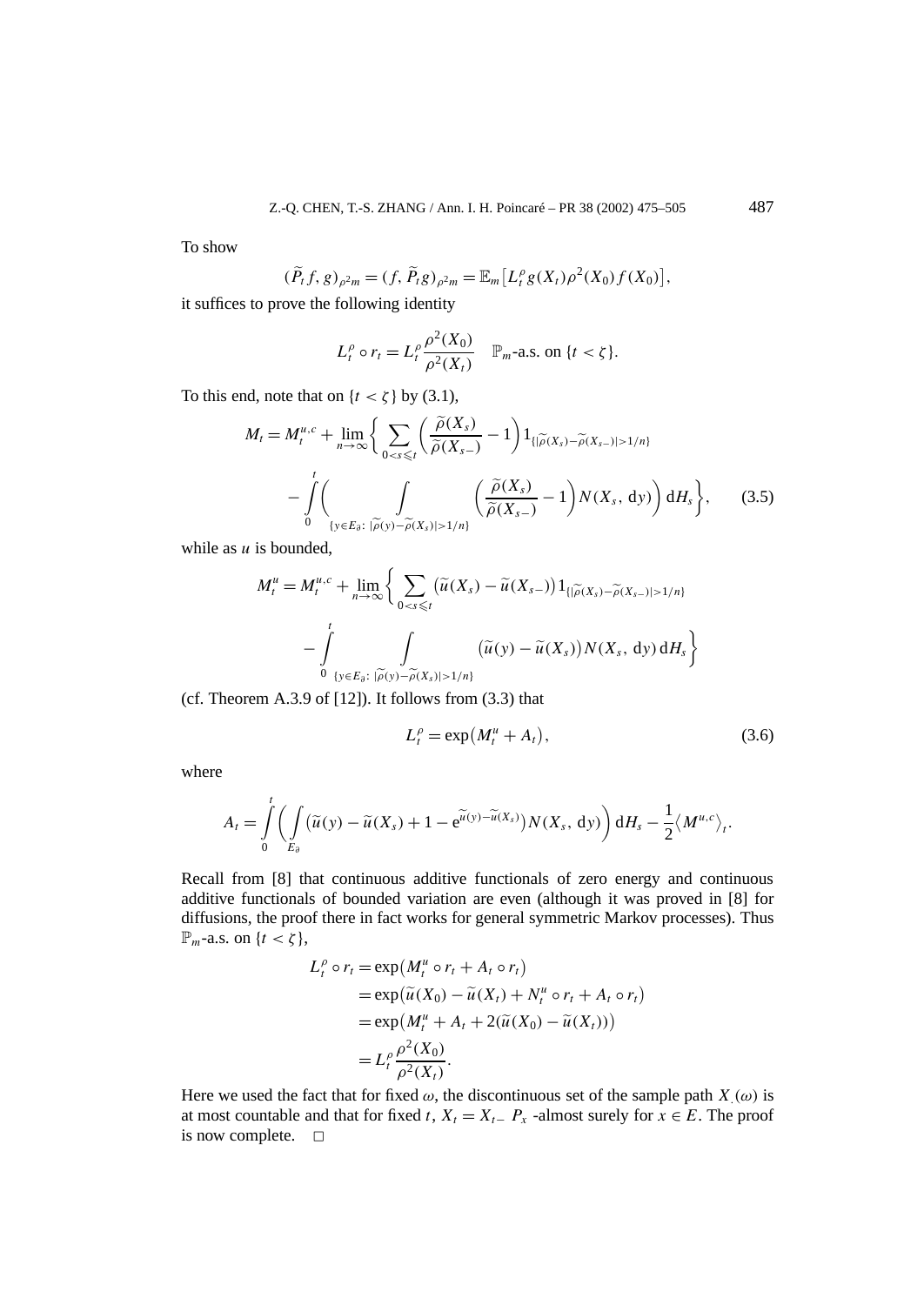The following theorem was proved in Fitzsimmons [9] as Lemma 4.4 for symmetric diffusions. But its proof works for symmetric right Markov processes as well. For interested reader, an alternative proof is supplied in Appendix A of this paper, under an additional assumption that the energy measure  $\mu_{\langle u \rangle}$  of *u* is in the Kato class of *X*.

THEOREM 3.3. – Let  $A_t$  be a PCAF of X with Revuz measure  $\mu$ , then the Revuz *measure for A as a PCAF of*  $\widetilde{X}$  *is*  $\rho^2 \mu$ *.* 

THEOREM 3.4. – *Let*  $(\widetilde{\mathcal{E}}, \widetilde{\mathcal{F}})$  *be the Dirichlet form of*  $\widetilde{X}$  *in*  $L^2(E, \rho^2 m)$ *. Then*  $\widetilde{\mathcal{F}} = \mathcal{F}$ *and for*  $f \in \widetilde{\mathcal{F}}$ ,

$$
\widetilde{\mathcal{E}}(f, f) = \frac{1}{2} \int_{E} \widetilde{\rho}(x)^2 \mu_{(f)}^c(dx) + \int_{E \times E \backslash d} \left( \widetilde{f}(x) - \widetilde{f}(y) \right)^2 \widetilde{\rho}(x) \widetilde{\rho}(y) J(dx dy) \n+ \int_{E} \widetilde{f}(x)^2 \rho(x) \kappa(dx).
$$

*Proof.* – Our proof uses ideas from [9] but modifications are needed since our process *X* may have jumps and killings inside *E*. It is known (see VI.3 of [17]) that there is an  $\widetilde{\mathcal{E}}$ -nest  $\{K_n\}_{n\geq 1}$  of compact sets and a sequence of  $h_n \in \widetilde{\mathcal{F}}$  such that  $\widetilde{h}_n = 1$  on  $K_n$ . By the probabilistic characterization of  $\mathcal{E}$ -nest,  $\{K_n\}_{n\geq 1}$  is an  $\mathcal{E}$ -nest (for process *X*) as well. Fix  $n \ge 1$ . For bounded  $f \in \mathcal{F}_{K_n} = \{g \in \mathcal{F} : \tilde{g} = 0 \text{ q.e. on } K_n^c\}$ , the following Lyons–Zheng's forward-backward martingale decomposition holds:

$$
\widetilde{f}(X_t) - \widetilde{f}(X_0) = \frac{1}{2} \left( M_t^f - M_t^f \circ r_t \right) \quad \mathbb{P}_{m} \text{-a.s. on } \{ t < \zeta \},\tag{3.7}
$$

where  $M_t^f$  is the martingale part in Fukushima's decomposition (1.2) for  $\tilde{f}(X)$ . Recall that  $d\widetilde{P}_x = L_t^{\rho} dP_x$  on  $\mathcal{M}_t$ . By the Girsanov transform (see [15]),

$$
K_t := M_t^f - \int\limits_0^t \frac{1}{L_{s-}^\rho} \, \mathrm{d} \langle M^f, L^\rho \rangle_s = M_t^f - \langle M^f, M \rangle_t
$$

is a martingale additive functional under  $\widetilde{\mathbb{P}}_x$  and

$$
[K]_t(\widetilde{\mathbb{P}}_x) = [M^f]_t(\mathbb{P}_x) \quad \widetilde{\mathbb{P}}_x\text{-a.s.}
$$

Here  $[K](\widetilde{\mathbb{P}}_x)$  is the square bracket for martingale *K* under probability measure  $\widetilde{\mathbb{P}}_x$  and  $[M<sup>f</sup>](\mathbb{P}_x)$  is the square bracket for martingale  $M<sup>f</sup>$  under probability measure  $\mathbb{P}_x$ . We will use  $\langle K \rangle(\widetilde{\mathbb{P}}_x)$  and  $\langle M^f \rangle(\mathbb{P}_x)$  to denote the predictable dual projection of  $[K](\widetilde{\mathbb{P}}_x)$ and  $[M^f](\mathbb{P}_x)$  under measure  $\widetilde{\mathbb{P}}_x$  and  $\mathbb{P}_x$ , respectively. It follows from the last identity (see, for example, [15]) that

$$
\langle K \rangle_t(\widetilde{\mathbb{P}}_x) = \langle M^f \rangle_t(\mathbb{P}_x) + \int_0^t \frac{1}{L_{s-}^\rho} d \langle [M^f], L^\rho \rangle_s(\mathbb{P}_x)
$$
  
=  $\langle M^f \rangle_t(\mathbb{P}_x) + \langle [M^f], M \rangle_t(\mathbb{P}_x)$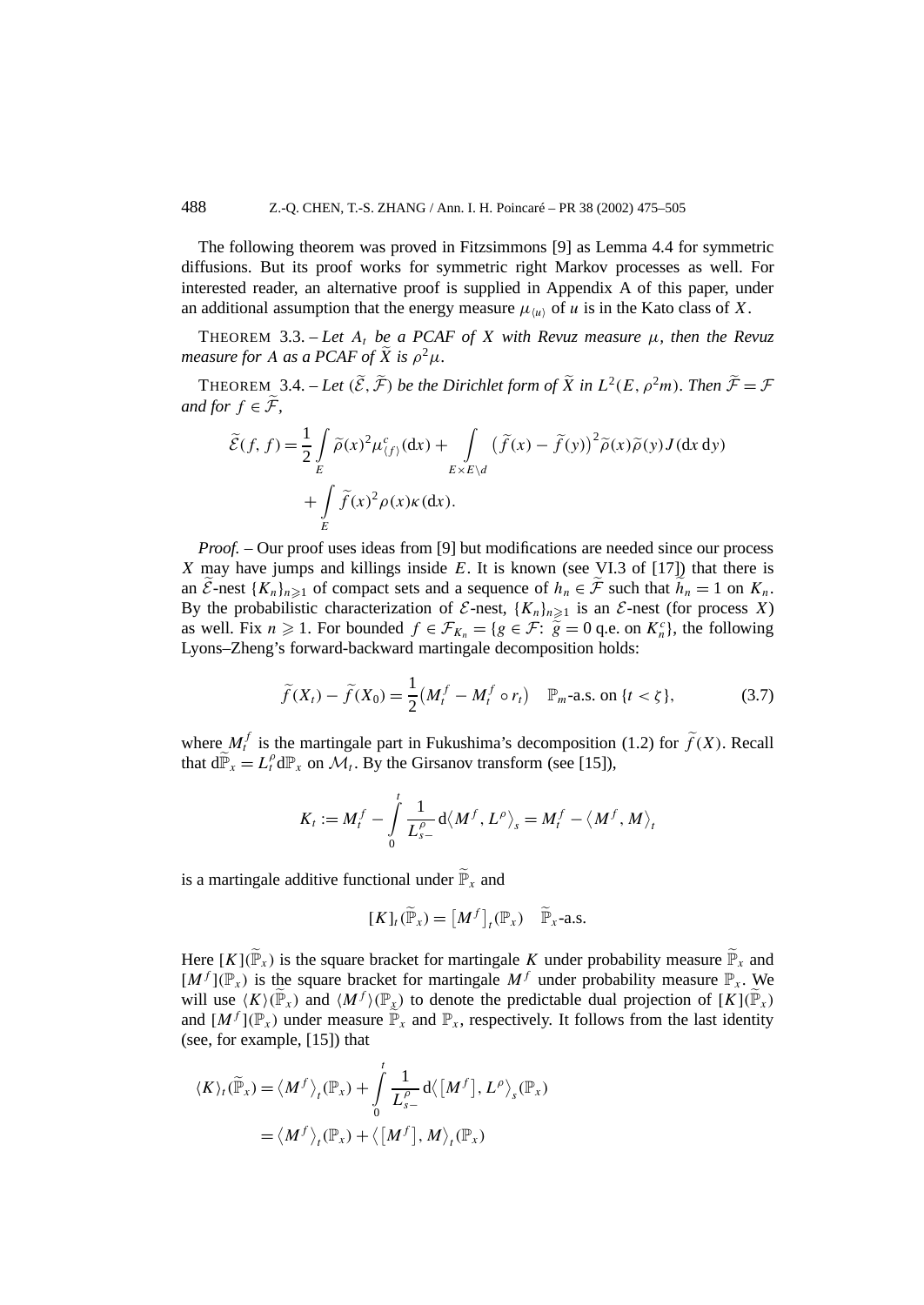Z.-Q. CHEN, T.-S. ZHANG / Ann. I. H. Poincaré – PR 38 (2002) 475–505 489

$$
= \langle M^f \rangle_t(\mathbb{P}_x) + \Big( \sum_{0 < s \leq t} (\widetilde{f}(X_s) - \widetilde{f}(X_{s-}))^2 \Big( \frac{\widetilde{\rho}(X_s)}{\widetilde{\rho}(X_{s-})} - 1 \Big) \Big)^p (\mathbb{P}_x)
$$
  
=  $\langle M^f \rangle_t(\mathbb{P}_x) + \int_0^t \int_{\mathbb{E}_{\partial}} (\widetilde{f}(X_s) - \widetilde{f}(y))^2 \Big( \frac{\widetilde{\rho}(y)}{\widetilde{\rho}(X_s)} - 1 \Big) N(X_s, dy) dH_s.$  (3.8)

Thus by Theorem 3.3, the Revuz measure for the PCAF  $\langle K \rangle_i(\widetilde{\mathbb{P}}_x)$  of  $\widetilde{X}$  is

$$
\tilde{\rho}(x)^{2} \mu_{(f)}(\mathrm{d}x) + 2\tilde{\rho}(x)^{2} \int_{E} (\tilde{f}(x) - \tilde{f}(y))^{2} \left(\frac{\tilde{\rho}(y)}{\tilde{\rho}(x)} - 1\right) J(\mathrm{d}x \, \mathrm{d}y)
$$

$$
+ \tilde{f}(x)^{2} \tilde{\rho}(x)^{2} \left(\frac{1}{\tilde{\rho}(x)} - 1\right) \kappa(\mathrm{d}x)
$$

$$
= \tilde{\rho}(x)^{2} \mu_{(f)}^{c}(\mathrm{d}x) + 2 \int_{y \in E} (\tilde{f}(x) - \tilde{f}(y))^{2} \tilde{\rho}(x) \tilde{\rho}(y) J(\mathrm{d}x \, \mathrm{d}y)
$$

$$
+ \tilde{f}(x)^{2} \tilde{\rho}(x) \kappa(\mathrm{d}x). \tag{3.9}
$$

Note that  $\langle M^f, M \rangle_t = \langle M^f, M \rangle_t \circ r_t$  on  $\{t < \zeta\}$ . So by (3.7)

$$
\widetilde{f}(X_t) - \widetilde{f}(X_0) = \frac{1}{2}(K_t - K_t \circ r_t) \quad \mathbb{P}_m\text{-a.s. on }\{t < \zeta\}. \tag{3.10}
$$

Let  $v = \rho^2 m$  and

$$
\widetilde{\mathbb{P}}_{\nu}(\cdot) = \int\limits_{E} \widetilde{\mathbb{P}}_{x}(\cdot) \nu(\mathrm{d} x).
$$

Now applying Theorem 3.3 and noting that time reversal operator  $r_t$  also leaves measure  $\widetilde{\mathbb{P}}_{\nu}$  invariant on  $\{t < \zeta\}$ , we have by (3.9)–(3.10),

$$
\lim_{t \to 0} \frac{1}{t} \widetilde{\mathbb{E}}_{\nu} \left[ \left( f(\widetilde{X}_{t}) - f(\widetilde{X}_{0}) \right)^{2}; t < \zeta \right]
$$
\n
$$
\leq \lim_{t \to 0} \left( \frac{1}{2t} \widetilde{\mathbb{E}}_{\nu} \left[ (K_{t})^{2}; t < \zeta \right] + \frac{1}{2t} \widetilde{\mathbb{E}}_{\nu} \left[ (K_{t} \circ r_{t})^{2}; t < \zeta \right] \right)
$$
\n
$$
= \lim_{t \to 0} \frac{1}{t} \widetilde{\mathbb{E}}_{\nu} \left[ \langle K \rangle_{t}(\widetilde{\mathbb{P}}); t < \zeta \right]
$$
\n
$$
\leq \int_{E} \widetilde{\rho}(x)^{2} \mu_{\langle f \rangle}^{c}(dx) + 2 \int_{E \times E \setminus d} \left( \widetilde{f}(x) - \widetilde{f}(y) \right)^{2} \widetilde{\rho}(x) \widetilde{\rho}(y) J(dx dy)
$$
\n
$$
+ \int_{E} \widetilde{f}(x)^{2} \rho(x) \kappa(dx)
$$
\n
$$
\leq 2 \|\rho\|_{\infty}^{2} \mathcal{E}(f, f) < \infty.
$$

Recall that  $f = 0$  *m*-a.e. on  $K_n^c$  and  $h_n \in \tilde{\mathcal{F}}$  with  $h_n = 1$  *m*-a.e. on  $K_n$ . Thus  $f = f h_n$ and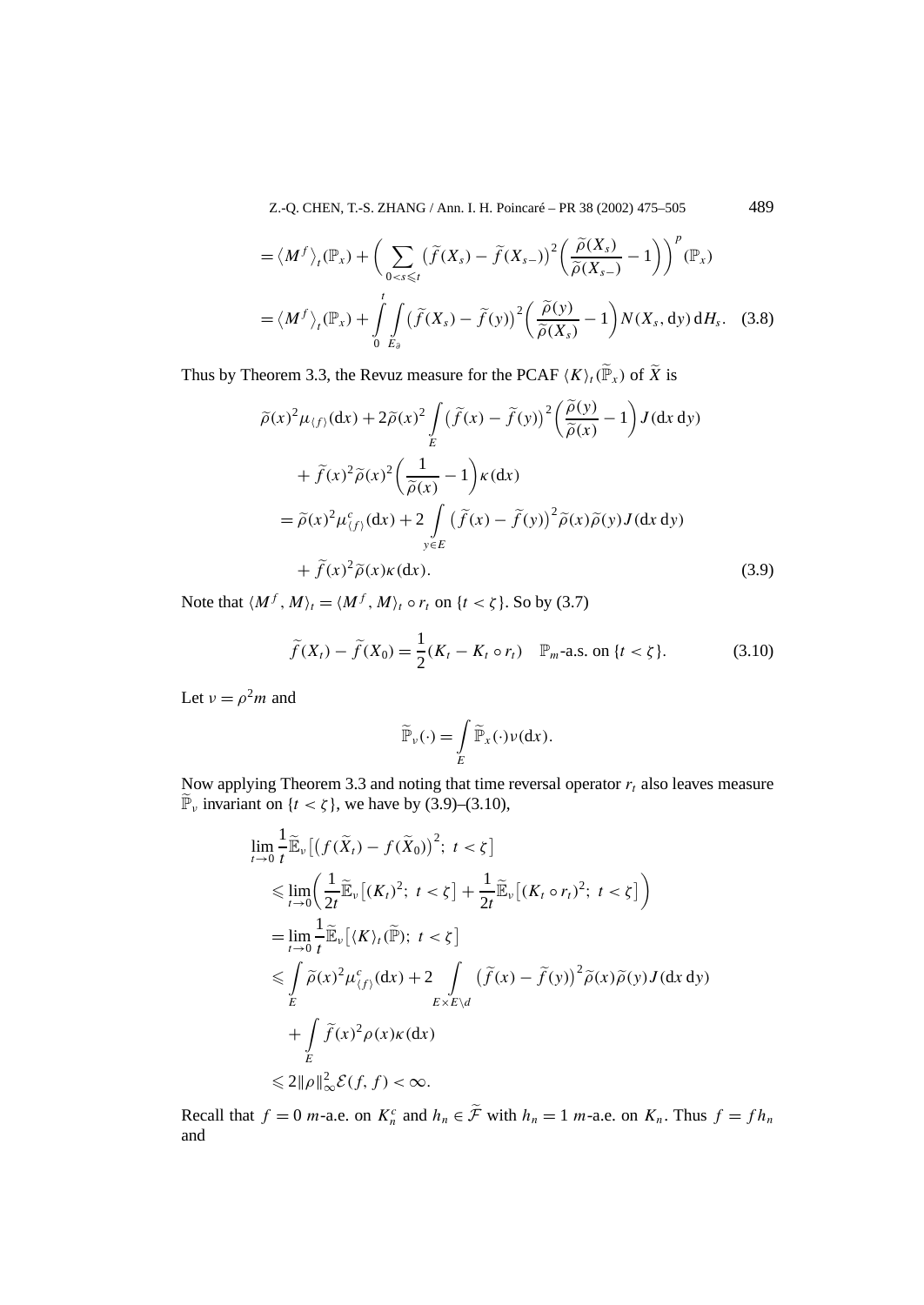$$
\lim_{t \to 0} \frac{1}{t} \int_{E} (f(x) - \tilde{P}_t f(x)) f(x) \nu(dx) = \lim_{t \to 0} \frac{1}{t} \left( \frac{1}{2} \tilde{\mathbb{E}}_{\nu} \left[ \left( f(\tilde{X}_t) - f(\tilde{X}_0) \right)^2; \ t < \zeta \right] \right)
$$
\n
$$
+ \int_{E} f(x)^2 (1 - \tilde{P}_t 1)(x) \nu(dx) \Big)
$$
\n
$$
\leq \limsup_{t \to 0} \frac{1}{2t} \tilde{\mathbb{E}}_{\nu} \left[ \left( f(\tilde{X}_t) - f(\tilde{X}_0) \right)^2; \ t < \zeta \right]
$$
\n
$$
+ \limsup_{t \to 0} \frac{1}{t} \int_{E} (f h_n)(x)^2 (1 - \tilde{P}_t 1)(x) \nu(dx)
$$
\n
$$
\leq \limsup_{t \to 0} \frac{1}{2t} \tilde{\mathbb{E}}_{\nu} \left[ \left( f(\tilde{X}_t) - f(\tilde{X}_0) \right)^2; \ t < \zeta \right]
$$
\n
$$
+ \|f\|_{\infty} \limsup_{t \to 0} \frac{1}{t} \int_{E} h_n(x)^2 (1 - \tilde{P}_t 1)(x) \nu(dx)
$$
\n
$$
\leq \| \rho \|_{\infty}^2 \mathcal{E}(f, f) + \|f\|_{\infty} \tilde{\mathcal{E}}(h_n, h_n) < \infty.
$$

Therefore  $f \in \tilde{\mathcal{F}}$  and so it admits a Fukushima's decomposition:

$$
\widetilde{f}(\widetilde{X}_t) - \widetilde{f}(\widetilde{X}_0) = \widetilde{M}_t^f + \widetilde{N}_t^f, \quad \widetilde{\mathbb{P}}_{\nu} \text{-a.s.},
$$
\n(3.11)

where  $\widetilde{M}_t^f$  is a  $\widetilde{\mathbb{P}}_x$ -sequare integrale martingale and  $\widetilde{N}_t^f$  is a continuous process of zeroenergy, particularly a continuous process of zero quadratic variation. On the other hand,  $\tilde{f}(X_t)$  has Fukushima's decomposition under measure  $\mathbb P$ 

$$
\widetilde{f}(X_t) - \widetilde{f}(X_0) = M_t^f + N_t^f.
$$

Since by Girsanov transform,  $K_t = M_t^f - \langle M^f, M \rangle_t$  is a martingale under  $\widetilde{\mathbb{P}}_x$ , by the uniqueness of Fukushima's decomposition we have

$$
\widetilde{M}_t^f = K_t \quad \text{for } t \ge 0. \tag{3.12}
$$

To find the expression for  $\mathcal{E}(f, f)$ , we first calculate the killing measure  $\tilde{\kappa}$  for transformed process  $\{\widetilde{X}, \widetilde{\mathbb{P}}_x, x \in E\}$ .  $\widetilde{\kappa}$  is the Revuz measure for PCAF  $(1_{\{t \geqslant \xi_i\}})^p(\widetilde{\mathbb{P}})$ , the predictable dual projection under measure  $\tilde{P}$  for nondecreasing function  $t \to 1_{\{t \geq \zeta_t\}}$ , where  $\zeta_i$  is the inaccessible part of the lifetime  $\zeta$  for process *X*. By the same reasoning as that in  $(3.8)$ ,

$$
(1_{\{t\geqslant \zeta_i\}})^p(\widetilde{\mathbb{P}}) = (1_{\{t\geqslant \zeta_i\}})^p(\mathbb{P}) + \langle 1_{\{t\geqslant \zeta_i\}}, M \rangle_t(\mathbb{P})
$$
  

$$
= (1_{\{t\geqslant \zeta_i\}})^p(\mathbb{P}) + \left( \left( \frac{1}{\widetilde{\rho}(X_{\zeta_i-})} - 1 \right) 1_{\{t\geqslant \zeta_i\}} \right)^p(\mathbb{P})
$$
  

$$
= (\widetilde{\rho}(X_{\zeta_i-})^{-1} 1_{\{t\geqslant \zeta_i\}})^p(\mathbb{P}).
$$

Thus by Theorem 3.3,

$$
\widetilde{\kappa}(\mathrm{d}x) = \widetilde{\rho}(x)\kappa(\mathrm{d}x). \tag{3.13}
$$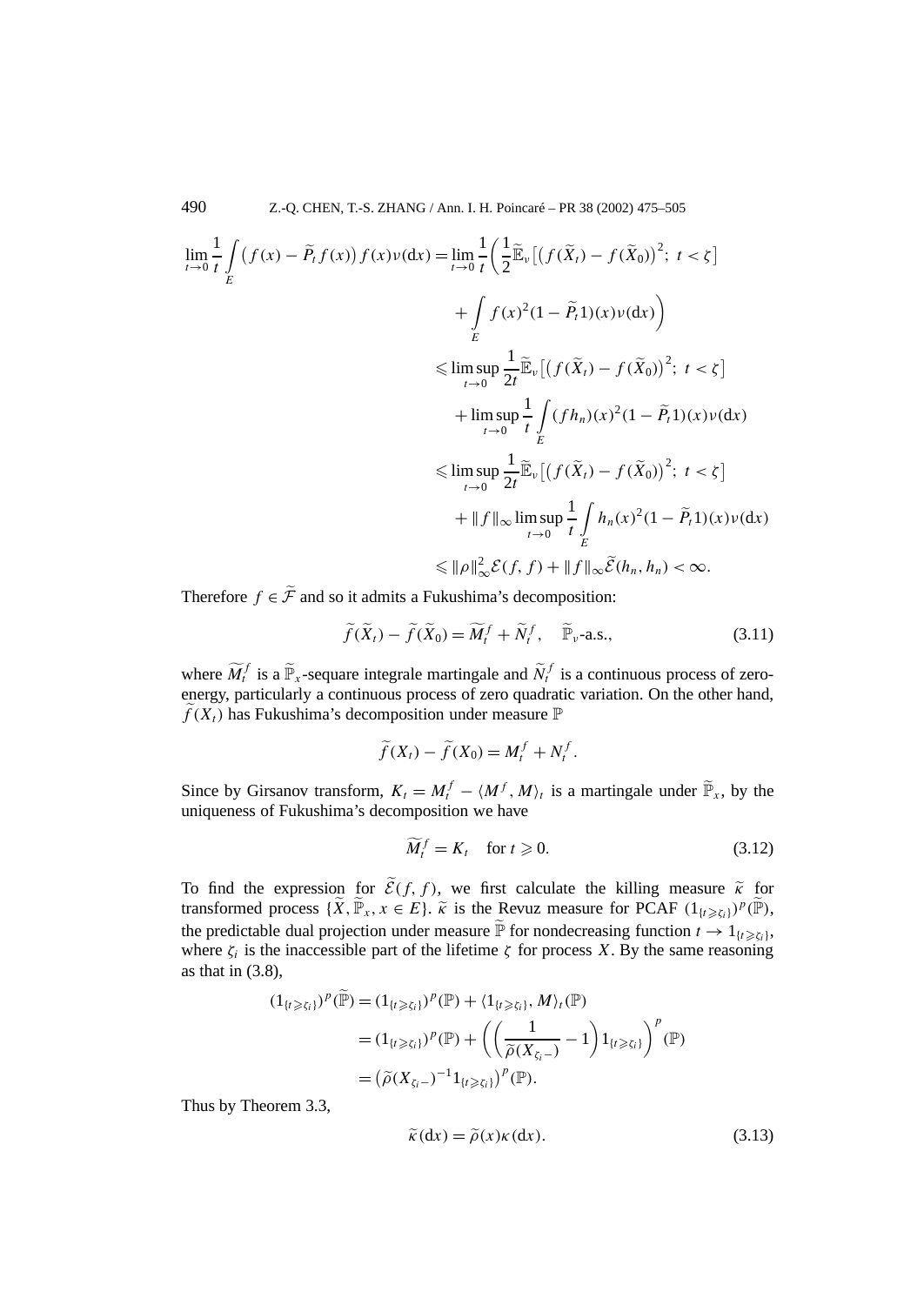Now by (3.9), (3.12) and (3.13)

$$
\tilde{\mathcal{E}}(f, f) = \lim_{t \to 0} \frac{1}{2t} \tilde{\mathbb{E}}_{\nu} \left[ \left( f(\tilde{X}_t) - f(\tilde{X}_0) \right)^2 \right] + \frac{1}{2} \int_{E} \tilde{f}(x)^2 \tilde{\kappa} \, dx
$$
\n
$$
= \lim_{t \to 0} \frac{1}{2t} \tilde{\mathbb{E}}_{\nu} \left[ (\widetilde{M}_t^f)^2 \right] + \frac{1}{2} \int_{E} \tilde{f}(x)^2 \tilde{\kappa} \, dx
$$
\n
$$
= \lim_{t \to 0} \frac{1}{2t} \tilde{\mathbb{E}}_{\nu} \left[ \langle K_t \rangle \right] + \frac{1}{2} \int_{E} \tilde{f}(x)^2 \tilde{\kappa} \, dx
$$
\n
$$
= \frac{1}{2} \int_{E} \tilde{\rho}(x)^2 \mu_{(f)}^c \, dx + \int_{E \times E \backslash d} \left( \tilde{f}(x) - \tilde{f}(y) \right)^2 \tilde{\rho}(x) \tilde{\rho}(y) J \, dx \, dy
$$
\n
$$
+ \int_{E} \tilde{f}(x)^2 \rho(x) \kappa \, dx.
$$

Since f is an arbitrary bounded function in  $\mathcal{F}_{K_n}$ , we conclude that  $\bigcup_{n\geq 1} \mathcal{F}_{K_n} \subset \tilde{\mathcal{F}}$ and therefore  $\mathcal{F} \subset \widetilde{\mathcal{F}}$ . By the following theorem, we can interchange the roles of  $(X_t, \mathbb{P}_x, x \in E)$  and  $(X_t, \widetilde{\mathbb{P}}_x, x \in E)$  to deduce that  $\widetilde{\mathcal{F}} \subset \mathcal{F}$  and hence  $\widetilde{\mathcal{F}} = \mathcal{F}$ .  $\Box$ 

Recall that  $\rho = e^u$  and that we take the convention that  $\tilde{\rho}(\partial) = 1$ . Since  $u \in \mathcal{F}_b$ ,  $e^{-u}$  − 1 ∈  $\mathcal{F}_b$  ⊂ *D*( $\tilde{\mathcal{E}}$ ). So  $\tilde{\rho}^{-1}(\tilde{X}_t)$  has Fukushima's decomposition

$$
\widetilde{\rho}^{-1}(\widetilde{X}_t) - \widetilde{\rho}^{-1}(\widetilde{X}_0) = \widetilde{M}_t^{\rho^{-1}} + \widetilde{N}_t^{\rho^{-1}},\tag{3.14}
$$

where  $\widetilde{M}^{\rho-1} = \widetilde{M}^{\frac{1}{\rho}-1}$  is a martingale additive functional of  $\widetilde{X}$  having finite energy and  $\widetilde{N}^{\rho^{-1}} = \widetilde{N}^{\frac{1}{\rho}-1}$  is a continuous additive functional of  $\widetilde{X}$  having zero energy. In analogous to the definition of *M* and  $L^{\rho}$  in (3.1) and (3.2) with respect to process *X*, we define for process *X*,

$$
\widetilde{M}_t = \int\limits_0^t \widetilde{\rho}(\widetilde{X}_{s-}) d\widetilde{M}_s^{\rho^{-1}}, \quad t \ge 0,
$$
\n(3.15)

and  $\tilde{L}^{\rho^{-1}}$  be the unique solution to

$$
\widetilde{L}^{\rho^{-1}} = 1 + \int\limits_0^t \widetilde{L}_{s-}^{\rho^{-1}} d\widetilde{M}_s, \quad t \geqslant 0.
$$
\n(3.16)

THEOREM 3.5. – Let  $L^{\rho}$  and  $\tilde{L}^{\rho-1}$  be defined by (3.2) and (3.16) respectively. Then  $1/L_t^{\rho} = \tilde{L}_t^{1/\rho} \mathbb{P}_x$  *-a.s. for q.e.*  $x \in E$ *.* 

*Proof.* – Since  $\rho^{-1} - 1 \in \mathcal{F}_b$ ,  $\tilde{\rho}^{-1}(X_t)$  has Fukushima's decomposition

$$
\tilde{\rho}^{-1}(X_t) - \tilde{\rho}^{-1}(X_0) = M_t^{\rho^{-1}} + N_t^{\rho^{-1}}, \quad t \ge 0,
$$
\n(3.17)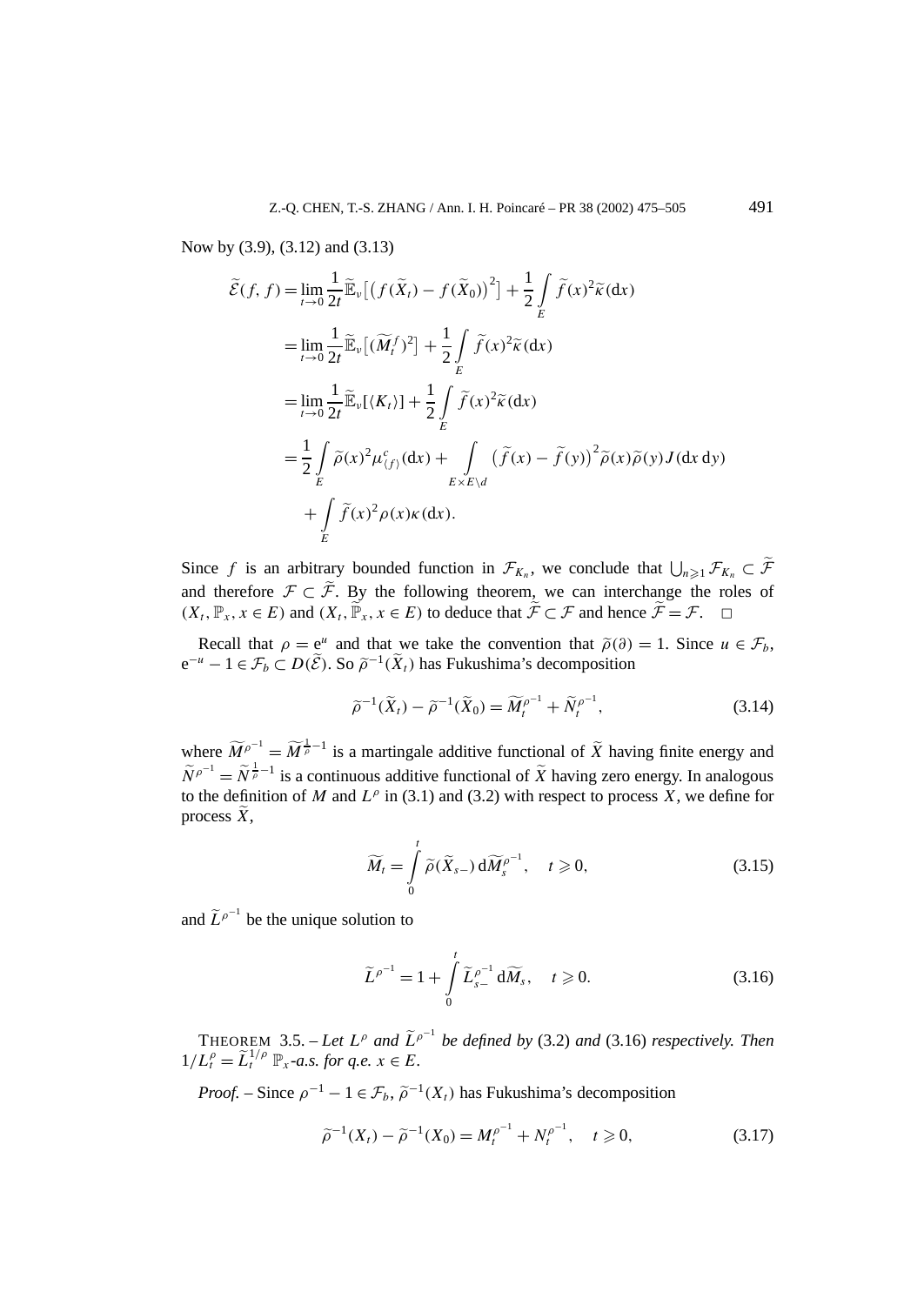where  $M^{\rho^{-1}} = M^{\frac{1}{\rho}-1}$  is a martingale additive functional of *X* having finite energy and  $N^{\rho^{-1}} = N^{\frac{1}{\rho}-1}$  is a continuous additive functional of *X* having zero energy. Moreover  $\mathbf{H}$  $M\theta^{-1}$   $f(x) = \theta^{-1}$   $f(x) = \theta^{-1}$ 

$$
M_t^{\rho} = M_t^{\rho} \cdot \mathcal{F} + M_t^{\rho} \cdot \mathcal{F} + M_t^{\rho} \cdot \mathcal{F} + M_t^{\rho} \cdot \mathcal{F}.
$$
  
\n
$$
= \int_0^t \tilde{\rho}(X_{s-})^{-1} dM_s^{\mu,c} + \lim_{n \to \infty} \left( \sum_{0 < s \leq t} (\tilde{\rho}(X_s)^{-1} - \tilde{\rho}(X_{s-})^{-1}) 1_{\{|\tilde{\rho}(X_s) - \tilde{\rho}(X_{s-})| > 1/n\}} - \int_0^t \left( \int_{\{y \in E_\delta : |\tilde{\rho}(y) - \tilde{\rho}(X_s)| > 1/n\}} (\tilde{\rho}(y)^{-1} - \tilde{\rho}(X_s)^{-1}) N(X_s, dy) \right) dH_s \right). \tag{3.18}
$$

(See Theorem A.3.9 of [12] for the justification of the expression of  $M_t^{\rho^{-1},j} + M^{\rho^{-1},k}$ .) Thus by  $(3.5)$ 

$$
\begin{split} \left[M^{\rho^{-1}}, M\right]_t &= \left[M^{\rho^{-1},c}, M^c\right] + \sum_{0 < s \leq t} \left(M_s^{\rho^{-1}} - M_{s-}^{\rho^{-1}}\right) \left(M_s - M_{s-}\right) \\ &= -\int_0^t \frac{1}{\widetilde{\rho}(X_s)} \, \mathrm{d} \left\langle M^{u,c} \right\rangle_s + \sum_{0 < s \leq t} \left(\frac{1}{\widetilde{\rho}(X_s)} - \frac{1}{\widetilde{\rho}(X_{s-})}\right) \left(\frac{\widetilde{\rho}(X_s)}{\widetilde{\rho}(X_{s-})} - 1\right) \\ &= -\int_0^t \frac{1}{\widetilde{\rho}(X_s)} \, \mathrm{d} \left\langle M^{u,c} \right\rangle_s - \sum_{0 < s \leq t} \frac{\left(\widetilde{\rho}(X_s) - \widetilde{\rho}(X_{s-})\right)^2}{\widetilde{\rho}(X_s) \widetilde{\rho}(X_{s-})^2} .\end{split}
$$

Hence

$$
\langle M^{\rho^{-1}}, M \rangle_t = -\int_0^t \frac{1}{\tilde{\rho}(X_s)} d\langle M^{u,c} \rangle_s
$$
  
 
$$
-\int_0^t \left( \int_{E_\partial} \frac{(\tilde{\rho}(y) - \tilde{\rho}(X_s))^2}{\tilde{\rho}(y)\tilde{\rho}(X_s)^2} N(X_s, dy) \right) dH_s.
$$
 (3.19)

By Girsanov transform,  $M^{\rho^{-1}} - \langle M^{\rho^{-1}}, M \rangle$  is a local martingale with respect to  $\tilde{\mathbb{P}}_x$ . In view of (3.14), (3.17) and the uniqueness of Fukushima's decomposition, we have

$$
\widetilde{M}_t^{\rho^{-1}} = M_t^{\rho^{-1}} - \langle M^{\rho^{-1}}, M \rangle_t.
$$

So by (3.5), (3.15) and (3.18)–(3.19),

$$
\widetilde{M}_{t} = \int_{0}^{t} \widetilde{\rho}(\widetilde{X}_{s-}) d\widetilde{M}_{s}^{\rho^{-1}} \n= \int_{0}^{t} \widetilde{\rho}(X_{s-}) dM_{s}^{\rho^{-1}} + \langle M^{u,c} \rangle_{t} + \int_{0}^{t} \left( \int_{E_{\partial}} \frac{(\widetilde{\rho}(y) - \widetilde{\rho}(X_{s}))^{2}}{\widetilde{\rho}(y)\widetilde{\rho}(X_{s})} N(X_{s}, dy) \right) dH_{s} \n= -M_{t} + \langle M^{u.c} \rangle_{t} + \sum_{0 < s \leq t} \frac{(\widetilde{\rho}(X_{s}) - \widetilde{\rho}(X_{s-}))^{2}}{\rho(X_{s})\widetilde{\rho}(X_{s-})}.
$$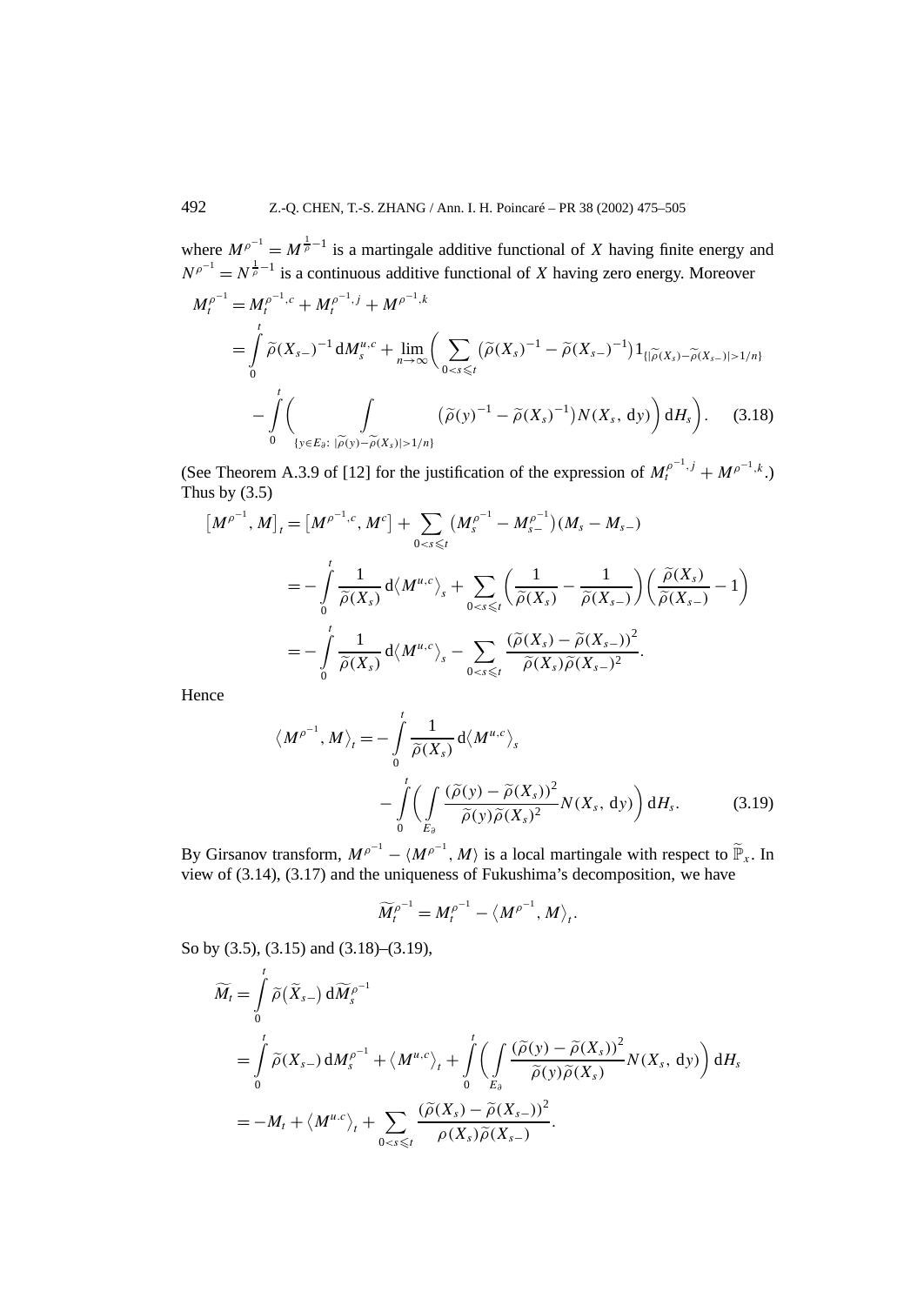This in particular imples that  $\langle \widetilde{M}^c \rangle = \langle M^u, c \rangle = \langle M^c \rangle$ . By Doleans–Dade formula and (3.3),

$$
\widetilde{L}_{t}^{\rho^{-1}} = \exp\left(\widetilde{M}_{t} - \frac{1}{2}\langle\widetilde{M}^{c}\rangle_{t}\right) \prod_{0 < s \leq t} \frac{\widetilde{\rho}^{-1}(\widetilde{X}_{s})}{\widetilde{\rho}^{-1}(\widetilde{X}_{s-})} \exp\left(1 - \frac{\widetilde{\rho}^{-1}(\widetilde{X}_{s})}{\widetilde{\rho}^{-1}(\widetilde{X}_{s-})}\right)
$$
\n
$$
= \exp\left(-M_{t} + \frac{1}{2}\langle M^{u,c}\rangle_{t}\right) \prod_{0 < s \leq t} \exp\left(\frac{(\widetilde{\rho}(X_{s}) - \widetilde{\rho}(X_{s-}))^{2}}{\widetilde{\rho}(X_{s})\widetilde{\rho}(X_{s-})}\right)
$$
\n
$$
\times \prod_{0 < s \leq t} \frac{\widetilde{\rho}(\widetilde{X}_{s-})}{\widetilde{\rho}(\widetilde{X}_{s})} \exp\left(1 - \frac{\widetilde{\rho}(\widetilde{X}_{s-})}{\widetilde{\rho}(\widetilde{X}_{s})}\right)
$$
\n
$$
= \exp\left(-M_{t} + \frac{1}{2}\langle M^{c}\rangle_{t}\right) \prod_{0 < s \leq t} \frac{\widetilde{\rho}(X_{s-})}{\widetilde{\rho}(X_{s})} \exp\left(\frac{\widetilde{\rho}(X_{s})}{\widetilde{\rho}(X_{s-})} - 1\right)
$$
\n
$$
= \frac{1}{L_{t}^{\rho}}.\qquad \Box
$$

#### **4. Feynman–Kac type transform**

Recall that  $M_t^u$  is the martingale part of the additive functional  $\tilde{u}(X_t) - \tilde{u}(X_0)$  in the Fukushima's decomposition (1.2),  $\langle M^{\mu} \rangle$  is the predictable dual projection of the square bracket  $[M^u]$  of  $M^u$ , and  $\mu_{\langle u \rangle}$  is the Revuz measure of PCAF  $\langle M^u \rangle$ . Throughout this section, *u* is a function in  $\mathcal{F}_e$  with  $\mu_{\langle u \rangle}$  in Kato class of *X*. To prove Theorem 1.2, we first prepare two lemmas.

LEMMA 4.1. – *Suppose that u is a bounded function in*  $\mathcal{F}_e$  *with*  $\mu_{\langle u \rangle}$  *in Kato class of X.*

(i) *For any real k,*

$$
\lim_{t\downarrow 0}\operatorname{esssup}_{x\in E}\mathbb{E}_x\big[\exp\big(kM_t^u\big)\big]=\lim_{t\downarrow 0}\operatorname{essinf}_{x\in E}\mathbb{E}_x\big[\exp\big(kM_t^u\big)\big]=1.
$$

*This implies by the Markov property of X that there are constants*  $c_1$ ,  $c_2 > 0$  *such that* 

$$
\operatorname*{esssup}_{x\in E} \mathbb{E}_x \big[\exp\big(kM_t^u\big)\big] \leqslant c_1 \exp(c_2 t).
$$

(ii) *For any*  $k \geq 1$  *and*  $T > 0$ 

$$
\underset{x\in E}{\operatorname{esssup}}\,\mathbb{E}_x\big[\underset{0\leqslant t\leqslant T}{\sup}\big(L_t^\rho\big)^k\big]<\infty.
$$

*Hence L<sup>ρ</sup> <sup>t</sup> is a martingale.*

*Proof.* – (i) First note that if  $|x| \le M$ ,  $|y| \le M$ , then there exists a constant  $c_M$  such that

$$
|e^x - e^y| \le c_M |x - y|
$$
 and  $|e^x - x - 1| \le c_M x^2$ . (4.1)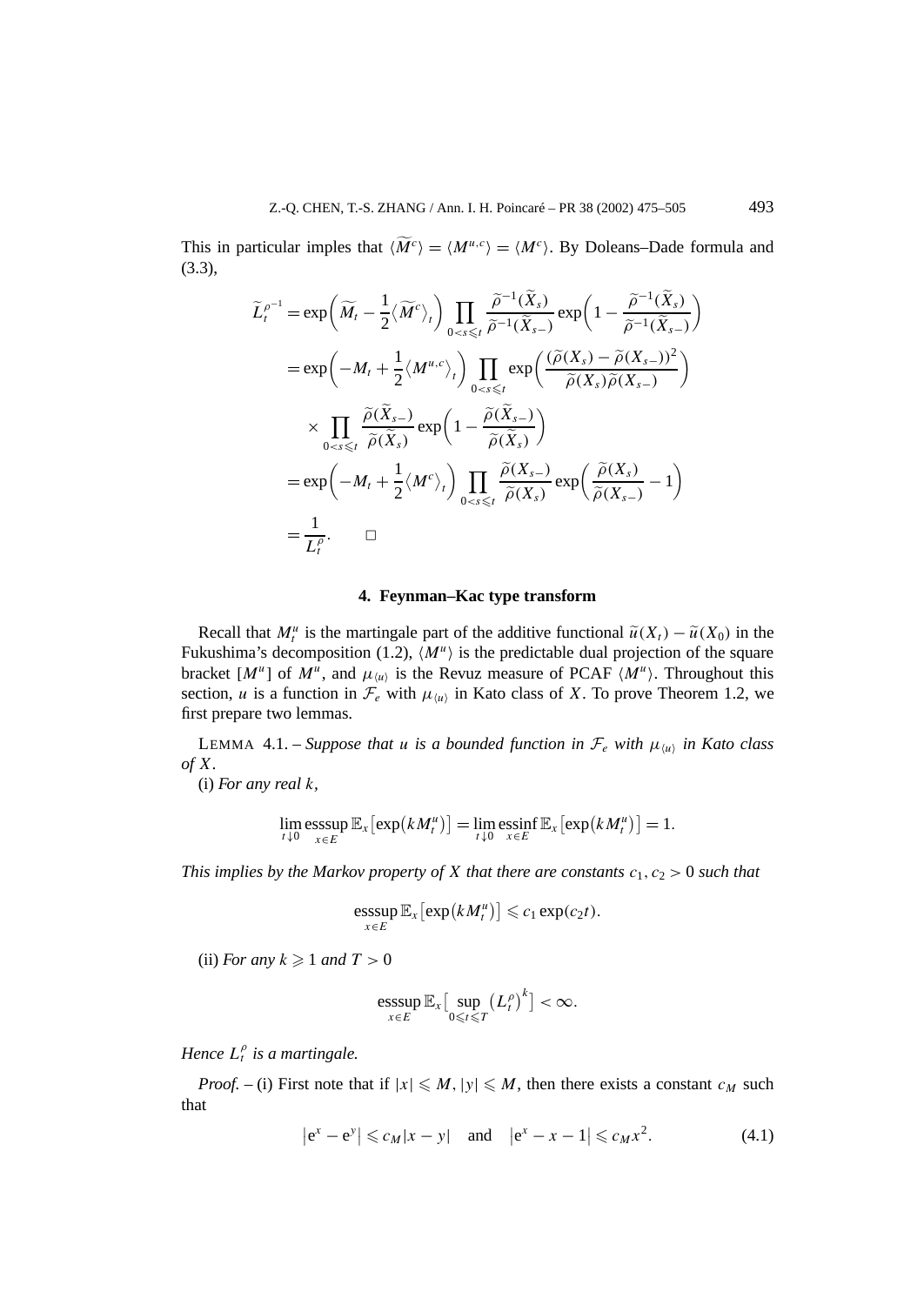By (3.6) with 2*ku* and  $e^{2ku}$  in place of *u* and  $\rho$ , we have

$$
\mathbb{E}_x\left[\exp\left(M^{2ku}+A_t^{2ku}\right)\right]\leqslant 1,\tag{4.2}
$$

where

$$
A_t^{2ku} = \int_0^t \left( \int_{E_\partial} \left( 2k \widetilde{u}(y) - 2k \widetilde{u}(X_s) + 1 - e^{2k \widetilde{u}(y) - 2k \widetilde{u}(X_s)} \right) N(X_s, dy) \right) dH_s - \frac{1}{2} \langle M^{2ku, c} \rangle_t.
$$
\n(4.3)

The Revuz measure  $\mu$  for continuous additive functional  $A^{2ku}$  of *X* is

$$
\mu(\mathrm{d}x) = \int_{E_{\partial}} \left( 2k \widetilde{u}(y) - 2k \widetilde{u}(x) + 1 - e^{2k \widetilde{u}(y) - 2k \widetilde{u}(x)} \right) N(x, \mathrm{d}y) \nu(\mathrm{d}x) - 2k^2 \mu_{\langle u \rangle}^c(\mathrm{d}x)
$$
  
= 
$$
2 \int_{E \times E \backslash d} \left( 2k \widetilde{u}(y) - 2k \widetilde{u}(x) + 1 - e^{2k \widetilde{u}(y) - 2k \widetilde{u}(x)} \right) J(\mathrm{d}x, \mathrm{d}y)
$$
  
+ 
$$
\left( 1 - 2k \widetilde{u}(x) - e^{-2k \widetilde{u}(x)} \right) \kappa(\mathrm{d}x) - 2k^2 \mu_{\langle u \rangle}^c(\mathrm{d}x).
$$

Thus by (4.1) and (2.1), the total variation of measure  $\mu$ 

$$
|\mu|(dx) \leq c \int_{E \times E \backslash d} (\tilde{u}(x) - \tilde{u}(y))^2 J(dx, dy) + c\tilde{u}(x)^2 \kappa(dx) + c\mu_{\langle u \rangle}^c(dx)
$$
  
 
$$
\leq c\mu_{\langle u \rangle}(dx).
$$
 (4.4)

So  $\mu$  and hence  $A^{2ku}$  is in the Kato class of process *X*. Now by Cauchy–Schwartz inequality and (4.2),

$$
\mathbb{E}_{x} \left[ \exp(kM^{u}) \right] = \mathbb{E}_{x} \left[ \exp\left(M_{t}^{ku} + \frac{1}{2} A_{t}^{2ku}\right) \exp\left(-\frac{1}{2} A_{t}^{2ku}\right) \right]
$$
  
\n
$$
\leqslant \left( \mathbb{E}_{x} \left[ \exp(M_{t}^{2ku} + A_{t}^{2ku}) \right] \mathbb{E}_{x} \left[ \exp(-A_{t}^{2ku}) \right] \right)^{1/2}
$$
  
\n
$$
\leqslant \left( \mathbb{E}_{x} \left[ \exp(-A_{t}^{2ku}) \right] \right)^{1/2}.
$$

Hence by Corollary 2.5 and Khasminskii's lemma,

$$
\lim_{t\downarrow 0} \operatorname*{esssup}_{x\in E} \mathbb{E}_x \big[ \exp\big(kM^u\big)\big] \leqslant 1.
$$

On the other hand, by Jensen's inequality

$$
\mathbb{E}_x[\exp(kM_t^u)] \geq \exp(\mathbb{E}_x[kM_t^u]) = 1.
$$

This, together with the Markov property of *X*, proves (i).

(ii) By (3.6)  $(L_t^{\rho})^k = \exp(kM_t^u + kA_t^u)$ , where  $A^u$  is given by (4.3). Note that  $2kA^u$  is a continuous additive functional of *X* whose Revuz measure is in Kato class of *X*. By Cauchy–Schwartz inequality,

$$
\mathbb{E}_x\big[\big(L_t^{\rho}\big)^k\big] \leqslant \big(\mathbb{E}_x\big[\exp\big(2kM_t^u\big)\big]\mathbb{E}_x\big[\exp\big(2kA_t^u\big)\big]\big)^{1/2}.
$$

1*/*2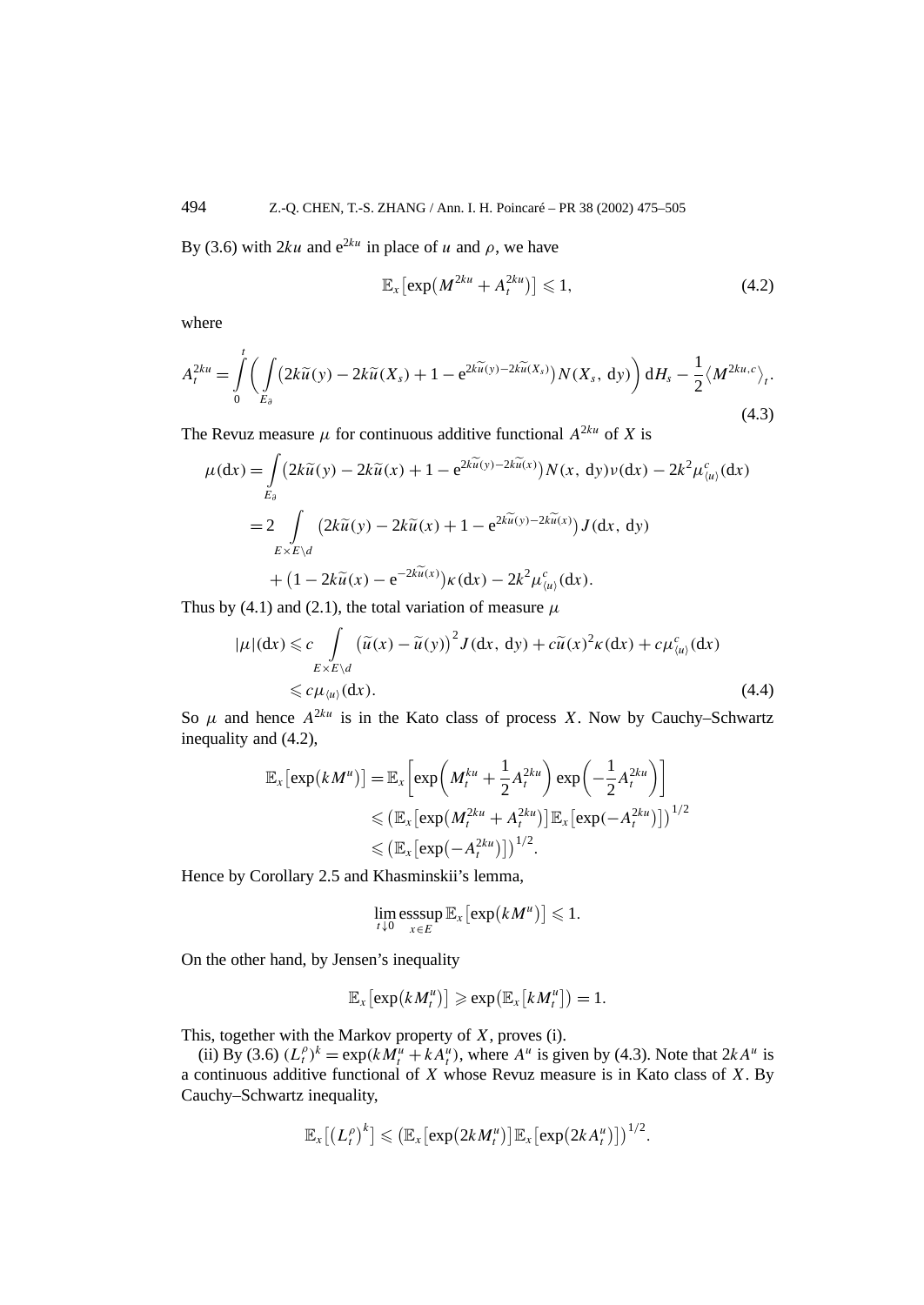It follows from part (i) of this Lemma, the Khasminskii's lemma and the Markov property of *X* that

$$
\sup_{0\leq t\leq T}\operatorname*{esssup}_{x\in E}\mathbb{E}_x\big[\big(L_t^\rho\big)^k\big]<\infty.
$$

By Doob's maximal inequailty, this implies

$$
\underset{x \in E}{\operatorname{esssup}} \mathbb{E}_x \big[ \underset{0 \leq t \leq T}{\operatorname{sup}} \big(L_t^{\rho}\big)^k \big] < \infty
$$

for all  $k > 1$ , which in particular implies that  $L_t^{\rho}$  is a martingale.  $\Box$ 

LEMMA 4.2. – *Suppose that u is a bounded function in*  $\mathcal{F}_e$  *with*  $\mu_{\langle u \rangle}$  *in Kato class of Xand that A is a PCAF of X whose Revuz measure measure µ is in the Kato class for X. Then the Revuz measure*  $e^{2\tilde{u}}\mu(dx)$  *for A as a PCAF for the transformed process*  $\tilde{X}$  *is in the Kato class for X, that is*

$$
\lim_{t\downarrow 0}\operatorname*{esssup}_{x\in E}\widetilde{\mathbb{E}}_{x}[A_{t}]=0.
$$

*Proof.* – Let *N* be the exceptional set described in Corollary 2.5. For any  $x \in E \setminus N$ , by the Markov property of *X*,

$$
\mathbb{E}_{x}\left[A_{t}^{2}\right] = E_{x}\left[\int_{0}^{t} \int_{0}^{t} dA_{r} dA_{s}\right] = 2\mathbb{E}_{x}\left[\int_{0}^{t} \left(\int_{s}^{t} dA_{r}\right) dA_{s}\right]
$$
  
\n
$$
= 2\mathbb{E}_{x}\left[\int_{0}^{t} \mathbb{E}_{X_{s}}[A_{t-s}] dA_{s}\right] = 2\mathbb{E}_{x}\left[\int_{0}^{t} \left(\mathbb{E}_{X_{s}}[A_{t-s}]\right) dA_{s}, X_{s} \in E \setminus N\right]
$$
  
\n
$$
\leq 2\left(\sup_{y \in E \setminus N} \mathbb{E}_{y}\left[A_{t}\right]\right) \mathbb{E}_{x}\left[A_{t}\right].
$$

Hence by Corollary 2.5,

$$
\lim_{t \downarrow 0} \operatorname{esssup}_{x \in E} \mathbb{E}_x[A_t^2] = 0. \tag{4.5}
$$

Now

$$
\lim_{t \downarrow 0} \underset{x \in E}{\operatorname{esssup}} \widetilde{\mathbb{E}}_x[A_t] \leq \lim_{t \downarrow 0} \underset{x \in E}{\operatorname{esssup}} \mathbb{E}_x[L_t^{\rho} A_t]
$$
\n
$$
\leq \lim_{t \downarrow 0} \underset{x \in E}{\operatorname{esssup}} \{ \left( \mathbb{E}_x[(L_t^{\rho})^2] \right)^{1/2} \left( \mathbb{E}_x[A_t^2] \right)^{1/2} \}
$$
\n
$$
= 0.
$$

The last equality is due to (4.5) and Lemma 4.1(ii).  $\Box$ 

*Proof of Theorem 1.2 for bounded*  $u$ . – We first show that  $\{P_t, t > 0\}$  is a strongly continuous symmetric semigroup on *L*<sup>2</sup>*(E, m)*.

Since  $N_t^u$  is an even continuous additive functional of *X*, for  $f, g \in L^2(E, m)$ ,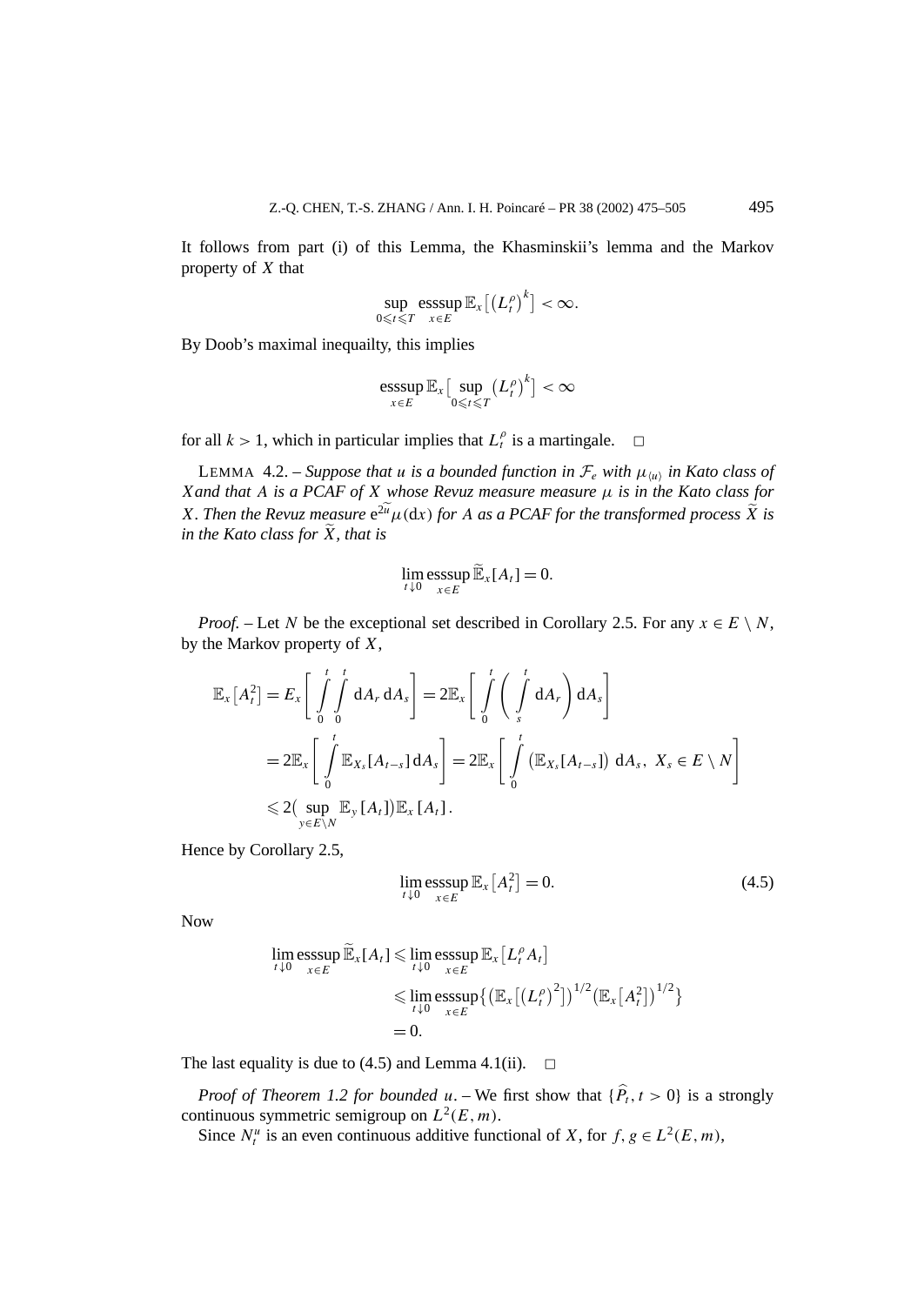496 Z.-Q. CHEN, T.-S. ZHANG / Ann. I. H. Poincaré – PR 38 (2002) 475–505

$$
\int\limits_E f(x)\widehat{P}_t g(x)m(\mathrm{d}x) = \mathbb{E}_m[f(X_0)g(X_t)\mathrm{e}^{N_t^u}] = \mathbb{E}_m[(f(X_0)g(X_t)\mathrm{e}^{N_t^u}) \circ r_t]
$$
\n
$$
= \mathbb{E}_m[f(X_t)g(X_0)\mathrm{e}^{N_t^u}] = \int\limits_E g(x)\widehat{P}_t f(x)m(\mathrm{d}x).
$$

Note that  $N_t^u = \tilde{u}(X_t) - \tilde{u}(X_0) - M_t^u$ . Thus by Lemma 4.1(i), for any  $f \in L^2(E, m)$ ,

$$
\int_{E} (\widehat{P}_t f)(x)^2 m(dx) \leq \int_{E} \mathbb{E}_x \left[ \exp\left(-2M_t^u\right) \right] \mathbb{E}_x \left[ \left(f e^u\right)^2 (X_t) \right] e^{-2u(x)} m(dx)
$$
  

$$
\leq c_1 e^{c_2 t} \int_{E} f^2(x) m(dx).
$$

Hence  $\hat{P}_t$  is a bounded operator on  $L^2(E, m)$ . For  $f \in L^2(E, m)$ , again by Lemma 4.1(i),

$$
\lim_{t \downarrow 0} \|\widehat{P}_t f - f\|_{L^2(E,m)} \n\leq \lim_{t \downarrow 0} e^{\|u\|_{\infty}} \|\mathbb{E}_x [e^{-M_t^u} (e^u f)(X_t)] - (e^u f)(x)\|_{L^2(E,m)} \n\leq e^{\|u\|_{\infty}} \lim_{t \downarrow 0} \|\mathbb{E}_x [(e^u f)(X_t)] - (e^u f)(x)\|_{L^2(E,m)} \n+ e^{\|u\|_{\infty}} \lim_{t \downarrow 0} \|\mathbb{E}_x [(e^{-M_t^u} - 1)(e^u f)(X_t)]\|_{L^2(E,m)} \n\leq e^{\|u\|_{\infty}} \lim_{t \downarrow 0} \|P_t (e^u f) - e^u f\|_{L^2(E,m)} \n+ e^{\|u\|_{\infty}} \lim_{t \downarrow 0} \left(\int_E \mathbb{E}_x [(exp(-M_t^u) - 1)^2] \mathbb{E}_x [(e^u f)^2(X_t)] m(dx)\right)^{1/2} \n= 0.
$$

Therefore  $\hat{P}_t$  is a strongly continuous symmetric semigroup on  $L^2(E, m)$ .

Now we identify the quadratic form associated with semigroup  $\hat{P}_t$ . For  $f \in L^2(E, m)$ , by (3.6),

$$
\widehat{P}_t f(x) = \mathbb{E}_x \left[ f(X_t) e^{\widetilde{u}(X_t) - \widetilde{u}(X_0) - M_t^u} \right]
$$
\n
$$
= e^{-u(x)} \mathbb{E}_x \left[ L_t^{e^{-u}} e^{-A_t^{-u}} (f e^u)(X_t) \right],
$$
\n(4.6)

where  $A^{-u}$  is defined by (4.3) with  $2k = -1$  there. We see from (4.4) the Revuz measure  $\mu$  for continuous additive functional  $A^{-u}$  of *X* is

$$
\mu(\mathrm{d}x) = 2 \int\limits_{E \times E \backslash d} (\widetilde{u}(x) - \widetilde{u}(y) + 1 - e^{\widetilde{u}(x) - \widetilde{u}(y)}) J(\mathrm{d}x, \mathrm{d}y) \n+ (\widetilde{u}(x) + 1 - e^{\widetilde{u}(x)}) \kappa(\mathrm{d}x) - \frac{1}{2} \mu_{\langle u \rangle}^c(\mathrm{d}x),
$$
\n(4.7)

which is in the Kato class of process *X*, and therefore by Lemma 4.2, the Revuz measure for *A* as an additive functional of the transformed process  $\tilde{X}$  is in Kato class of  $\tilde{X}$ . It is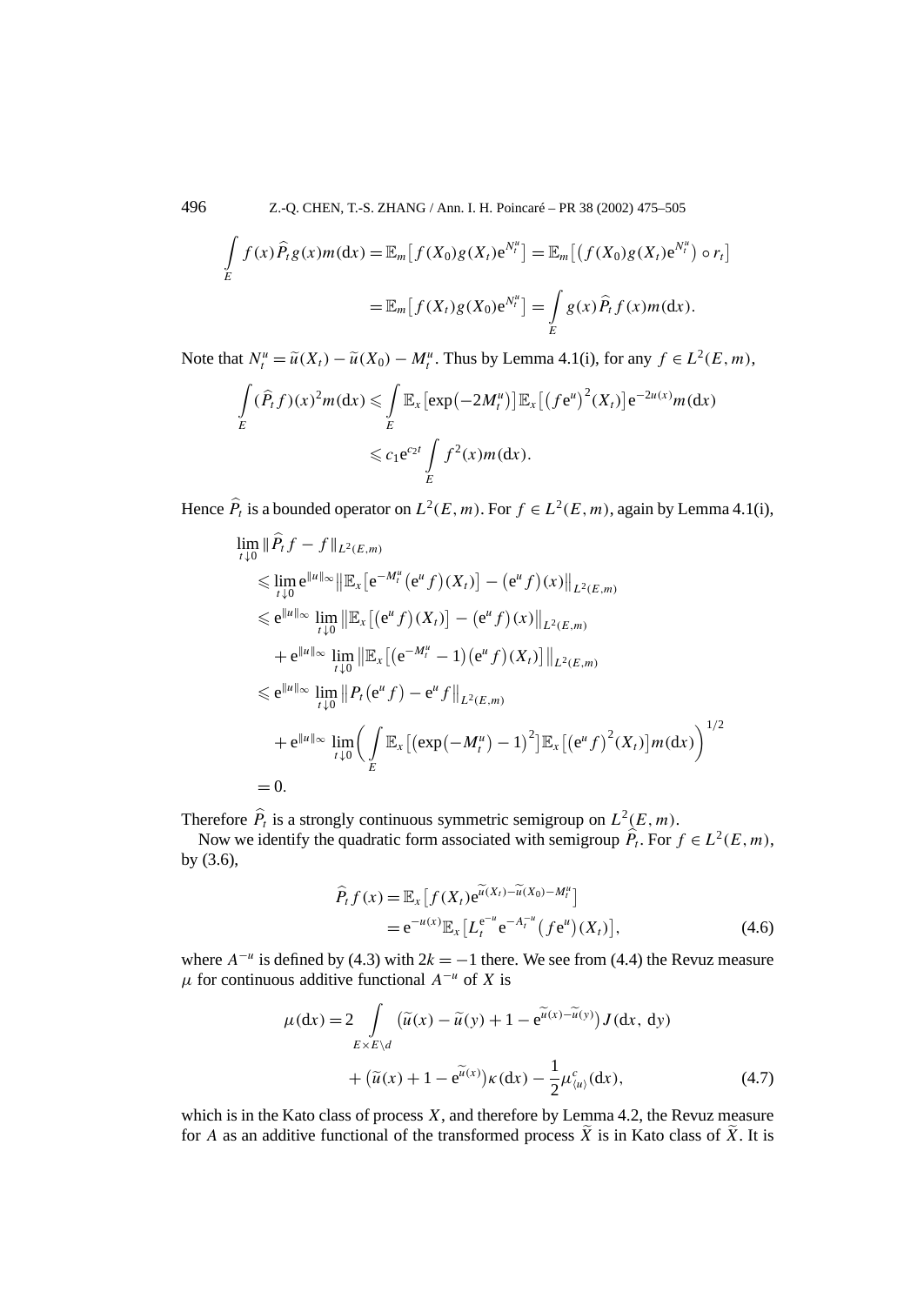well known that  $f \in \mathcal{D}(Q)$  if and only if

$$
\lim_{t\downarrow 0}\frac{1}{t}\int\limits_{E}\big(\widehat{P}_t f(x)-f(x)\big)f(x)m(\mathrm{d}x)<\infty.
$$

By (4.6), the left hand side of above equals

$$
\lim_{t \downarrow 0} \frac{1}{t} \int_{E} (e^{u(x)} \hat{P}_t f(x) - (f e^u)(x)) (f e^u)(x) e^{-2u(x)} m(dx)
$$
\n
$$
= \lim_{t \downarrow 0} \frac{1}{t} \int_{E} (\mathbb{E}_x [L_t^{e^{-u}} e^{-A_t^{-u}} (f e^u)(X_t)] - (f e^u)(x)) (f e^u)(x) e^{-2u(x)} m(dx). \quad (4.8)
$$

Hence by Theorem 3.4 and Proposition 3.1 of [1], a bounded function *f* in  $L^2(E, m)$  is in  $D(Q)$  if and only if  $fe^u \in F$ , and therefore if and only if  $f \in \mathcal{F}_b$ . The latter is because both  $e^u - 1$  and  $e^{-u} - 1$  are in F. It follows from (4.7)–(4.8), Theorems 3.4–3.5 and the Feynman–Kac formula (see [1]) that for  $f \in \mathcal{F}_b$ ,

$$
Q(f, f) = \lim_{t \downarrow 0} \frac{1}{t} \int_{E} (\hat{P}_t f(x) - f(x)) f(x) m(dx)
$$
  
\n
$$
= \tilde{\mathcal{E}} (f e^u, f e^u) + \int_{E} (\tilde{f} e^{\tilde{u}}(x))^2 e^{-2\tilde{u}(x)} \mu(dx)
$$
  
\n
$$
= \mathcal{E}(f, f) + \mathcal{E}(f^2, u)
$$
  
\n
$$
+ \int_{E \times E \backslash d} \tilde{f}(x)^2 (1 + \tilde{u}(x) - \tilde{u}(y) - e^{\tilde{u}(x) - \tilde{u}(y)}) J(dx, dy)
$$
  
\n
$$
- \int_{E \times E \backslash d} \tilde{f}(y)^2 (1 + \tilde{u}(y) - \tilde{u}(x) - e^{\tilde{u}(y) - \tilde{u}(x)}) J(dx, dy)
$$
  
\n
$$
= \mathcal{E}(f, f) + \mathcal{E}(f^2, u).
$$

The last equality is due to estimate (4.2) and the symmetry of the jumping measure  $J(dx, dy)$ . This completes the proof of the theorem when *u* is bounded.  $\square$ 

*Proof of Theorem 1.2 for general*  $u$ . – For general  $u \in \mathcal{F}_e$ , define  $u_n = ((-n) \vee u) \wedge n$ . As  $u_n \in \mathcal{F}_e$ , it has Fukushima's decomposition

$$
\widetilde{u}_n(X_t) = \widetilde{u}_n(X_0) + M_t^{u_n} + N_t^{u_n}, \quad t \geq 0.
$$

As for each *n*, *u<sub>n</sub>* is a normal contraction of *u* (that is,  $|u_n| \le |u|$  and  $|u_n(x) - u_n(y)| \le$  $|u(x) - u(y)|$ , we have by Theorem 3.2.2 in [12] that  $\mu^c_{\langle u_n \rangle}(dx) \le \mu^c_{\langle u \rangle}(dx)$  and so by (2.1)  $\mu_{\langle u_n \rangle}(dx) \le \mu_{\langle u \rangle}(dx)$ . Therefore  $\mu_{\langle u_n \rangle}$  is in Kato class of *X* for each  $n \ge 1$ . Furthermore, from the proof of Proposition 2.2(i), one can find common constants  $\alpha > 1$ and  $\lambda > 1$  such that (2.4) holds for *Q* and all  $Q^n$  on  $\mathcal{F}_b$ , where the bilinear form  $Q^n$  is defined via (2.3) with  $u_n$  in place of  $u$ . If we define  $\hat{P}_t^n$  by

$$
\widehat{P}_t^n f(x) = \mathbb{E}_x \big[ e^{N_t^{u_n}} f(X_t) \big], \quad f \geqslant 0,
$$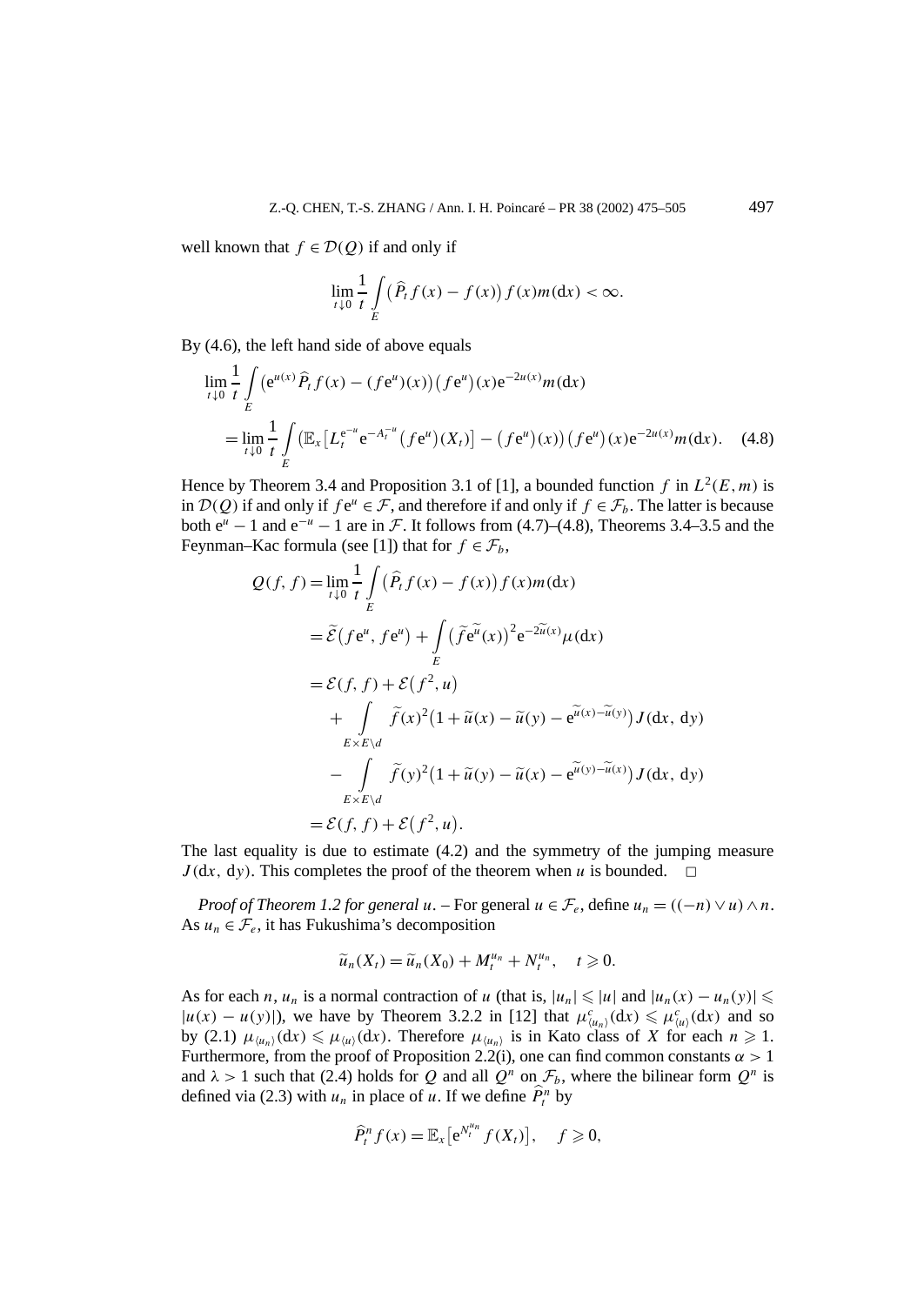then  $\{P_t^n\}$  is an *m*-symmetric, strongly continuous semigroup whose associated quadratic form is  $(F, O^n)$ . By (2.4), Lemma 1.3.2 and Theorem 1.3.1 in [12], we have

$$
\left\|e^{-(\alpha-1)t}\widehat{P}_t^n\right\|_{2\to 2} \leq 1 \quad \text{for } t>0 \text{ and } n\geq 1.
$$

Therefore

$$
\|\widehat{P}_t^n\|_{2\to 2} \leqslant e^{(\alpha-1)t} \quad \text{and} \quad \|\widehat{G}_\alpha^n\|_{2\to 2} \leqslant 1,\tag{4.9}
$$

where  $\hat{G}_{\alpha}^{n} = \int_{0}^{\infty} e^{-\alpha t} \hat{P}_{t}^{n} dt$ . Since  $\lim_{n\to\infty} N_{t}^{u_n} = N^{u}$ , by Fauto's lemma we have for  $f \in L^2(E, m)$ ,

$$
\int\limits_E (\widehat{P}_t f(x))^2 m(dx) \leqslant \liminf\limits_{n\to\infty} \int\limits_E (\widehat{P}_t^n f(x))^2 m(dx) \leqslant e^{2(\alpha-1)t} \|f\|_2^2.
$$

Thus  $P_t$ , given by (1.3), is a well defined semigroup of bounded linear operators in  $L^2(E, m)$ . We show now that  $\hat{P}_t^n f \to \hat{P}_t f$  weakly in  $L^2(E, m)$ . To this end, for any nonnegative  $f, g \in L^2(E, m)$ , define a finite measure *ν* on  $\mathcal{M}_t$  by

$$
\nu(A) := \int\limits_E \mathbb{E}_x \left[ f(X_t) 1_A \right] g(x) m(dx).
$$

Then

$$
\int\limits_E \widehat{P}_t^n f(x)g(x)m(\mathrm{d}x)=\nu\big[e^{N_t^{u_n}}\big].
$$

From (4.9) with 2*u* in place of *u*, we have

$$
\sup_{n\geq 1} \nu \left[e^{2N_t^{u_n}}\right] = \sup_{n\geq 1} \int\limits_E \mathbb{E}_x \left[e^{N_t^{2u_n}} f(X_t)\right] g(x) m(dx) \leqslant e^{\beta_0 t} \|f\|_2 \|g\|_2 < \infty
$$

for some  $\beta_0 > 0$ . So  $\{e^{N_t^{u_n}}, n \ge 1\}$  is uniformly integrable with respect to measure *ν* and therefore

$$
\lim_{n\to\infty}\int\limits_E\widehat{P}_t f(x)g(x)m(\mathrm{d}x)=\lim_{n\to\infty}\nu\big[e^{N_t^{un}}\big]=\nu\big[e^{N_t^{u}}\big]=\int\limits_E\widehat{P}_t f(x)g(x)m(\mathrm{d}x).
$$

This proves that  $\hat{P}_t^n f$  converges weakly to  $\hat{P}_t f$  and consequently  $\hat{G}_{\beta}^n f$  converges weakly to  $\hat{G}_{\beta} f$  for any  $f \in L^2(E, m)$  and  $\beta \geq \alpha$ . Here  $\hat{G}_{\beta} f := \int_0^\infty e^{-\beta t} \hat{P}_t f dt$ . We show next that  ${\{\hat{G}_{\beta}, \beta \ge \alpha\}}$  is the resolvent associated with the quadratic form  $(Q, \mathcal{D}(Q))$  specified in Proposition 2.2. By (2.4) and (4.9), we have for  $\beta > \alpha$ ,

$$
\mathcal{E}_1(\widehat{G}_{\beta}^n f, \widehat{G}_{\beta}^n f) \leqslant \lambda Q^n(\widehat{G}_{\beta}^n f, \widehat{G}_{\beta}^n f) = \lambda \int\limits_E f(x) \widehat{G}_{\beta}^n f(x) m(dx) \leqslant c_{\beta} ||f||_2^2.
$$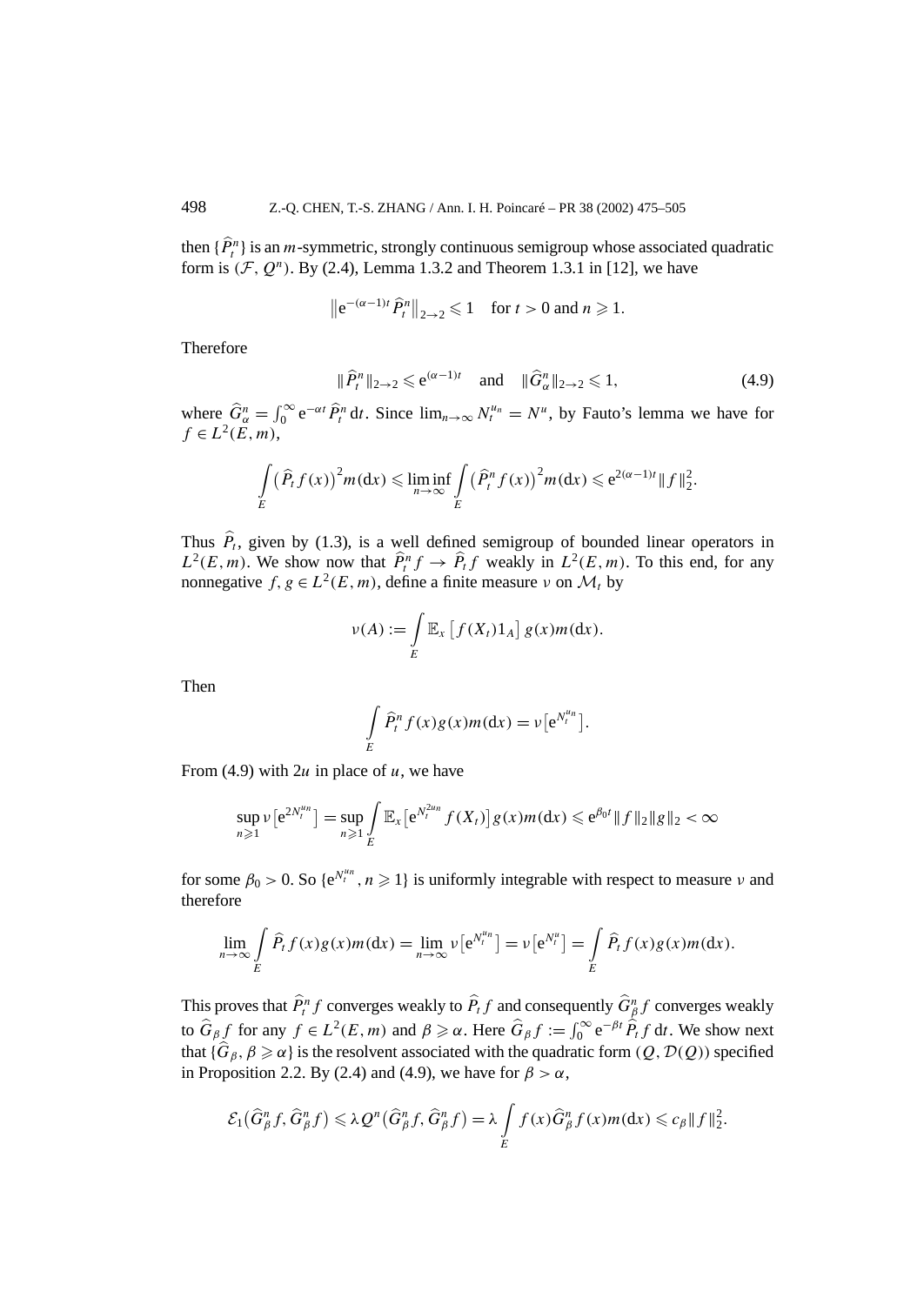So  $\{\widehat{G}_{\beta}^n f, n \geq 1\}$  is  $\mathcal{E}_1$  bounded. After taking a subsequence if necessary, we may assume that  $\hat{G}_{\beta}f$  converges weakly to some  $f_0 \in \mathcal{F}$  and that the Cesáro mean  $h_n :=$  $\sum_{k=1}^{n} \hat{G}_{\beta}^{k} f/n$  converges to *f*<sub>0</sub> in Hilbert space  $(F, \mathcal{E}_{1})$ . Hence  $f_{0} = \hat{G}_{\beta} f$ . After taking a further subsequence if necessary, we may assume, by  $(2.4)$ , that (cf. Lemma 3.2.2) in [12])

$$
\lim_{n\to\infty} Q_\beta(\widehat{G}^n_\beta f, g) = Q_\beta(\widehat{G}_\beta f, g) \quad \text{ for all } g \in \mathcal{F}.
$$

Therefore

$$
\int_{E} f(x)g(x)m(\mathrm{d}x) = \lim_{n \to \infty} \left[ Q_{\beta}(\widehat{G}_{\beta}^{n}f, g) + Q_{\beta}^{n}(\widehat{G}_{\beta}^{n}f, g) - Q_{\beta}(\widehat{G}_{\beta}^{n}f, g) \right]
$$
\n
$$
= Q_{\beta}(\widehat{G}_{\beta}f, g) + \lim_{n \to \infty} \left[ Q_{\beta}^{n}(\widehat{G}_{\beta}^{n}f, g) - Q_{\beta}(\widehat{G}_{\beta}^{n}f, g) \right]. \quad (4.10)
$$

Note that

$$
\left| \int_{E} \hat{G}_{\beta}^{n} f(x) \mu_{(u-u_{n},g)}^{c}(dx) \right| = \left| \int_{\{x \in E : \widetilde{u}(x) \ge n\}} \hat{G}_{\beta}^{n} f(x) \mu_{(u-u_{n},g)}^{c}(dx) \right|
$$
\n
$$
\leq \left( \int_{\{x \in E : \widetilde{u}(x) \ge n\}} \mu_{(g)}^{c}(dx) \right)^{1/2} \left( \int_{E} \hat{G}_{\beta}^{n} f(x)^{2} \mu_{(u-u_{n})}^{c}(dx) \right)^{1/2}
$$
\n
$$
\leq \left( \int_{\{x \in E : \widetilde{u}(x) \ge n\}} \mu_{(g)}^{c}(dx) \right)^{1/2} \left( 4 \int_{E} \hat{G}_{\beta}^{n} f(x)^{2} \mu_{(u)}^{c}(dx) \right)^{1/2}
$$
\n
$$
\leq c \mathcal{E}_{1} \left( \hat{G}_{\beta}^{n} f, \hat{G}_{\beta}^{n} f \right)^{1/2} \left( \int_{\{x \in E : \widetilde{u}(x) \ge n\}} \mu_{(g)}^{c}(dx) \right)^{1/2}
$$
\n
$$
\to 0 \quad \text{as } n \to \infty.
$$
\n(4.11)

In the second to the last inequality we used the fact that  $u_n$  is a normal contraction of  $u$ and hence  $\mu_{\langle u-u_n \rangle}^c \leq 4\mu_{\langle u \rangle}^c$ . On the other hand,

$$
\left| \int_{E} \widetilde{g}(x) \mu_{(\mu - u_n, \widehat{G}_{\beta}^n f)}^c(\mathrm{d}x) \right| \leq \mu_{(\widehat{G}_{\beta}^n f)}^c(E)^{1/2} \left( \int_{E} \widetilde{g}(x)^2 \mu_{(\mu - u_n)}^c(\mathrm{d}x) \right)^{1/2}
$$
  

$$
\leq \mathcal{E} \left( \widehat{G}_{\beta}^n f, \widehat{G}_{\beta}^n f \right)^{1/2} \left( 4 \int_{\{x \in E : \widetilde{u}(x) \geq n\}} \widetilde{g}(x)^2 \mu_{(\mu)}^c(\mathrm{d}x) \right)^{1/2}
$$
  

$$
\to 0 \quad \text{as } n \to 0. \tag{4.12}
$$

By the symmetry of the jumping measure  $J(dx, dy)$ ,

$$
\left| \int_{E \times E \backslash d} \left( (\tilde{g} \hat{G}_{\beta}^{n} f)(x) - (\tilde{g} \hat{G}_{\beta}^{n} f)(y) \right) ((\tilde{u} - \tilde{u}_{n})(x) - (\tilde{u} - \tilde{u}_{n})(y)) J(dx, dy) \right|
$$
  
= 
$$
\left| \int_{E \times E \backslash d} \left( (\tilde{u} - \tilde{u}_{n})(x) - (\tilde{u} - \tilde{u}_{n})(y) \right) \right|
$$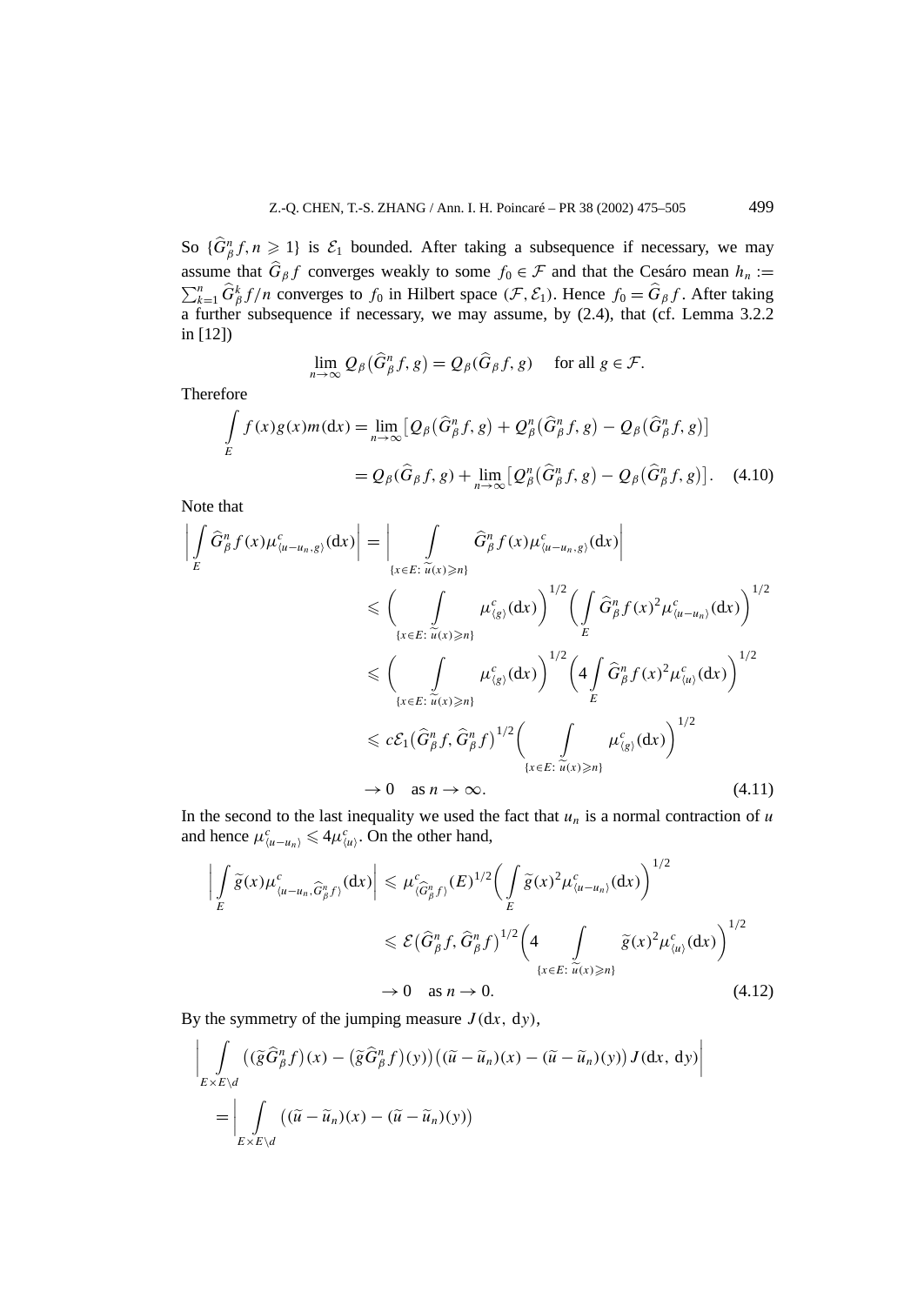500 Z.-Q. CHEN, T.-S. ZHANG / Ann. I. H. Poincaré – PR 38 (2002) 475–505

$$
\times \left(\hat{G}_{\beta}^{n} f(x) - \hat{G}_{\beta}^{n} f(y)\right) \left(\tilde{g}(x) + \tilde{g}(y)\right) J(dx, dy) \n\leq \left(\int_{E\times E\backslash d} \left(\hat{G}_{\beta}^{n} f(x) - \hat{G}_{\beta}^{n} f(y)\right)^{2} J(dx, dy)\right)^{1/2} \n\times \left(4 \int_{E\times E\backslash d} \tilde{g}(x)^{2} \left((\tilde{u} - \tilde{u}_{n})(x) - (\tilde{u} - \tilde{u}_{n})(y)\right)^{2} J(dx, dy)\right)^{1/2} \n\leq 4\mathcal{E}(\hat{G}_{\beta}^{n} f, \hat{G}_{\beta}^{n} f)^{1/2} \left(\int_{\{(x,y): |\tilde{u}(x)|\leq n, |\tilde{u}(y)|\leq n\}^{c}\backslash d} \tilde{g}(x)^{2} \left(\tilde{u}(x) - \tilde{u}(y)\right)^{2} J(dx, dy)\right)^{1/2} \n\to 0 \text{ as } n \to \infty.
$$
\n(4.13)

The last inequality is due to the fact that  $u_n$  is a normal contraction of  $u$ . Also

$$
\left| \int_{E} \hat{G}_{\beta}^{n} f(x) \tilde{g}(x) (u - u_{n})(x) \kappa(\mathrm{d}x) \right|
$$
\n
$$
\leq \left( \int_{E} \tilde{g}(x)^{2} (\tilde{u} - \tilde{u}_{n})(x)^{2} \kappa(\mathrm{d}x) \right)^{1/2} \left( \int_{E} \hat{G}_{\beta}^{n} f(x)^{2} \kappa(\mathrm{d}x) \right)^{1/2}
$$
\n
$$
\leq \mathcal{E} \left( \hat{G}_{\beta}^{n} f, \hat{G}_{\beta}^{n} f \right)^{1/2} \left( \int_{\{x \in E: \ |\tilde{u}(x)| > n\}} \tilde{g}(x)^{2} \tilde{u}(x)^{2} (\mathrm{d}x) \right)^{1/2}
$$
\n
$$
\to 0 \quad \text{as } n \to \infty.
$$
\n(4.14)

Now by (4.11)–(4.14),

$$
Q_{\beta}^{n}(\hat{G}_{\beta}^{n}f, g) - Q_{\beta}(\hat{G}_{\beta}^{n}f, g)
$$
  
\n
$$
= \frac{1}{2} \int \hat{G}_{\beta}^{n} f(x) \mu_{(u-u_{n}, g)}^{c}(dx) + \frac{1}{2} \int \tilde{g}(x) \mu_{(u-u_{n}, \hat{G}_{\beta}^{n}f)}^{c}(dx)
$$
  
\n
$$
+ \int_{E \times E \backslash d} ((\tilde{g}\hat{G}_{\beta}^{n}f)(x) - (\tilde{g}\hat{G}_{\beta}^{n}f)(y)) ((\tilde{u} - \tilde{u}_{n})(x) - (\tilde{u} - \tilde{u}_{n})(y)) J(dx, dy)
$$
  
\n
$$
+ \int \hat{G}_{\beta}^{n} f(x) \tilde{g}(x) (u - u_{n})(x) \kappa(dx)
$$
  
\n
$$
\to 0 \text{ as } n \to \infty.
$$

This, together with (4.10) shows that

$$
Q_{\beta}(\widehat{G}_{\beta}, g) = \int\limits_{E} f(x)g(x)m(\mathrm{d}x) \quad \text{for all } f, g \in L^{2}(E, m).
$$

So  $G_\beta$  is the resolvent associated with  $(Q, \mathcal{D}(Q))$  and hence  $P_t$  is its associated semigroup. Theorem 1.2 is now proved in its full generality.  $\Box$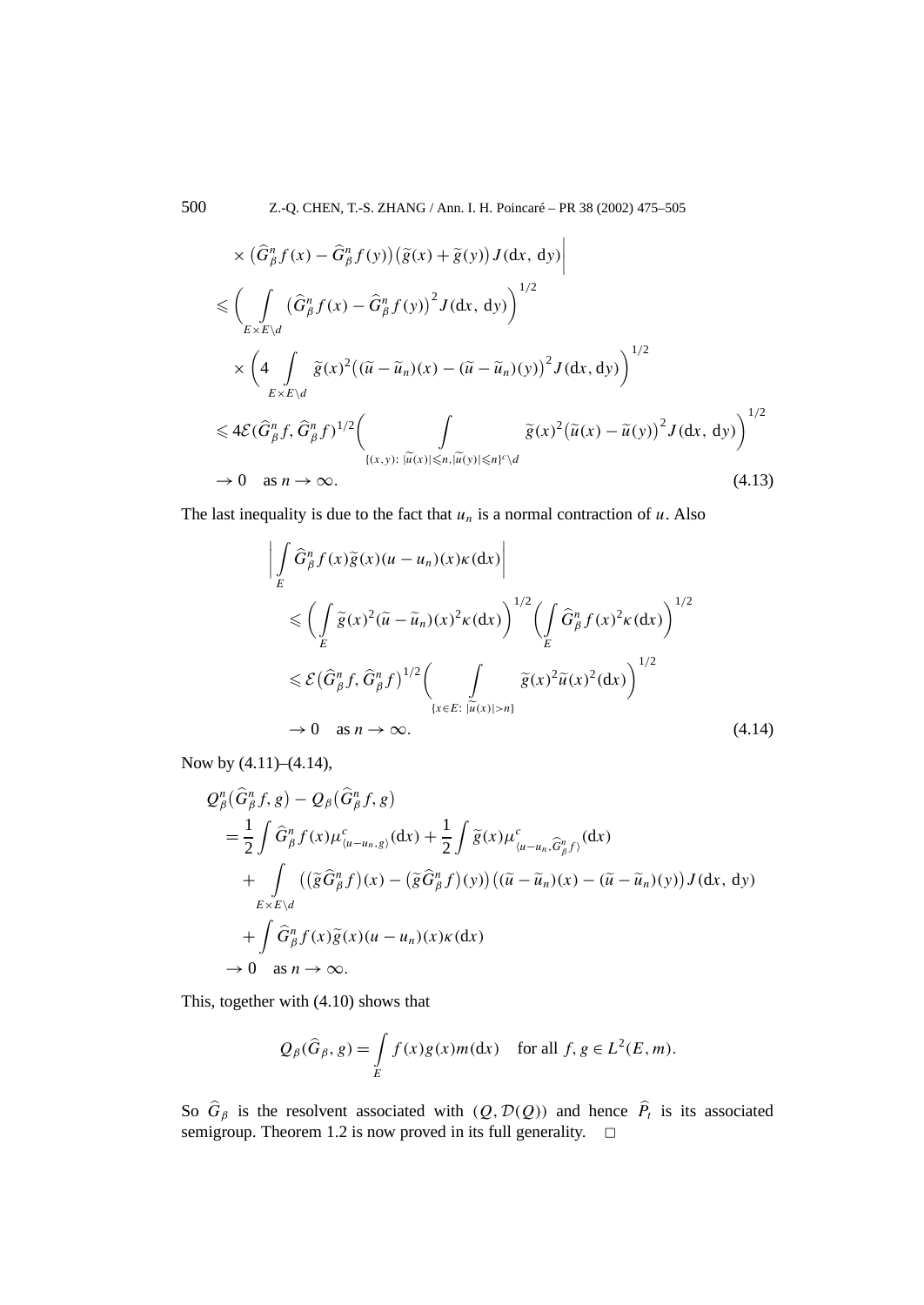COROLLARY 4.3. – *In addition to the conditions in Theorem* 1.2*, assume further that u* is bounded, continuous and that the semigroup  ${P_t}_{t\geq0}$  for process X is strongly Feller, *that is,*  $P_t$  *maps*  $B_b(E)$  *into*  $C_b(E)$ *. Then the semigroup*  $\{P_t\}_{t\geqslant 0}$  *is also strongly Feller.* 

*Proof.* – Let  $f \in B_b(E)$ . Set  $g(x) = f(x)e^{u(x)}$ . We have

$$
e^{u(x)}\widehat{P}_t f(x) = \mathbb{E}_x \big[ \exp(M_t^{-u})g(X_t) \big].
$$

Thus we only need to show that  $\mathbb{E}_x[\exp(M_t^{-u})g(X_t)]$  is continuous. Note that for any  $\varepsilon \leqslant t$ ,

$$
\mathbb{E}_x\big[\exp\big(M_t^{-u}\circ\theta_\varepsilon\big)g(X_t)\big]=\mathbb{E}_x\big[\mathbb{E}_{X_\varepsilon}\big[g(X_{t-\varepsilon})\exp\big(M_t^{-u}\big)\big]\big]
$$

is continuous by the strong Feller property of  $P_t$ . It is sufficient to prove that  $\mathbb{E}_x[\exp(M_t^{-u} \circ \theta_\varepsilon)g(X_t)]$  converges to  $\mathbb{E}_x[\exp(M_t^{-u})g(X_t)]$  uniformly with respect to *x* as  $\varepsilon \to 0$ . This is a consequence of

$$
\lim_{\varepsilon \to 0} \sup_{x \in E} \mathbb{E}_x \big[ \big( \exp \big( M_{t+\varepsilon}^{-u} - M_t^{-u} - M_{\varepsilon}^{-u} \big) - 1 \big)^4 \big] = 0,
$$

which can be shown in a similar way as that of Lemma 4.1(i).  $\Box$ 

### **Appendix**

In this appendix, we supply an alternative proof to Theorem 3.3 for bounded  $u \in \mathcal{F}_e$ with  $\mu_{\langle u \rangle}$  in Kato class of X.

LEMMA A.1. – Let  $\mu_n, n \geq 1$  be a sequence of smooth measures of finite *E*-energy *integral with* sup<sub>n</sub>  $\mu_n(E) < \infty$ . Assume that there is a compact subset  $K \subset E$  *such that*  $\mu_n(K^c) = 0$  *for*  $n \geq 1$  *and that*  $U_1 \mu_n$  *converges weakly to*  $U_1 \mu$  *in Hilbert space*  $(\mathcal{F}, \mathcal{E}_1)$ *. Then for any bounded quasi-continuous function f ,*

$$
\lim_{n \to \infty} \int\limits_E f(x) \mu_n(\mathrm{d}x) = \int\limits_E f(x) \mu(\mathrm{d}x).
$$

*Proof. –* By the assumption and the regular property of the Dirichlet form, we see that  $\mu_n$  converges to  $\mu$  vaguely, i.e.,

$$
\lim_{n \to \infty} \int\limits_E g(x) \mu_n(\mathrm{d}x) = \int\limits_E g(x) \mu(\mathrm{d}x)
$$

for any  $g \in C_c(E)$ .

Put  $M = ||f||_{\infty}$ . Since f is quasi-continuous, there exists an  $\mathcal{E}$ -nest { $K_m$ ,  $m \ge 1$ } consisting of compact sets such that  $f|_{K_m}$  is continuous. By Tietz extension theorem, for each *m*, we can find a  $\hat{f}_m$  in  $C_c(E)$  such that  $f|_{K_m} = \hat{f}|_{K_m}$  and  $||\hat{f}_m||_{\infty} \le M$ . Denote by *e<sub>m</sub>* the 1-potential of  $K \setminus K_m$ . Then Cap<sub>1</sub>( $K \setminus K_m$ ) =  $\mathcal{E}_1(e_m, e_m) \to 0$  as  $m \to \infty$ . Now for any  $m \geqslant 1$ ,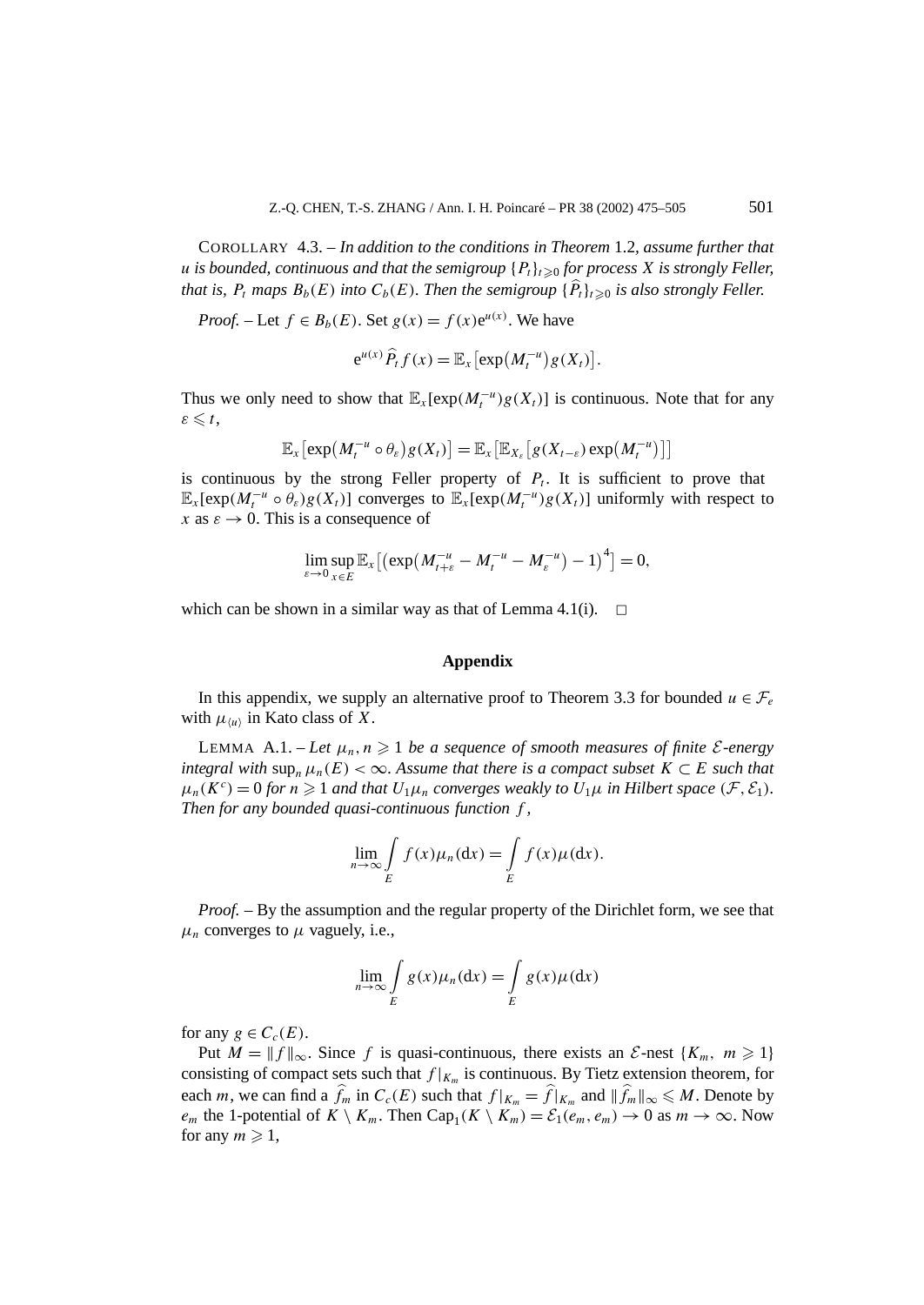$$
\left| \int_{E} f(x) \mu_n(dx) - \int_{E} f(x) \mu(dx) \right|
$$
  
\n
$$
\leq \left| \int_{E} (f(x) - \hat{f}_m) \mu_n(dx) \right| + \left| \int_{E} \hat{f}_m(x) \mu_n(dx) - \int_{E} \hat{f}_m(x) \mu(dx) \right|
$$
  
\n
$$
+ \left| \int_{E} (f(x) - \hat{f}_m(x)) \mu(dx) \right|
$$
  
\n
$$
\leq 2M \int_{K \setminus K_m} \mu_n(dx) + \left| \int_{E} \hat{f}_m(x) \mu_n(dx) - \int_{E} \hat{f}_m(x) \mu(dx) \right| + 2M \int_{E \setminus K_m} \mu(dx)
$$
  
\n
$$
\leq 2M \int_{E} e_m(x) \mu_n(dx) + 2M \int_{E} e_m(x) \mu(dx) + \left| \int_{E} \hat{f}_m(x) \mu_n(dx) - \int_{E} \hat{f}_m(x) \mu(dx) \right|
$$
  
\n
$$
\leq 4M \sqrt{\sup_{n} \mathcal{E}_1(U_1\mu_n, U_1\mu_n)} \sqrt{\text{Cap}_1(K \setminus K_m)}
$$
  
\n
$$
+ \left| \int_{E} \hat{f}_m(x) \mu_n(dx) - \int_{E} \hat{f}_m(x) \mu(dx) \right|.
$$

The lemma follows by first passing  $n \to \infty$  and then  $m \to \infty$ .  $\Box$ 

We now give an alternative proof for Theorem 3.3.

THEOREM A.2. – Let  $A_t$  be a PCAF of X with Revuz measure  $\mu$ , then for any *bounded function*  $\psi \in L^1(E, m)$ *,* 

$$
\widetilde{\mathbb{E}}_{\psi\rho^2 m}[A_t] = \int\limits_E \Bigg( \int\limits_0^t \widetilde{P}_s \psi \,ds \Bigg) \widetilde{\rho}^2 \mu(dx).
$$

*Therefore the Revuz measure for A as a PCAF of*  $\widetilde{X}$  *is*  $\rho^2 \mu$ *.* 

*Proof. –* We follow the path in the proof of Lemma 6.3.6 in [12] but with some improvements. First we note that if  $\phi_k$  converges to  $\phi$  in  $(\mathcal{F}, \mathcal{E}_1)$ , then by Fukushima's decomposition,

$$
\begin{split} & \left( \mathbb{E}_m \left( N_t^{\phi_k} - N_t^{\phi} \right)^2 \right)^{1/2} \\ &\leqslant \|\phi_k - \phi\|_2 + \left( \mathbb{E}_m \left( \widetilde{\phi}_k(X_t) - \widetilde{\phi}(X_t) \right)^2 \right)^{1/2} + \left( \mathbb{E}_m \left( M_t^{\phi_k} - M_t^{\phi} \right)^2 \right)^{1/2} \\ &\leqslant 2 \|\phi_k - \phi\|_2 + 2t \sqrt{\mathcal{E}(\phi_k - \phi, \phi_k - \phi)} \\ &\to 0 \quad \text{as } k \to \infty. \end{split} \tag{A.1}
$$

Since  $\mu$  is a smooth measure, there is an  $\mathcal{E}$ -nest  $\{F_n\}_{n\geq 1}$  of compact sets such that  $\mu(F_n) < \infty$ ,  $1_{F_n}\mu$  is of finite *E*-energy integral, and  $U_1(1_{F_n}\mu)$  is bounded for each *n* ≥ 1 (see Theorem 2.2.4 of [12]). Let  $g_k^{(n)} = k(U_1(1_{F_n}\mu) - kG_{k+1}(U_1(1_{F_n}\mu))$ ). Let  $f_n \in \mathcal{F} \cap C_c(E)$  be such that  $0 \leq f_n \leq 1$  and  $f_n = 1$  on  $F_n$ . Then for any  $v \in \mathcal{F}$ ,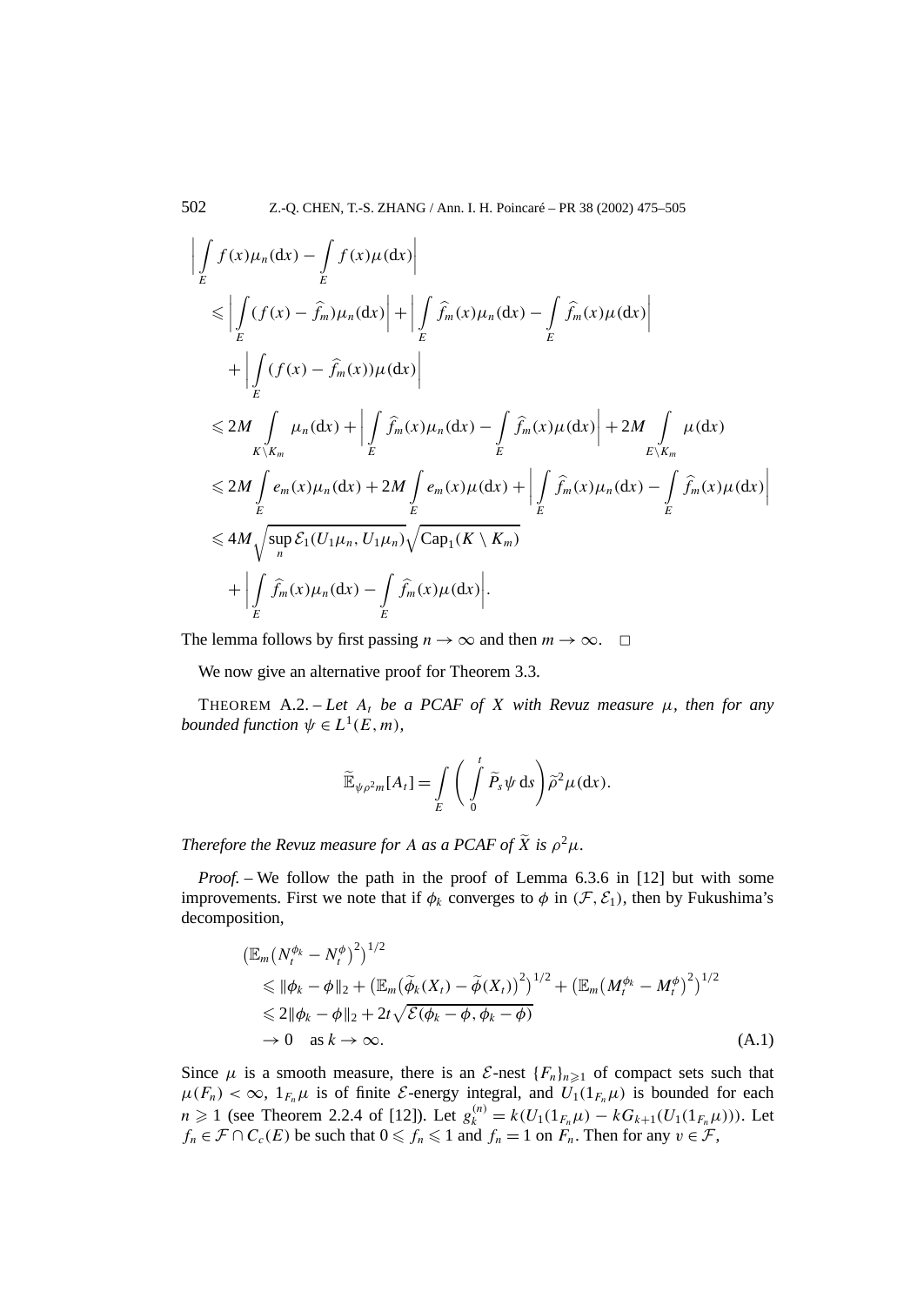Z.-O. CHEN, T.-S. ZHANG / Ann. I. H. Poincaré – PR 38 (2002) 475–505 503

$$
\lim_{k \to \infty} \mathcal{E}_1(G_1(f_n g_k^{(n)}), v) = \lim_{k \to \infty} \int_E g_k^{(n)} f_n v m(\mathrm{d}x) = \int_E \widetilde{v} \widetilde{f}_n \mathbb{1}_{F_n} \mu(\mathrm{d}x)
$$

$$
= \int_E \widetilde{v} \mathbb{1}_{F_n} \mu(\mathrm{d}x) = \mathcal{E}_1(U_1(\mathbb{1}_{F_n} \mu), v).
$$

So  $G_1(f_n g_k^{(n)})$  converges  $\mathcal{E}\text{-weakly to } U_1(1_{F_n,\mu})$  as  $k \to \infty$ . By taking a Cesàro mean of a subsequence of  $g_k^{(n)}$ , there is a sequence  $h_k^{(n)}$  in F such that  $G_1(f_n h_k^{(n)})$  converges to  $U_1(1_{F_n}\mu)$  in  $(\mathcal{F}, \mathcal{E}_1)$  as  $k \to \infty$ . Hence by (A.1),

$$
\lim_{k\to\infty} \mathbb{E}_m \big(N_t^{G_1(f_n h_k^{(n)})} - N_t^{U_1(1_{F_n}\mu)}\big)^2 = 0.
$$

Note that

$$
N_t^{G_1(f_nh_k^{(n)})} = \int\limits_0^t G_1(f_nh_k^{(n)})(X_s) \, ds - \int\limits_0^t (f_nh_k^{(n)})(X_s) \, ds
$$

and

$$
N_t^{U_1(1_{F_n}\mu)} = \int\limits_0^t \widetilde{U}_1(1_{F_n}\mu)(X_s) \, \mathrm{d} s - \int\limits_0^t 1_{F_n}(X_s) \, \mathrm{d} A_s
$$

(cf. Lemma 5.4.1 of [12]). By (A.1) and the triangular inequality, we see that

$$
\lim_{k\to\infty}\mathbb{E}_m\bigg(\int\limits_0^t(f_nh_k^{(n)})(X_s)\,ds-\int\limits_0^t1_{F_n}(X_s)\,dA_s\bigg)^2=0.
$$

Now for any bounded function  $\psi \in L^1(E, m) = L^1(E, \rho^2 m)$ , by Cauchy–Schwartz inequality and (4.1),

$$
\lim_{k \to \infty} \widetilde{\mathbb{E}}_{\psi \rho^2 m} \Big| \int_0^t (f_n h_k^{(n)}) (X_s) ds - \int_0^t 1_{F_n}(X_s) dA_s \Big|
$$
  
\$\leq\$ 
$$
\lim_{k \to \infty} (\mathbb{E}_{\psi \rho^2 m} [(L_t^{\rho})^2])^{1/2} \left( \mathbb{E}_{\psi \rho^2 m} \left( \int_0^t (f_n h_k^{(n)}) (X_s) ds - \int_0^t 1_{F_n}(X_s) dA_s \right)^2 \right)^{1/2}
$$
  
= 0.

Note that since

$$
\int_{E} g_{k}^{(n)}(x) m(dx) = \int_{E} k(G_1 - kG_1G_{k+1Z}1) 1_{F_n} \mu(dx) = \int_{F_n} kG_{k+1}1 m u(dx) \leq \mu(F_n),
$$

 $\sup_{k\geqslant 1} \int f_n h_k^{(n)} m(\mathrm{d}x) < \infty$ . Thus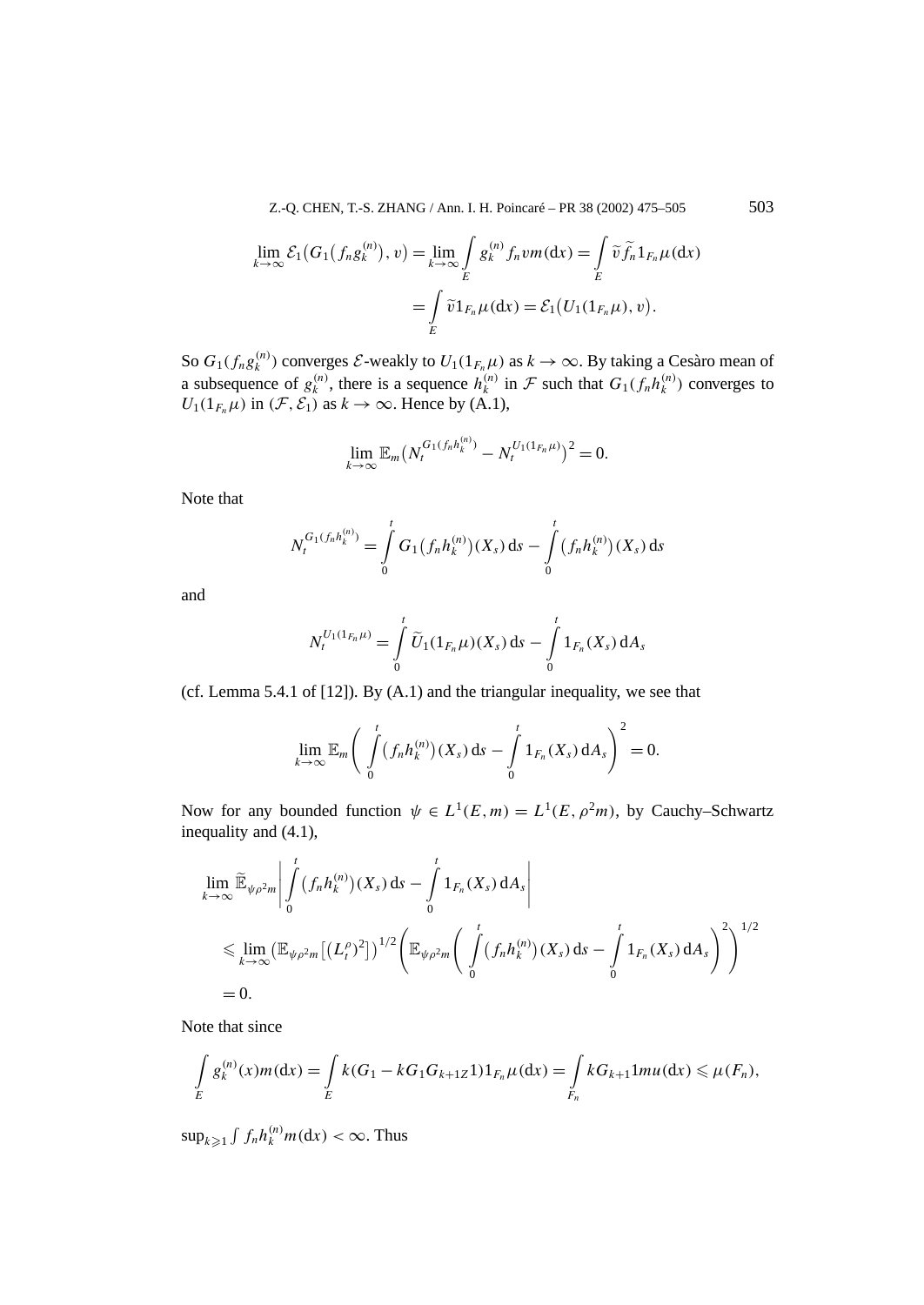504 Z.-Q. CHEN, T.-S. ZHANG / Ann. I. H. Poincaré – PR 38 (2002) 475–505

$$
\widetilde{\mathbb{E}}_{\psi\rho^{2}m}[A_{t}] = \lim_{n \to \infty} \widetilde{\mathbb{E}}_{\psi\rho^{2}m} \left[ \int_{0}^{t} 1_{F_{n}}(\widetilde{X}_{s}) dA_{s} \right]
$$
\n
$$
= \lim_{n \to \infty} \lim_{k \to \infty} \widetilde{\mathbb{E}}_{\psi\rho^{2}m} \left[ \int_{0}^{t} (f_{n}h_{k}^{(n)})(\widetilde{X}_{s}) ds \right]
$$
\n
$$
= \lim_{n \to \infty} \lim_{k \to \infty} \int_{E} \left( \int_{0}^{t} \widetilde{P}_{s} \psi ds \right) \rho^{2} f_{n}h_{k}^{(n)} m(dx).
$$
\n
$$
= \lim_{n \to \infty} \int_{E} \left( \int_{0}^{t} \widetilde{P}_{s} \psi ds \right) \rho^{2} 1_{F_{n}} \mu(dx) = \int_{E} \left( \int_{0}^{t} \widetilde{P}_{s} \psi ds \right) \widetilde{\rho}^{2} \mu(dx).
$$

In the second to the last equality, we used Lemma A.2 and the fact that  $P_s\psi$  is quasicontinuous with respect to *X* as well. The latter is due to the fact that  $L_t^{\rho}$  is strictly positive up to lifetime  $\zeta$  of *X* and that  $P_s\psi$  is quasi-continuous with respect to *X*.  $\Box$ 

## **Acknowledgement**

We thank Len Gross for helpful discussions on Tietz extension theorem. Thanks are also due to R. Song for pointing out an error in a previous version of this paper.

#### **REFERENCES**

- [1] Albeverio S., Ma Z.-M., Perturbation of Dirichlet forms-lower semiboundedness, closability, and form cores, J. Funct. Anal. 99 (1991) 332–356.
- [2] Albeverio S., Röckner M., Zhang T., Girsanov transform for symmetric diffusion with infinite dimensional state space, Ann. Probab. 21 (1993) 961–978.
- [3] Blumenthal R.M., Getoor R.K., Markov Processes and Potential Theory, Academic Press, New York, 1968.
- [4] Chen Z.-Q., Ma Z.-M., Röckner M., Quasi-homeomorphisms of Dirichlet forms, Nagoya Math. J. 136 (1994) 1–15.
- [5] Chung K.L., Zhao Z., From Brownian Motion to Schrödinger's Equation, Springer, New York, 1995.
- [6] Dellacherie C., Meyer P.-A., Probabilités et Potentiel, Chapites V à VIII, Hermann, 1980.
- [7] Either S.N., Kurtz T.G., Markov Processes-Characterization and Convergence, Wiley, New York, 1986.
- [8] Fitzsimmons P.J., Even and odd continuous additive functionals, in: Dirichlet Forms and Stochastic Processes, De Gruyter, Berlin, 1988, pp. 139–154.
- [9] Fitzsimmons P.J., Absolute continuity of symmetric diffusions, Ann. Probab. 25 (1997) 230–258.
- [10] Fitzsimmons P.J., Getoor R.K., Limit theorems and variation properties for fractional derivatives of the local time of a stable processes, Ann. Inst. Henri. Poincarè 28 (1992) 311–333.
- [11] Fukushima M., On absolute continuity of multi-dimensional symmetrizalle diffusion, in: Functional Analysis in Markov Processes, Lect. Notes Math., Vol. 923, 1982, pp. 146– 176.